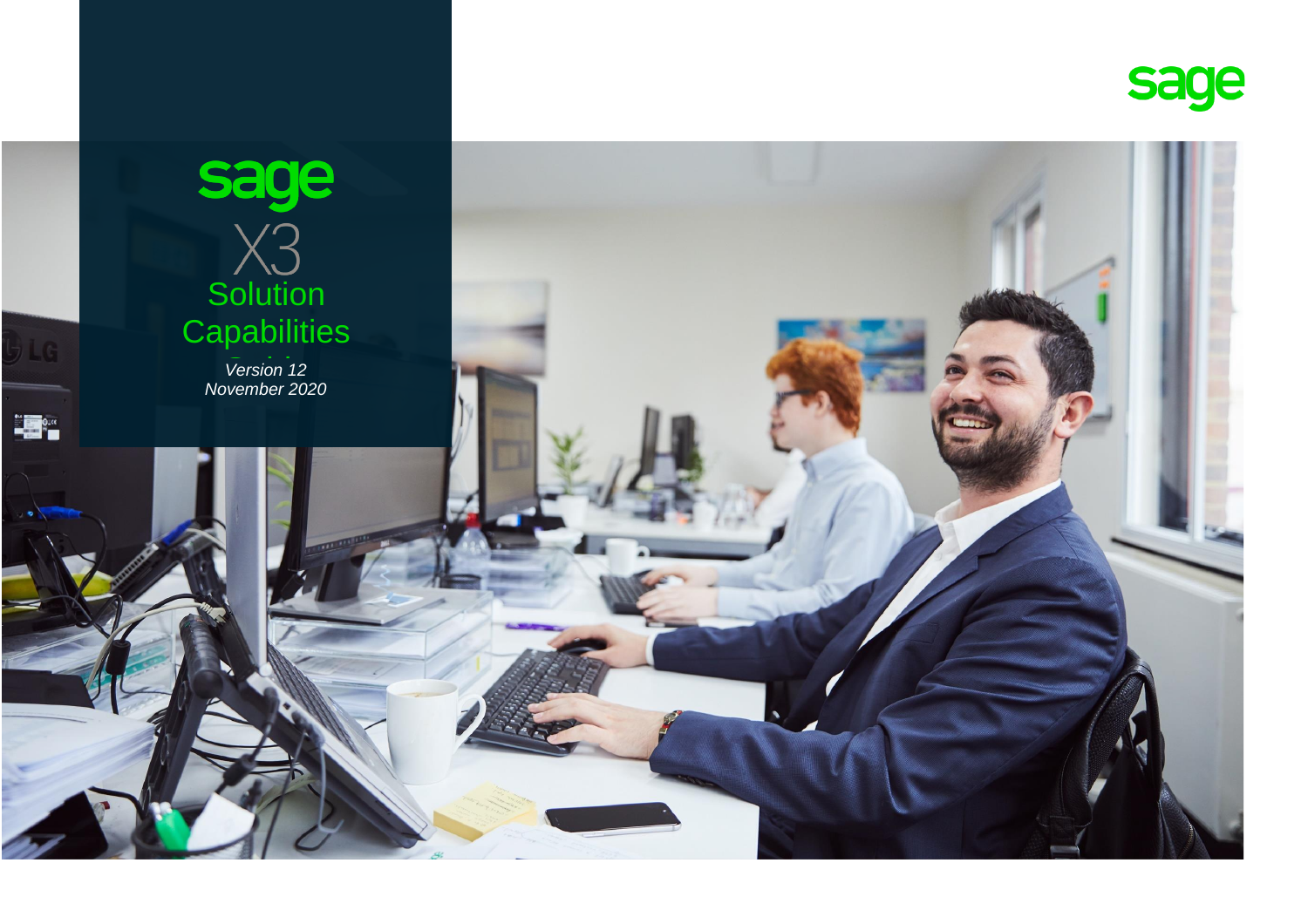# **Contents**

| <b>Financial Management</b>             | 4                            |
|-----------------------------------------|------------------------------|
| <b>Supply Chain Management</b>          | 19                           |
| <b>Manufacturing</b>                    | 48                           |
| <b>Project management</b>               | Error! Bookmark not defined. |
| <b>Reporting and business analytics</b> | 56                           |
| <b>User Workspace</b>                   | 59                           |
| <b>Mobile Web Apps</b>                  | 65                           |
| <b>Administration and Support</b>       | 67                           |
| <b>Cloud Connectivity</b>               | 71                           |

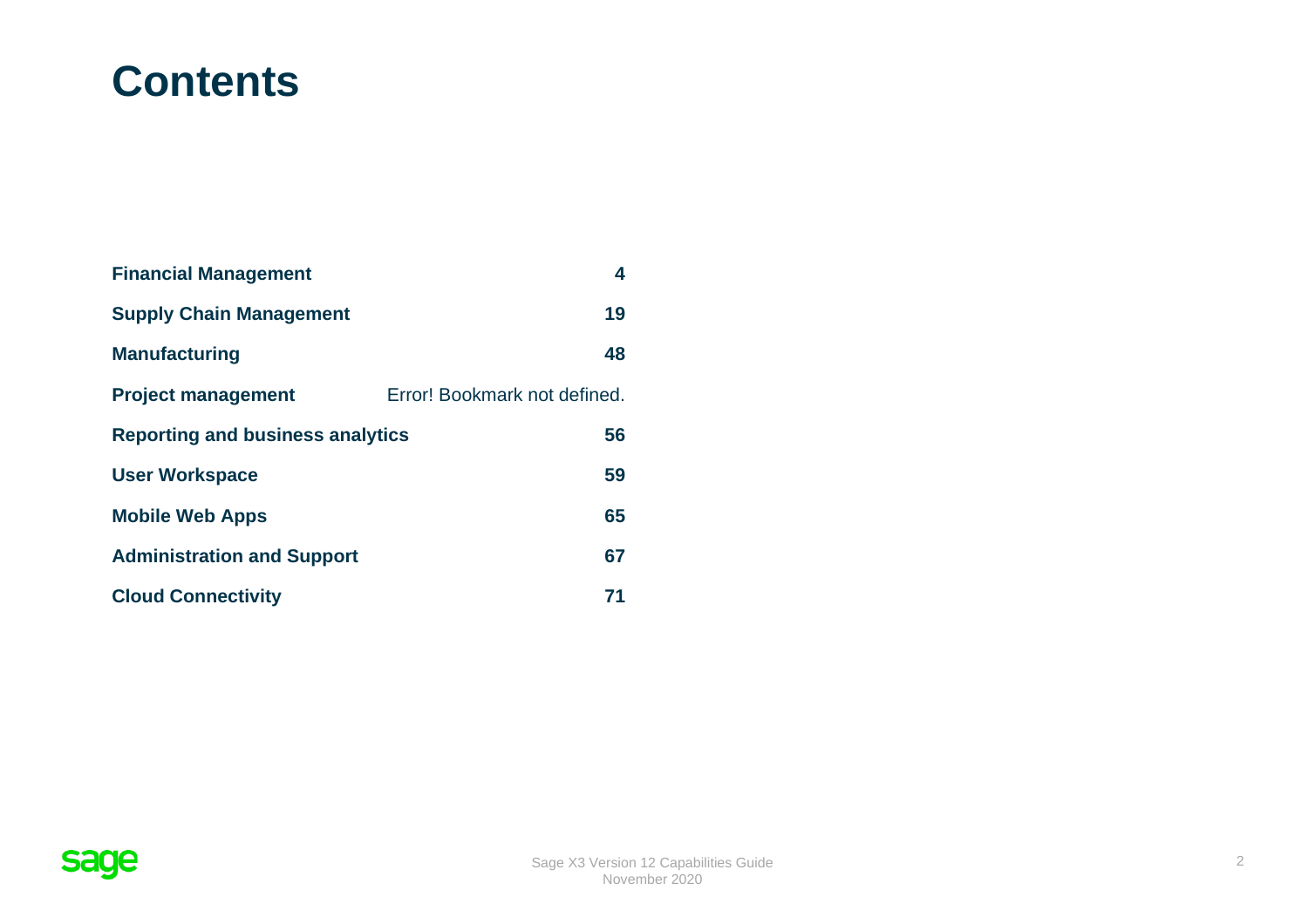This document is for information purposes only and is intended solely to assist you in planning for the implementation and upgrade of the product features describe. It is not a commitment to deliver any material, code, or functionally, and should not be relied upon in making purchasing decisions. The development, release, and timing of any features or functionality described in this document remains at the sole discretion of Sage.

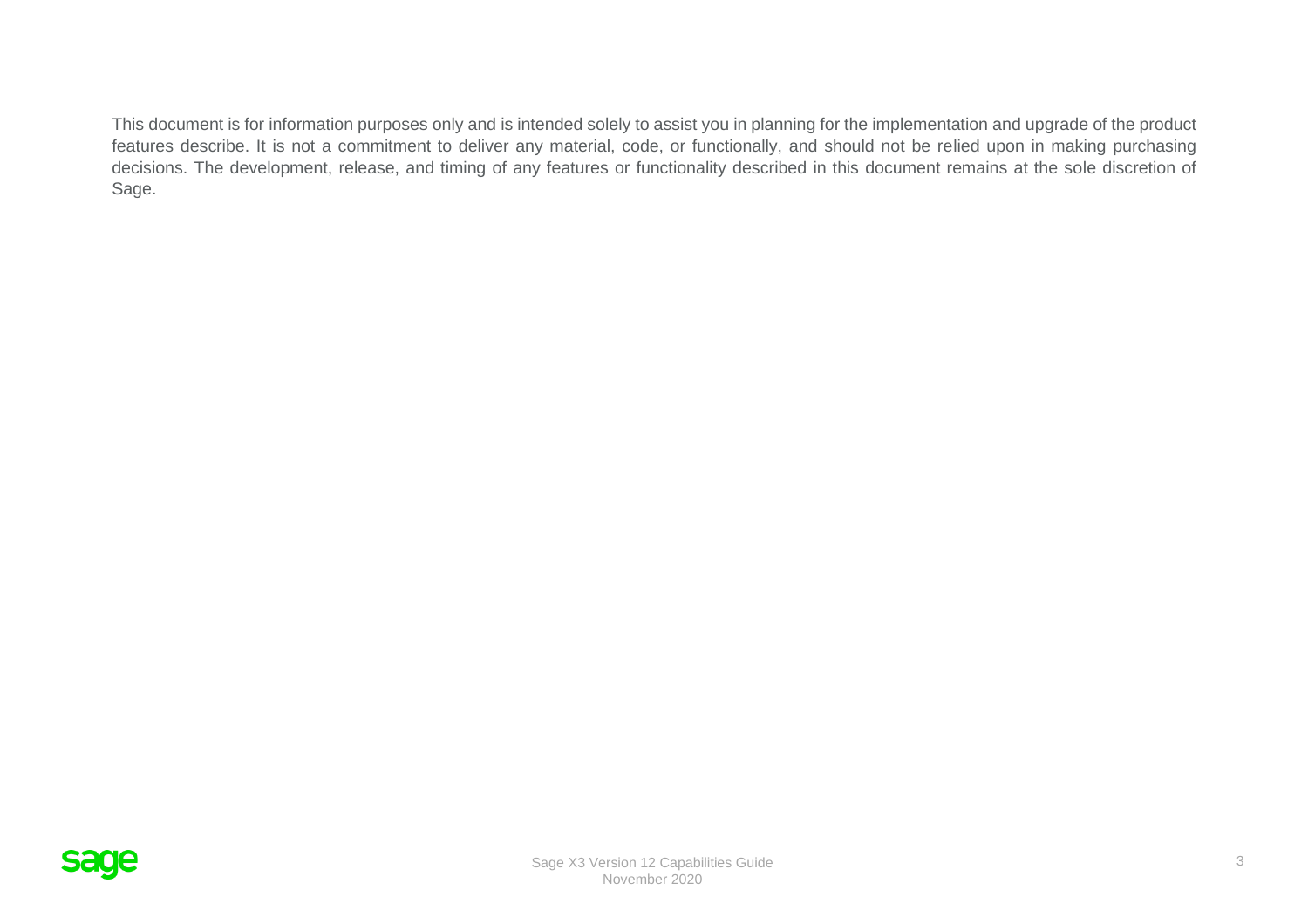# <span id="page-3-0"></span>**Financial Management**

## **1.1 Budgets and Accounting**

- **1.1.1 Functional domains**
	- General ledger
	- Account payable / Account receivable / Cash
	- Cash management
	- Cost accounting
	- Expenditures
	- Budget and Commitments
	- Financial reporting
	- Fixed Asset management

## **1.1.2 Financial data model**

#### **General context**

- Sage X3 is multi-language, multi-company, multi- site, multicurrency, multi ledger, and multi-legislation by design.
- Multi-language: Ability to speak the language of users and partners. It includes the user interface and descriptions.
- Multi-company: Ability to manage several companies in the same database. It enables an organization to share the same repository while dedicating some data to one or several site/companies.
- Multi-site: Ability to manage several structures within a company, due to business, organizational, or geographic needs.
- Multi-currency: Ability to manage transaction currency. The amounts in this transaction currency are translated into a 'ledger' currency.
- Multi-ledger: Ability to define several ledgers for one company. Ledgers can be shared or dedicated.
- Multi-legislation: Ability to manage several companies located in different countries. In this case, local rules are applied depending on the context. These rules can be defined using user-designed settings or may include dedicated processes.
- Close periods or journals once for multiple companies/ledgers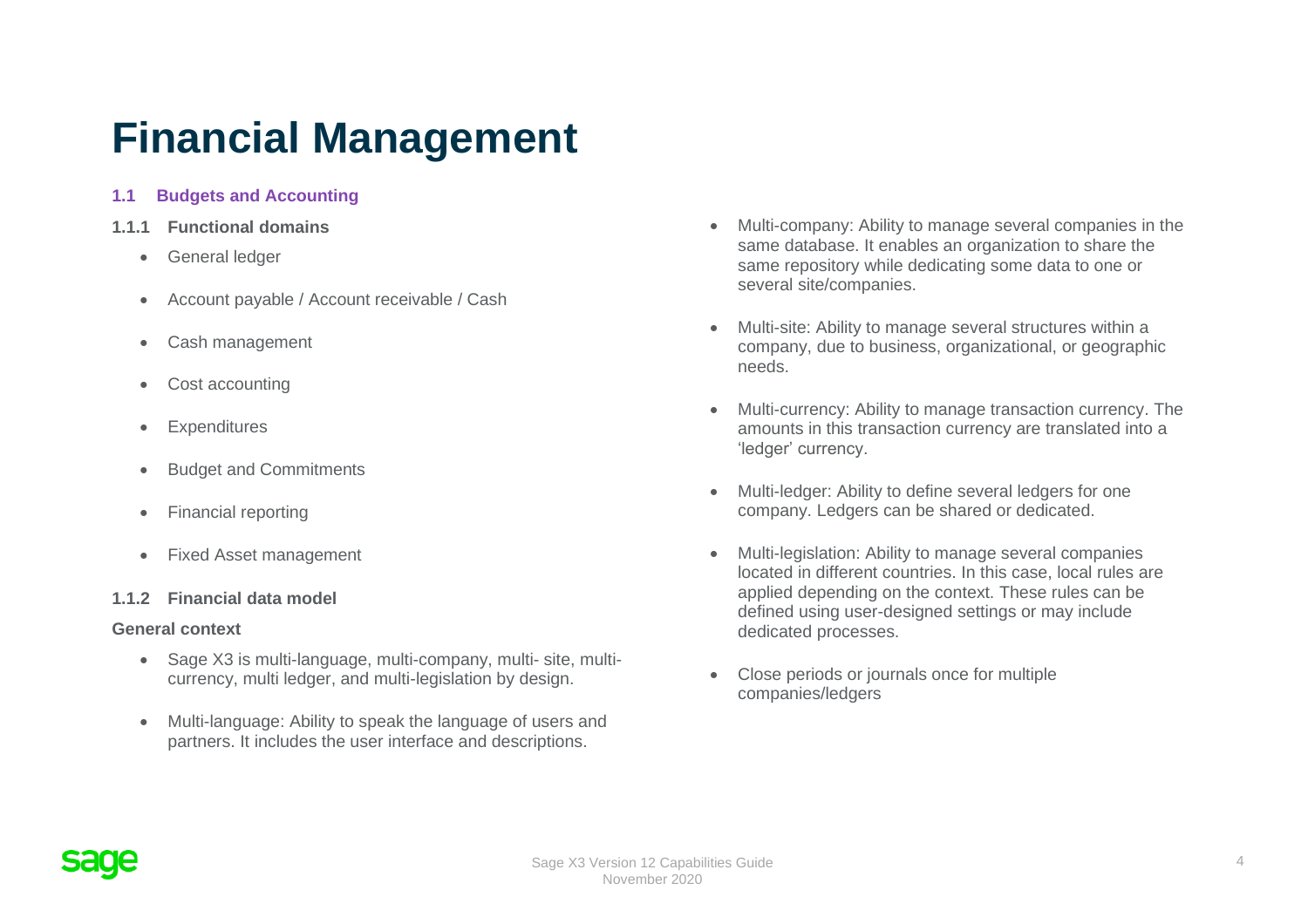#### **Models and ledgers**

- Each company is linked to an accounting model that defines the ledgers used (up to 10).
- A ledger is characterized by one currency, one calendar, one chart of accounts and analytical dimensions
- Up to 9 analytical dimensions may be defined for a ledger, up to 20 analytical dimensions for a model
- The charts of accounts and dimensions can be shared or
- specific to several entities

#### **Companies and sites**

- Multi-site, multi-company
- Group of sites and companies may be defined for an aggregate crossed view (by activity, function, geographical location), in inquiries or reports
- Each company is associated with one accounting model and one legislation
- Automation of inter-site transactions
- Automated inter-company transactions in purchases and sales modules

• Open all periods for all ledgers for selected companies in a single action

#### **Currencies**

- Unlimited number of currencies and exchange rates, manually entered or imported
- Unlimited number of rate types daily, monthly, average, budget…
- Currencies may be linked to accounts and business partners
- Transactions entered in foreign currency, converted into the ledger currency
- Automatic rounding
- Automatic exchange variances when matching
- Asset / liability conversion at end of period/year; actual or simulated

#### **Calendars**

- A calendar per ledger; Up to 24 periods per calendar
- Year-initial period for carry forward and year-end period for closing adjustments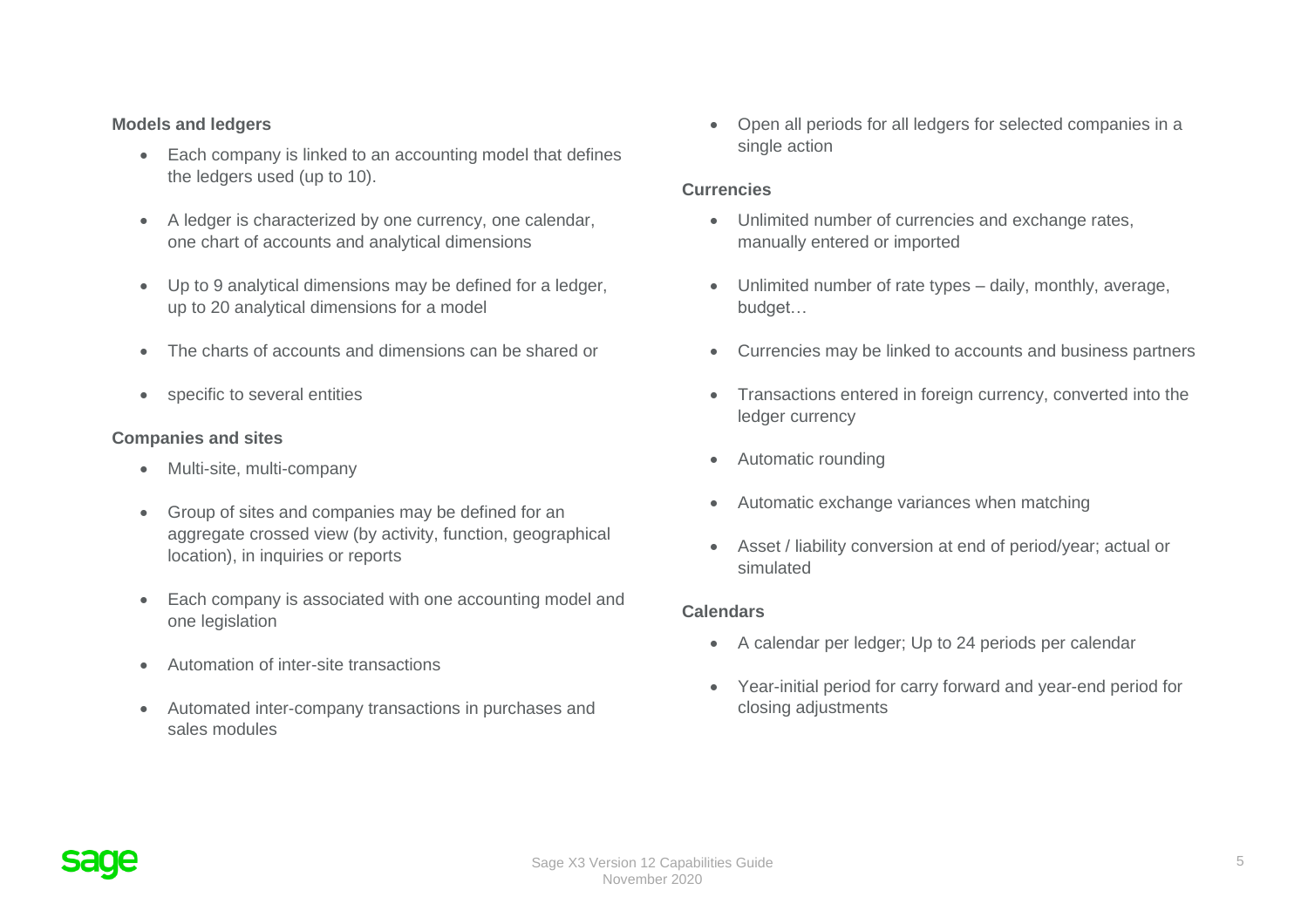• Monthly and annual closing process, with automatic recognition of upstream transactions, accruals, and functional controls

#### **Journals**

- Unlimited number of journals
- Pre-defined types (sales, purchases, inventory, miscellaneous operations, carry-forward, closing), shared or specific to a ledger
- Validity date-controlled
- Close journals independent of period closure
- Site, company, group of sites allowed
- Frequent accounts, dis-allowed accounts

## **Accounts**

- Length of account fixed or variable, numeric or alphanumeric, configurable
- Validity date-controlled
- Restriction by site, company, group site
- Financial and quantity elements recorded
- User definable management rules (class, matchable, centralized, collective, dimension(s), tax management, default sense, normal sense of balance, transactions for debit/credit, intercompany partner etc.)
- Propagation rules between ledgers
- Up to 9 dimensions (e.g. department, cost center, product line, etc.)
- Multi-level structures (pyramids), up to 99 levels, unlimited number of pyramids

## **Business partner**

- Unique business partner identification, additional information based on roles (customer, supplier, carrier, factor, sales rep.)
- Rules (payment terms, tax management) distributed per company and per role
- Miscellaneous business partner, such as bank or bank accounts
- Unlimited number of addresses (Ordering, delivery, billing, payment, etc.)
- Unlimited number of bank identification numbers per address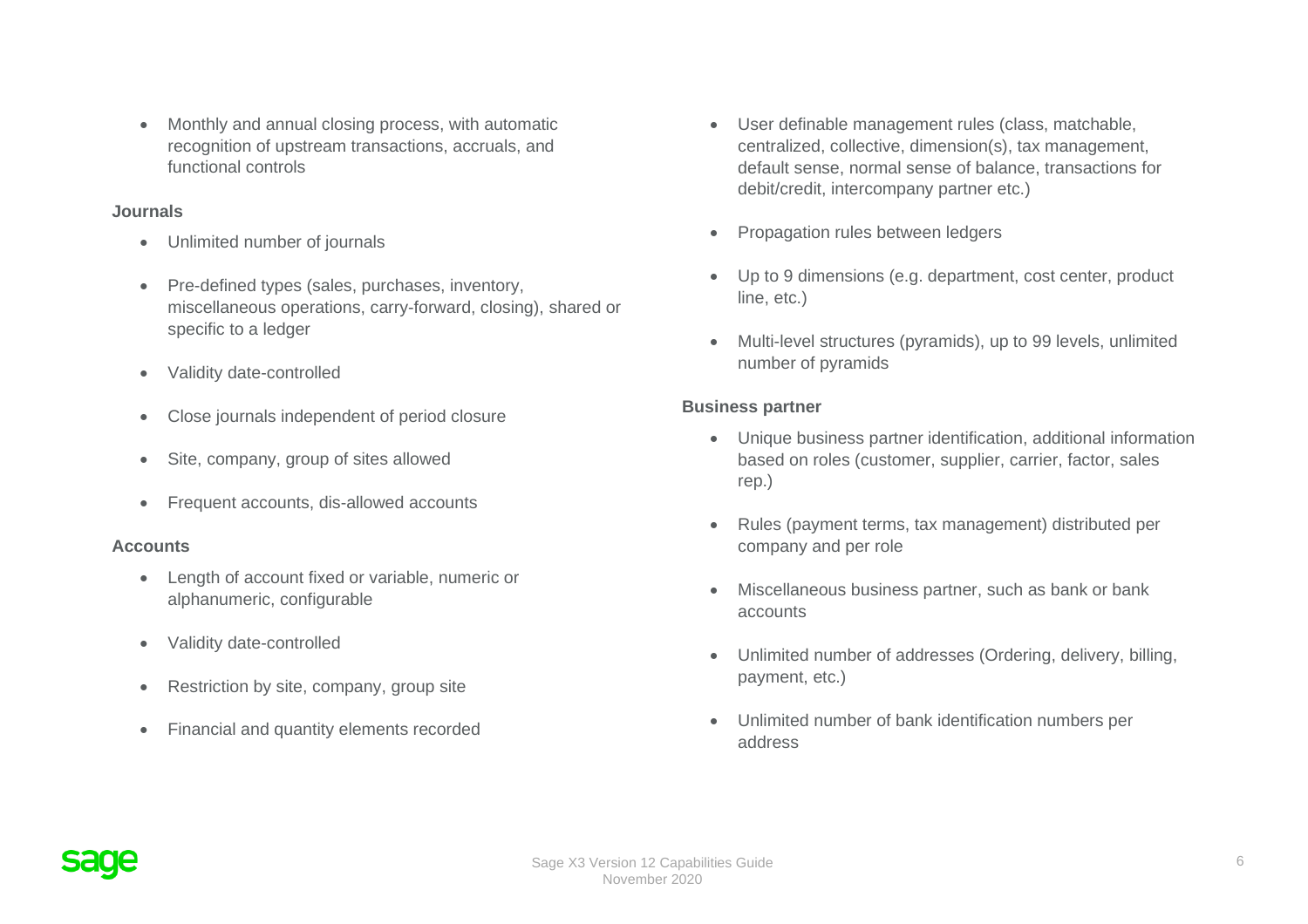- Linked business partner such as customer ship-to, bill-to, and pay- by as well as supplier buy-from, invoice-from, and pay-to, factor, group and risk
- Risk management (commercial, financial), user definable
- controls on values outstanding

## **Dimensions**

- Validity -controlled
- Site, company, group of sites allowed
- Restricted combinations of accounts and dimensions, restricted combinations of dimensions and dimensions
- Financial and quantity
- Multi-level structures (pyramids), up to 99 levels, unlimited number of pyramids
- Pre-defined distribution keys
- A post entry, distribution process that distributes charges and products according to user definable and iterative rules.
- Quantity or financial (Example: Distribution of rent in proportion to area (m2) occupied by cost centers)

• Calculated by quantity or costs (Example: Distribution of marketing charges in proportion of sales of product lines)

#### **Intercompany partner and flow**

- Debit or credit default flow, according to the account
- Inter-company partner management
- Pre-consolidated balance sheet and ledger justifying
- inter-company transactions and aggregating the accounts according to the rules for the consolidation chart of accounts
- Intercompany mapping at site level

## **1.1.3 G/L Accounting**

## **General characteristics**

- Status (temporary, definitive)
- Simulated active or inactive
- Model templates
- User definable transactions, defined by/for the users, automating default values and controls
- Manual journal entries, batch entries
- User-defined templates automating recurring journal entries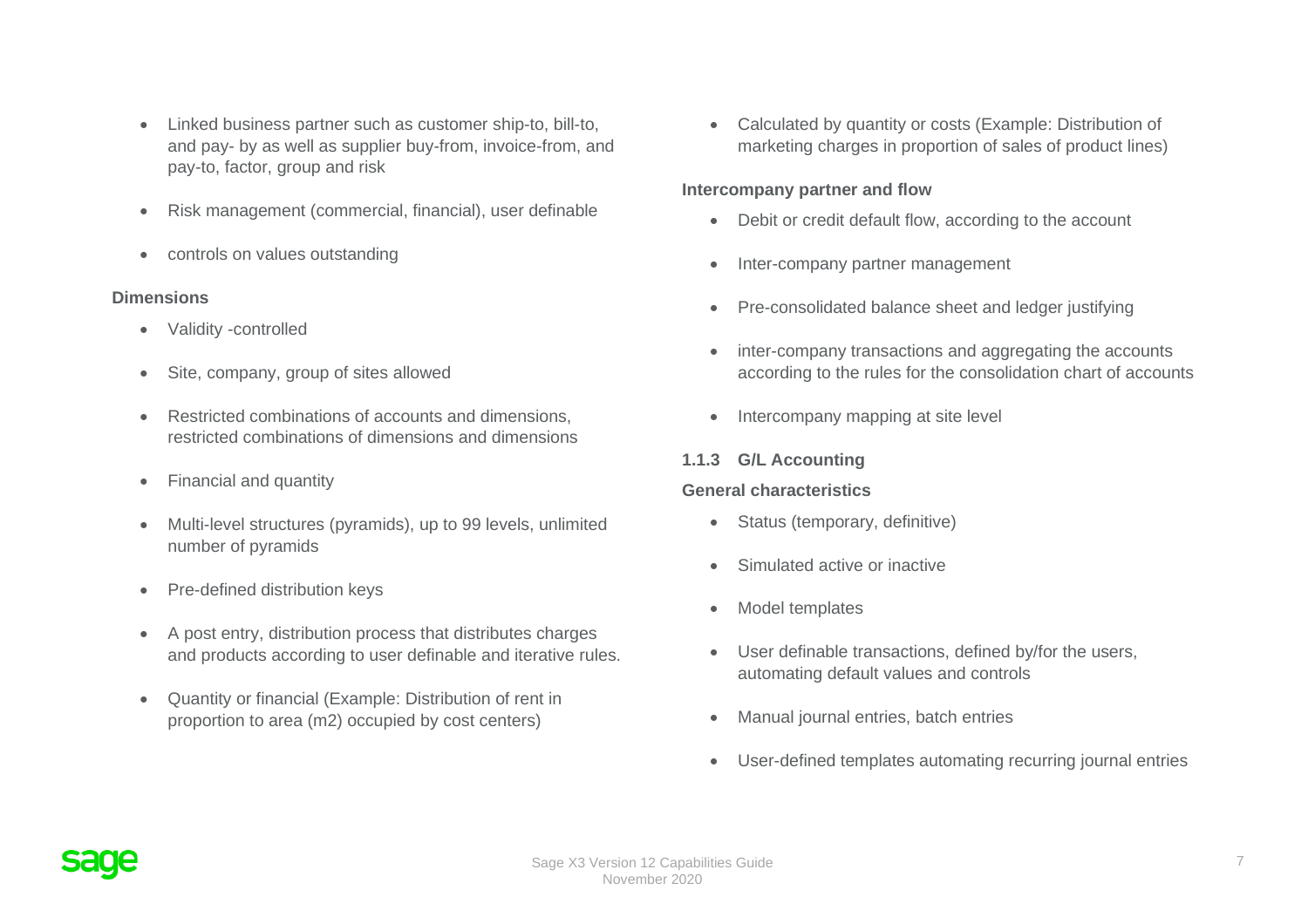- Automatically reversing journals
- Automatic inter-site transactions and balancing of accounts on linked accounts
- Automatic inter-company transactions and balancing of accounts on linked accounts (Please check availability in your region)
- Recurring journal entries (fixed, variable), with automatic balance calculation
- Automatic journal entries reversing at a user defined date
- Automatic rounding rules in currency conversions
- Currency conversions selectable among fixed rate, lowervalue, and higher value
- Electronic signature of journal entries (Detection of any changes in critical information after validation, whatever they have been made)
- Manual or automatic matching (by reference, description, ledger amount, currency amount, by passing balance).

Matching is accompanied by the following automatic functions:

- − Automatic generation of matching variance below a user definable threshold
- Automatic generation of exchange variance for currency transactions
- − Archiving of matching to restore the situation of matchable accounts to date

#### **Closing**

- Automation of accruals: Invoices to be received, invoices to be issued, etc.
- User definable controls of closing reports: Completeness of records, checking balances, etc.
- Fiscal year-end closing
- per site or per company
- Automatic generation of adjustment journal entries account to account (optional)
- Automatic generation of the result and the carry-forward
- Generation of automatic journal entries from model templates with amounts calculated by user definable formulas (e.g. quoted part's account balance multiplied by a coefficient)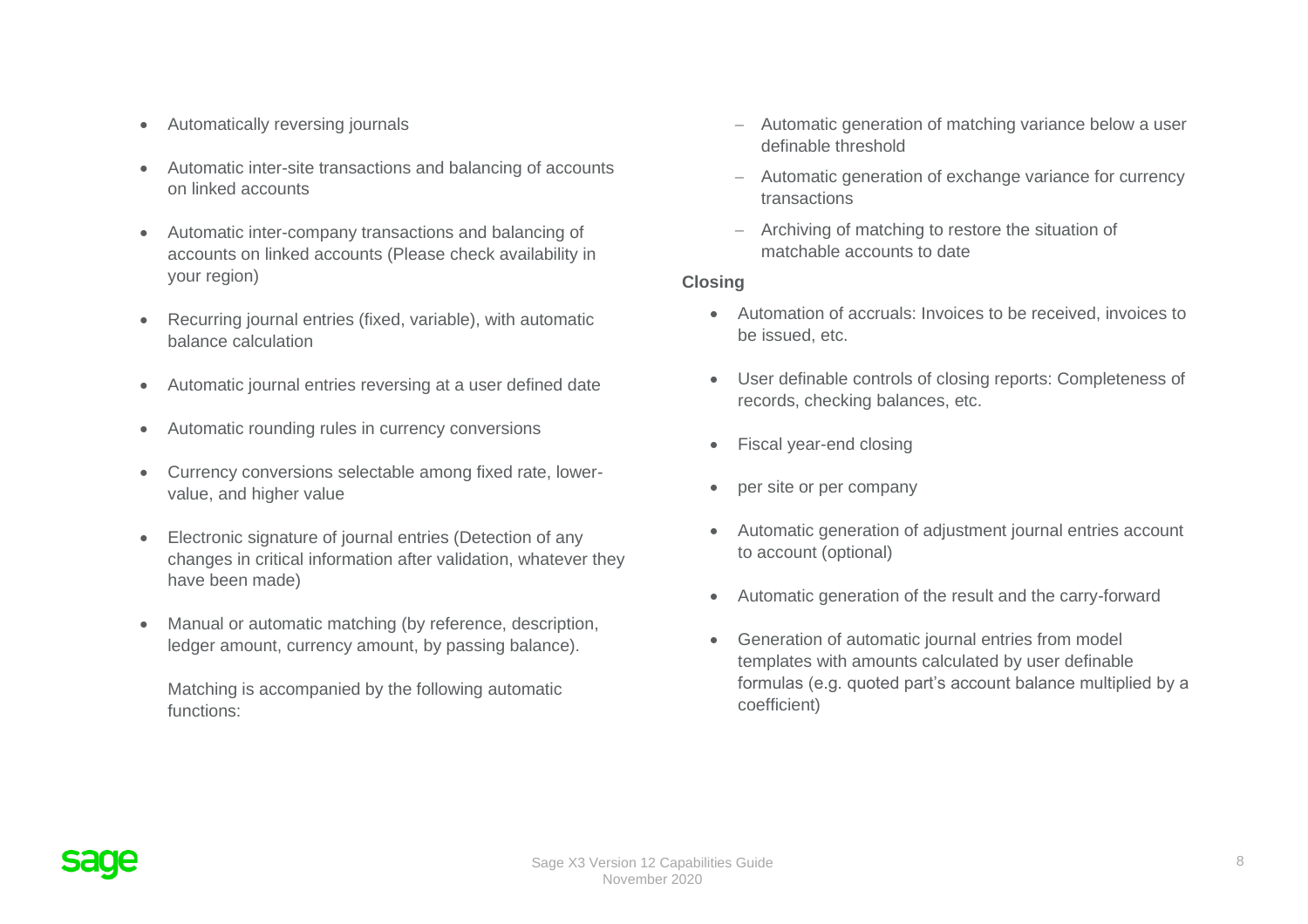## **Declarations (Please check availability in your region)**

- Tax management
	- − On debit, on payment
	- − Tax prorate management
	- − Suspension of tax
	- − Services
	- − VAT return report
	- − EU VAT
	- − VAT on pre-payment, on unpaid items
	- − Para-fiscal taxes
	- − Report for goods tax declaration per country/region (EU Intrastats)
	- − Report for services tax declaration (EU Intrastats)
	- − Tax reporting management
	- − Tax declaration process activation per legislation
	- − Entry type grouping
	- − Calculate and extract multiple VAT returns
	- Declaration at site level
	- − Deliver generic VAT return process

## **1.1.4 Accounts payable / receivable**

#### **Invoicing**

- Invoice types (invoice, credit note, debit note, proforma)
- Unique numbering (supplier invoices)
- Legal information management
- Automatic calculation of open items based on the payment terms
- Automatic tax calculation (VAT, parafiscal)
- Withholding taxes calculation
- Allocation of charges to dimensions
- Automatic inter-site transaction management
- Automatic inter-company transaction management
- Recurring invoice management with alerts, workflows and traceability
- Electronic signature of AR invoices (Detection of any changes in critical information after validation, whatever they have been made)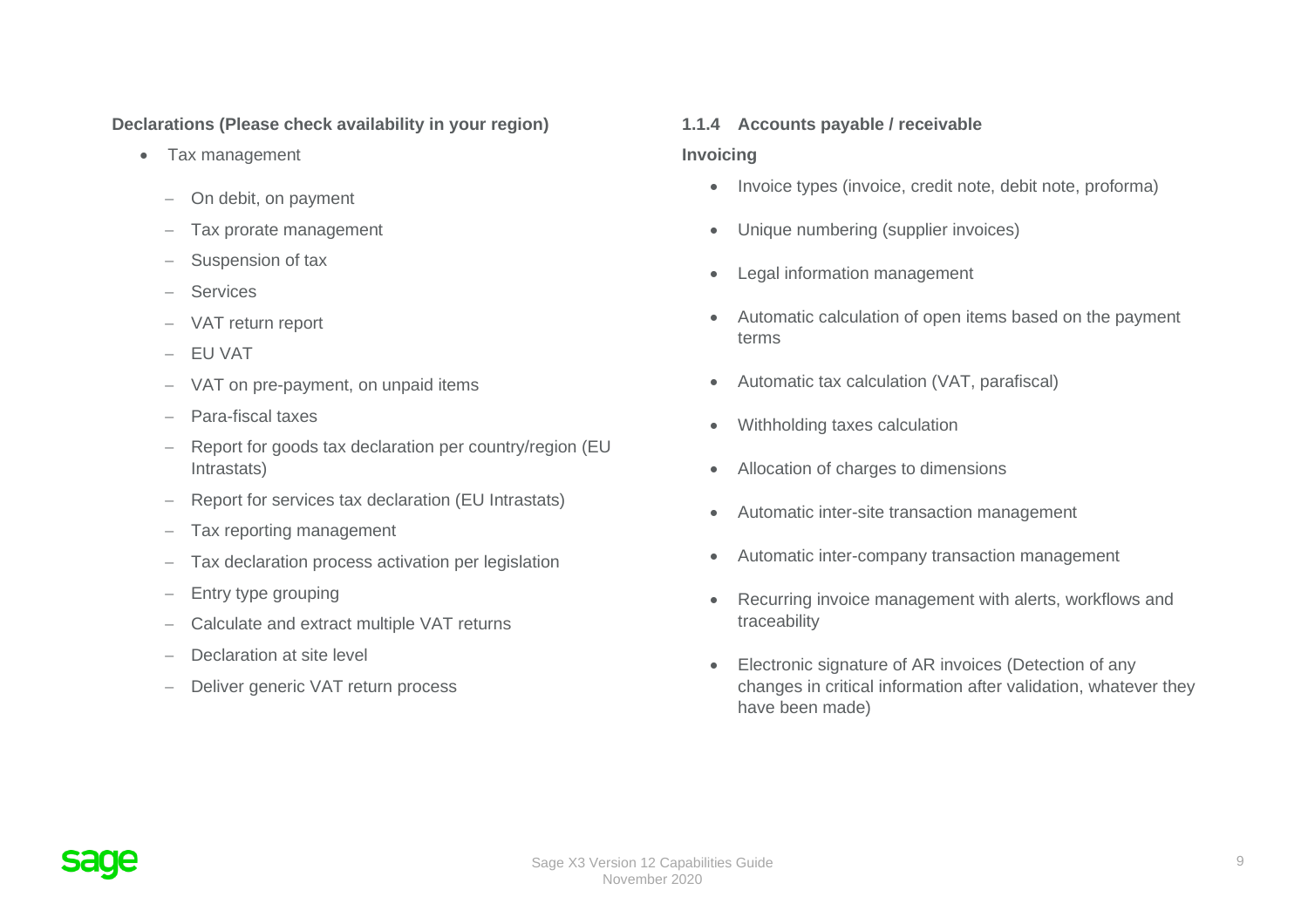#### **Open items management**

- Automate the calculation of open items for invoices, from the shipment date and the payment term
- Payment schedule management (unlimited number of open items for one invoice)
- Definable transactions for changing open items, according to user rights (Payment mode, due date, pay approval, dispute, etc.)
- Consolidation or expand open items
- Approval for payment, with definable workflows

#### **Credit management**

- Payable/receivable, factor, group and risk business partner management, which may or may not be the same
- User definable rules for calculating business and financial risk
- User definable rules for calculating due amounts, workflow validation
- Charges/discount management
- Aged balance through inquiries with full upstream / downstream traceability, or through reports
- Collection of due amounts by reminder campaign management
- User defined reminder campaign management rules, by representative, risk, group business partner, statistical family, etc.
- Mark business partners as remindable / non remindable and set minimum threshold, by currency
- Global reminder, global per level, global per delay, detailed per invoice
- Letter, e-mail, telephone, fax, link to the customer service management to create tasks automatically
- Up to 9 levels of reminder, with definable text for each level
- Calculation of charges for delayed payments, calculation of interest notes
- Credit policy management and credit level messaging
- Bad Debt and AR write-offs

#### **Payment process**

- Definition of banks and cash, unlimited number
- Bank or cash entries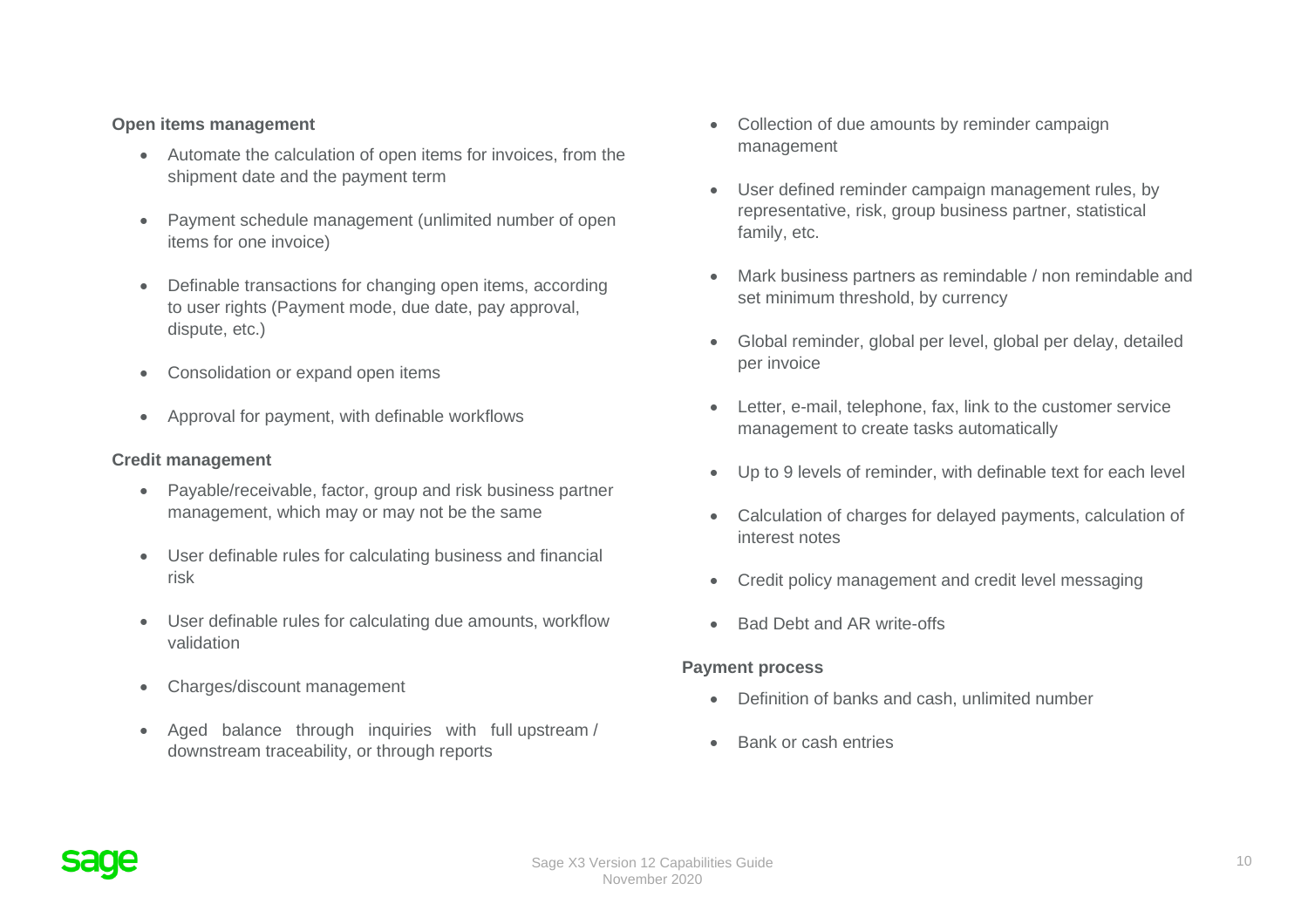- Automated payment processing, including international context:
	- − User definable processes, defining steps and controls
	- − Automation of specific operations such as prepayments made/ received, compensation, payment variances, bank charges
	- − Automatic user definable posting and matching
	- − Transfer/debit automation by automatic proposals submitted for validation
- Quick entry by picking open items
- Automation of inter-site, inter-business partner, intercollective transactions
- Payment in foreign currency, Payment in a currency other than the billing or bank currency. Automating crosscurrency journal entries
- Payment balance declaration to prepare periodic statistical declarations on non-resident payments and receivables/liabilities
- Automatic discount/charge and exchange variance management
- Prepayments with tax management and reports
- Prepayments on order, with full/partial matching against the invoice
- Automation of unpaid postings:
- bank charges management, charges
- re-invoicing, transfer to doubtful
- collective, tax adjustments
- Taking into account the local specific legal and fiscal rules for the country: Letter-check, draft, direct debit, domiciliation, transfer to be made, deposit
- User definable function to describe bank formats, delivering a library of ready to use formats
- Compliance with SEPA SCT and SDD for the Euro SEPA payment transactions
- Mandate management for direct debits (SDD), including managing mandates and integrating mandates into sales and accounts receivable process
- Define XML bank files for direct debit or credit transfer when required by banks
- Integration with Sage Pay to manage online, face-to-face, and phone payments (Available in the UKI only)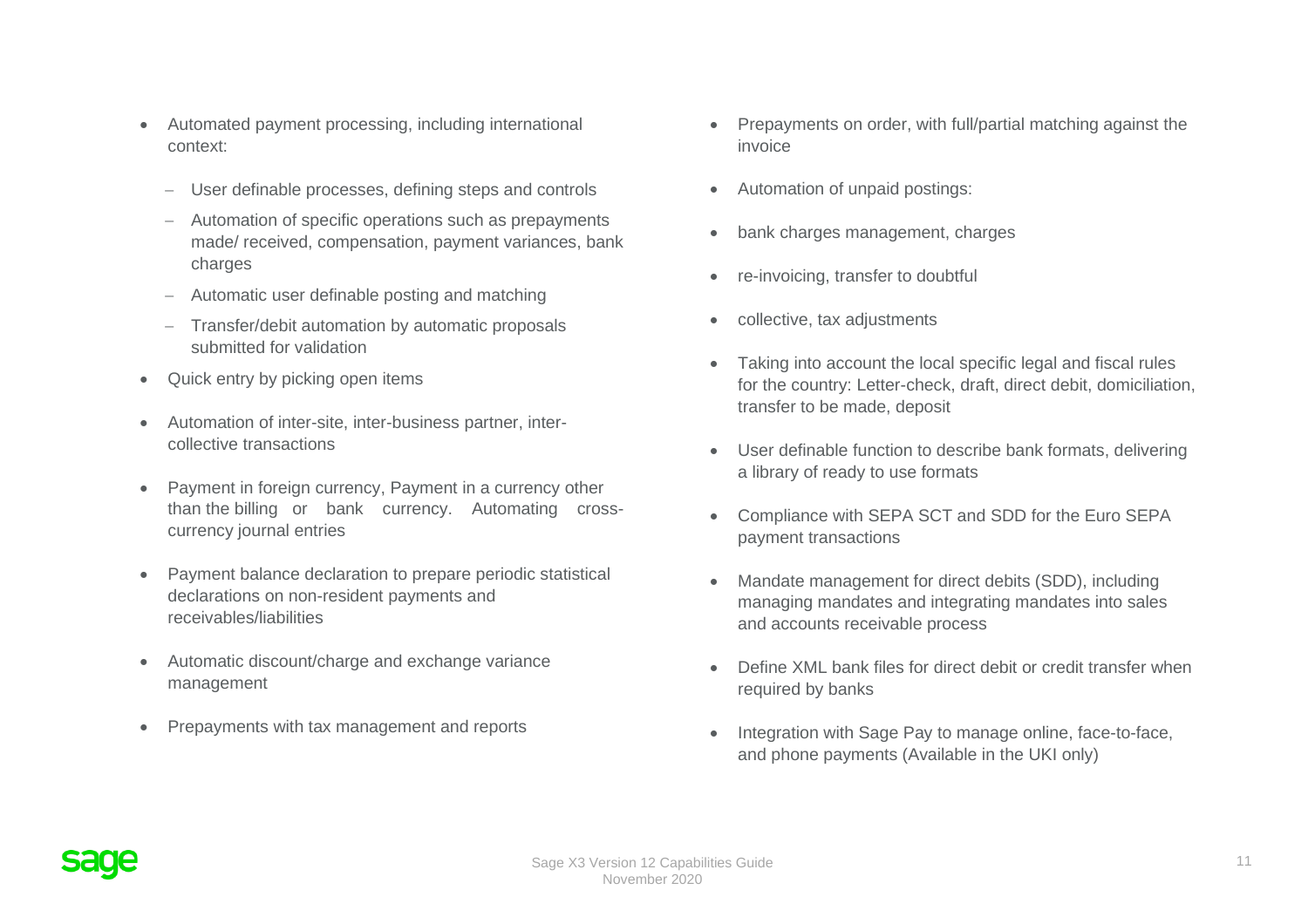#### **Bank reconciliation**

- Reconciliation (Bank G/L entries mark)
- Bank statement reconciliation
- Bank statement entered or imported. Structure of the bank statement file is user definable with a dedicated function. It is also easy to include new formats.
- Automatic bank statement reconciliation (Statement vs ledger)
- Tools for manual reconciliation: sorting and searching by amount, type, description, date, reference (N° check, etc.)

#### **Advanced Bank Statement**

- Import bank statement files. Structure of the bank statement file is user definable with a dedicated function.
- Run a process to automatically match each bank operation in the statement to open items or payments according to user-defined search criteria
- Review the result of the automatic matching and process additional manual matches/entries if necessary
- Generate payments after completion of the matching
- Post these payments using the standard payment functions (Payment entry/Remittance generation)
- Bridge with bank statement reconciliation
- Transfer reconciliation marks to bank journals

## **Factoring**

- Receipt generation and printing
- Receipt posting
- Magnetic file generation
- Payment notification
- Outsource payment collections from customers

#### **Employee expenses**

- Personal information entries
- Decentralized expenses entries access rights and confidentiality
- User definable cost types (Travel, hotel, taxi, etc.)
- User definable caps on reimbursement, user defined
- thresholds for reimbursement (e.g. km, etc.)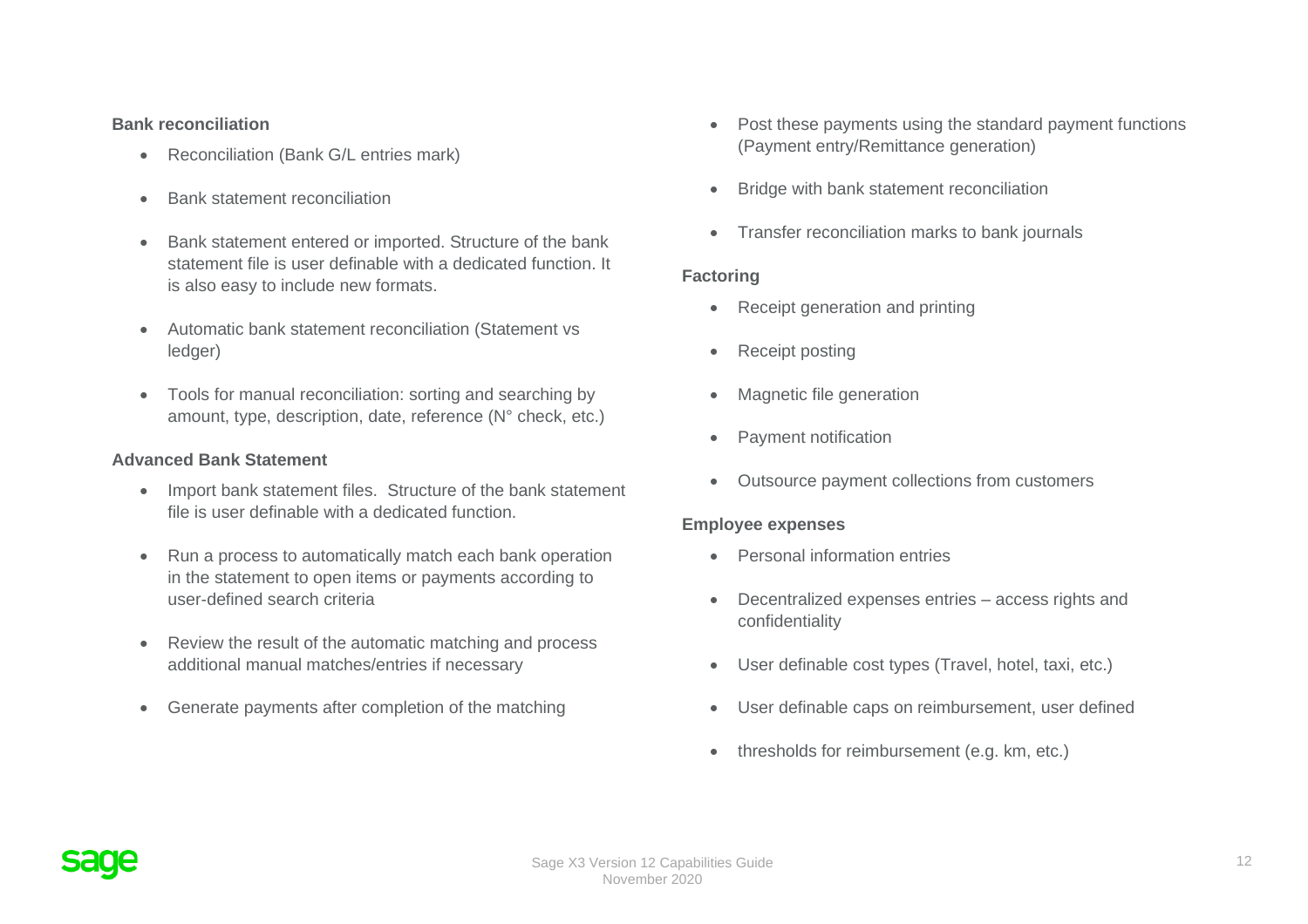- Tax management
- Reports
- User definable workflow for validation
- Automatic user definable posting
- Control reporting

## **Cash forecast and bank positions**

- Translation of sales and purchase documents in future cash issue/entry
- One-off and recurring additional events (payroll, taxes, etc.) with rules management
- Analysis of the future cash position by aggregating issues or entries with the current bank positions

## **Extension to expert modules**

- Transfer to treasury cash flow forecasts, with user definable information
- Short term open items: payments processed
- Medium term open items: Image of unbalanced open items
- Transfer of cash balance to accounting

## **1.1.6 Budgets**

## **Analytical budgets**

- Define unlimited number of budgets based on:
	- − Level: company or site
	- − Currency
	- − Calendar, which can be different from the G/L calendar (period, start and end).
	- − Chart of budget accounts, which may be dedicated, or shared or derived (grouping) from G/L or analytical ledger
	- − Up to 9 crossed dimensions that may be dedicated, or shared or derived (grouping) from G/L or analytical ledger
- For a budget, unlimited number of versions, with a status (development, active, closed)
- Budgets transactions by direct entry or by updated records for tracking the changes
- User definable transactions
- Automatic distribution of an annual budget per period, with seasonally adjusted distribution rules
- Automatic procedure for creating a budget version from another version, or a budget by another. Definition of budget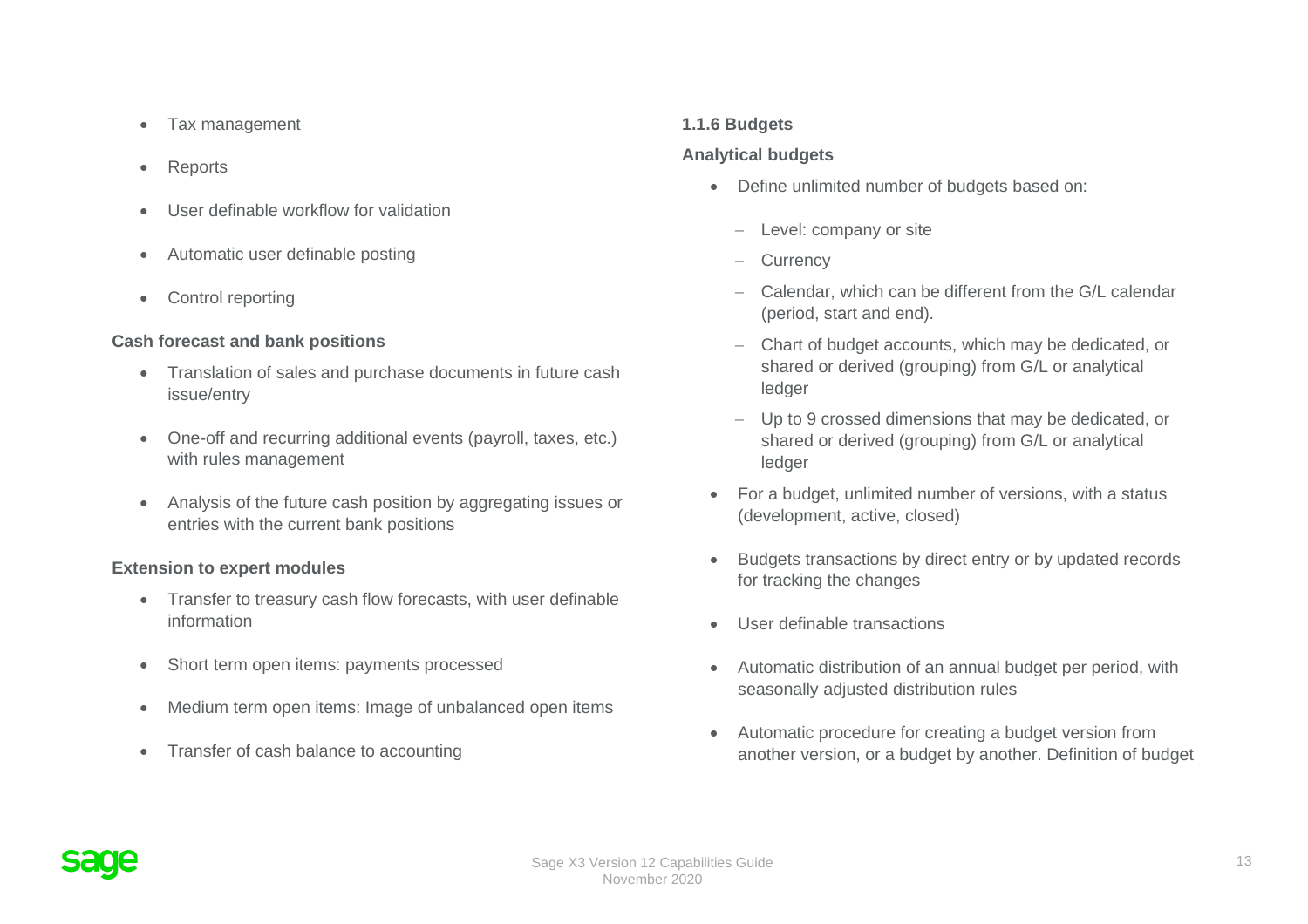formulas (deferral of the initial budget, actual, reassessment by coefficients, etc.)

- For charges:
	- − Budget control from commitments, simultaneously on up to 10 budgets
	- − User definable workflow validation of commitments, with signature approval cycle depending on whether the budget is exceeded or not
	- − Management of key responses and actions, if no appropriate response, if the required response time is exceeded, escalation, etc.
- Standard inquiries comparing the budget, commitments and actuals, with a configurable level of detail, audit trail justifying accumulation by detail, financial data extraction including budget records, implementation of business intelligence standard universes

## **Operational budgets**

- Setting budget structures and roles (managers, recipients, hierarchical structure of control, reporting and approval)
- Split budget by projects, envelopes, exercises, budget lines. Annual or multi-year envelops. Multi-year budgets are particularly usable for investment budgets.
- Configurable workflow for approving various budget levels
- Reserves management, outcome amounts
- Expense control from commitments, electronic approval
- Revisions, transfers between budgets
- Procedure for closing with user definable carry-forwards
- Off-budget lines management

## **Expenses commitments**

- User definable function input or import
- Linked to the purchase transactions, optional generation of pre-commitments (from purchase requests), generation of commitments (from purchase orders)
- On request/order date or receipt forecast date
- With/without non-deductible tax
- Pre-commitments balance while ordering, commitment balance while receiving or invoicing
- Commitment control, with user definable signature workflow, which may be different depending on whether the budget is exceeded or not
- Carry-forward of commitments from one year to another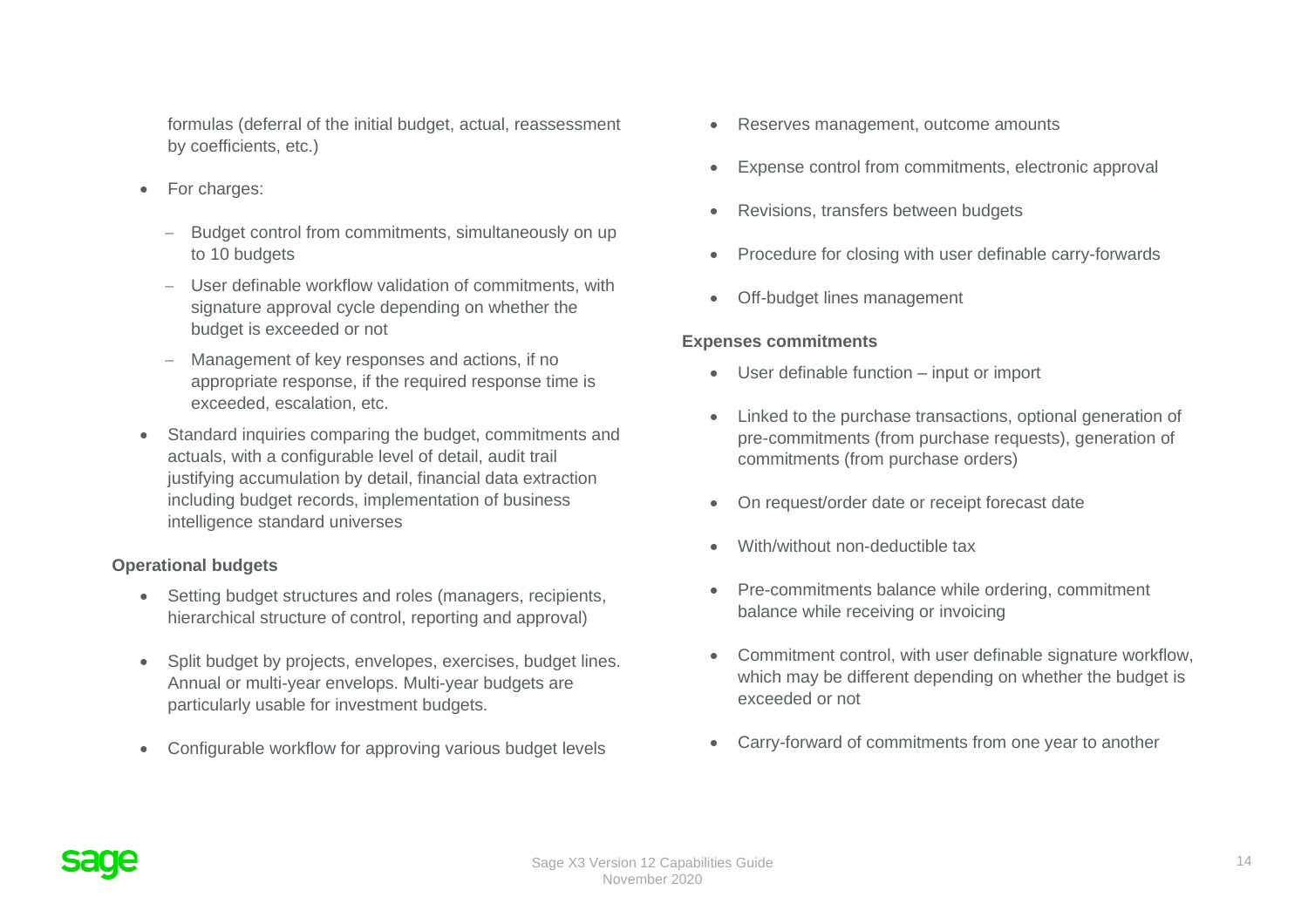• User definable reporting comparing budget, precommitment, commitment and actual

### **1.2 Fixed assets**

**1.2.1 Fixed asset management framework**

Fixed asset management in accordance with IAS/IFRS

#### **Depreciation context and plans**

- Depreciation context based on Accounting data model to manage a Fixed assets data model in a currency, according to a financial year and interim period schedule
- Accounting and fiscal depreciation context linked to the Company accounting data model:
	- − Chart of accounts to determine economic depreciation
	- − fiscal plan to determine accelerated depreciation or claw back
	- − fiscal plan to determine deferrable depreciation and manage deferred depreciation
- IAS/IFRS depreciation context linked to the IAS/IFRS accounting repository (consolidated accounts)
- Ability to manage up to 15 depreciation plans per fixed asset
- IFRS interest posting

## **Depreciation methods**

- Large list of depreciation methods (Straight line, Declining, Residual, Gradual, Production Unit, Constant, Accelerated, etc.)
- Depreciation method management by non-financial unit,
- determined by the rate of fixed asset usage
- Option to configure other depreciation methods
- Depreciation basis and method specific to each plan

#### **Association of values**

- Consistency of depreciation methods via an identification system depending on the value:
	- − of the Fixed asset accounting code
	- − or the Fixed asset family

#### **Extended fixed asset record**

- Dual valuation and dual account posting, according to the Company accounting repository and according to the Group accounting repository
- Identification of Type of holding: "Owned", "Leased", "Rented", "Franchised", "Projected"
- Business sector to manage VAT deduction rules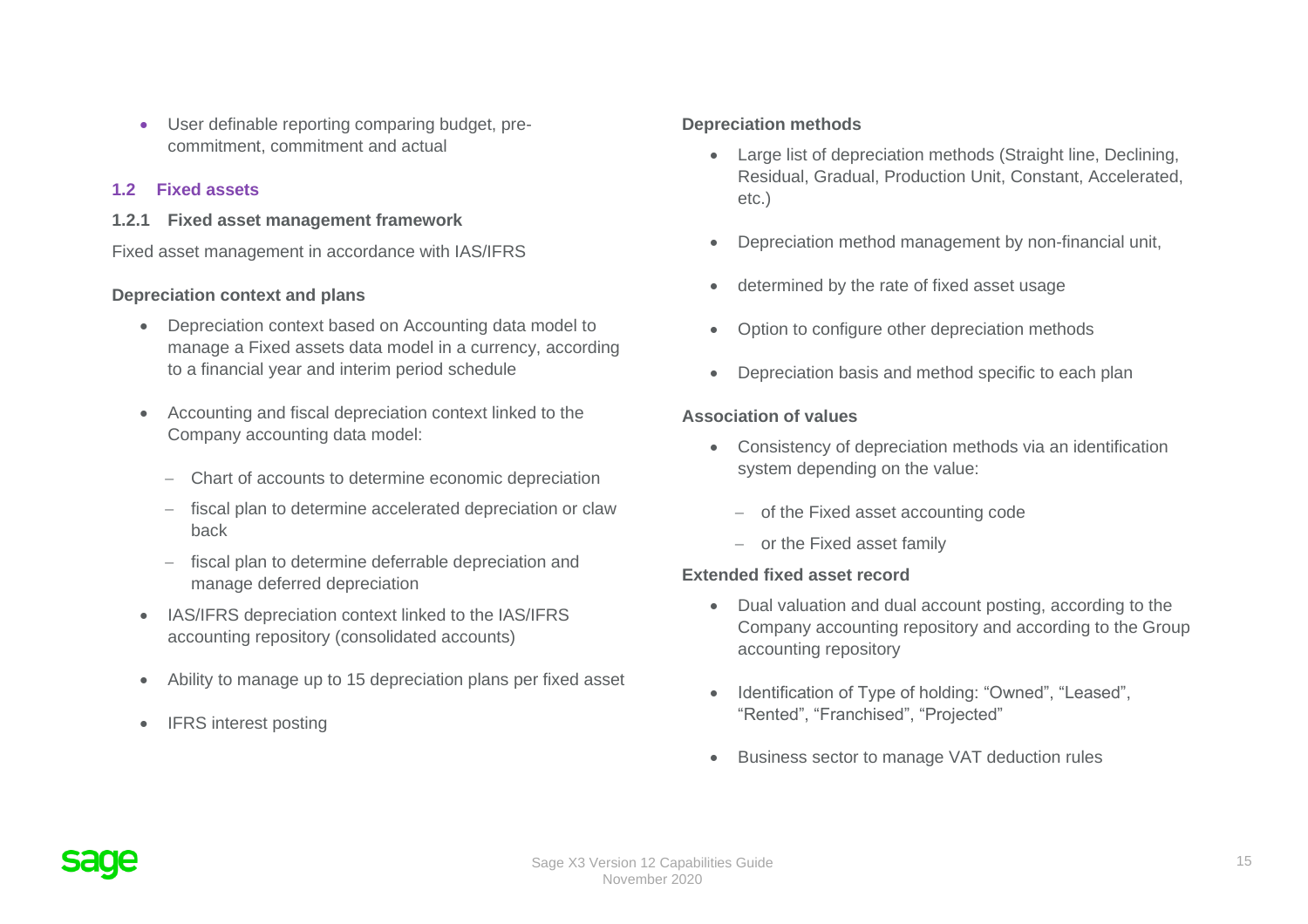- Visibility of the various depreciation plans on a configurable timescale: option of automatic depreciation plan calculation
- Traceability of physical and analytical movements
- Traceability of renewals for "Franchised" assets
- Link to related physical element(s) for barcode registration and control stock count purposes
- Link to contract for "Leased" and "Rented" assets
- Link to production plan for assets depreciated by
- Non-financial unit
- Management of data relating to vehicles in order to produce a preparatory statement for declaration

#### **1.2.2 Fixed asset life cycle**

- Traceability of Capitalized expenditure
- Taken from records of purchase invoices and third-party supplier invoices
- Creation of Fixed assets from Capitalized expenditure
- Splitting of Capitalized expenditure
- Grouping of Capitalized expenditure
- Fixed asset breakdown management
- Discounting of depreciable costs and depreciation bases, due to additional credit notes or invoices or due to adjustments of VAT deductions
- Commissioning of fixed assets
- Allocation of Fixed assets: geographical and analytical
- Creation and updating of depreciation plans
	- − Change of method: duration, mode, prospective or retroactive, in accordance with plan standards
	- − Impairment management, for recording a loss in addition to the loss recorded through depreciation
	- − Revaluation management, according to market value or by application of a coefficient
- Splitting of fixed assets, for reallocation or partial issue
- Intra-group transfers: spinoff, merger and demerger operations. Option of simulation before execution.
- Asset issue (sale, disposal, loss), with calculation of capital gain or loss
	- − These actions can be carried out individually in a fixed asset record, or applied in batch mode to a selection of assets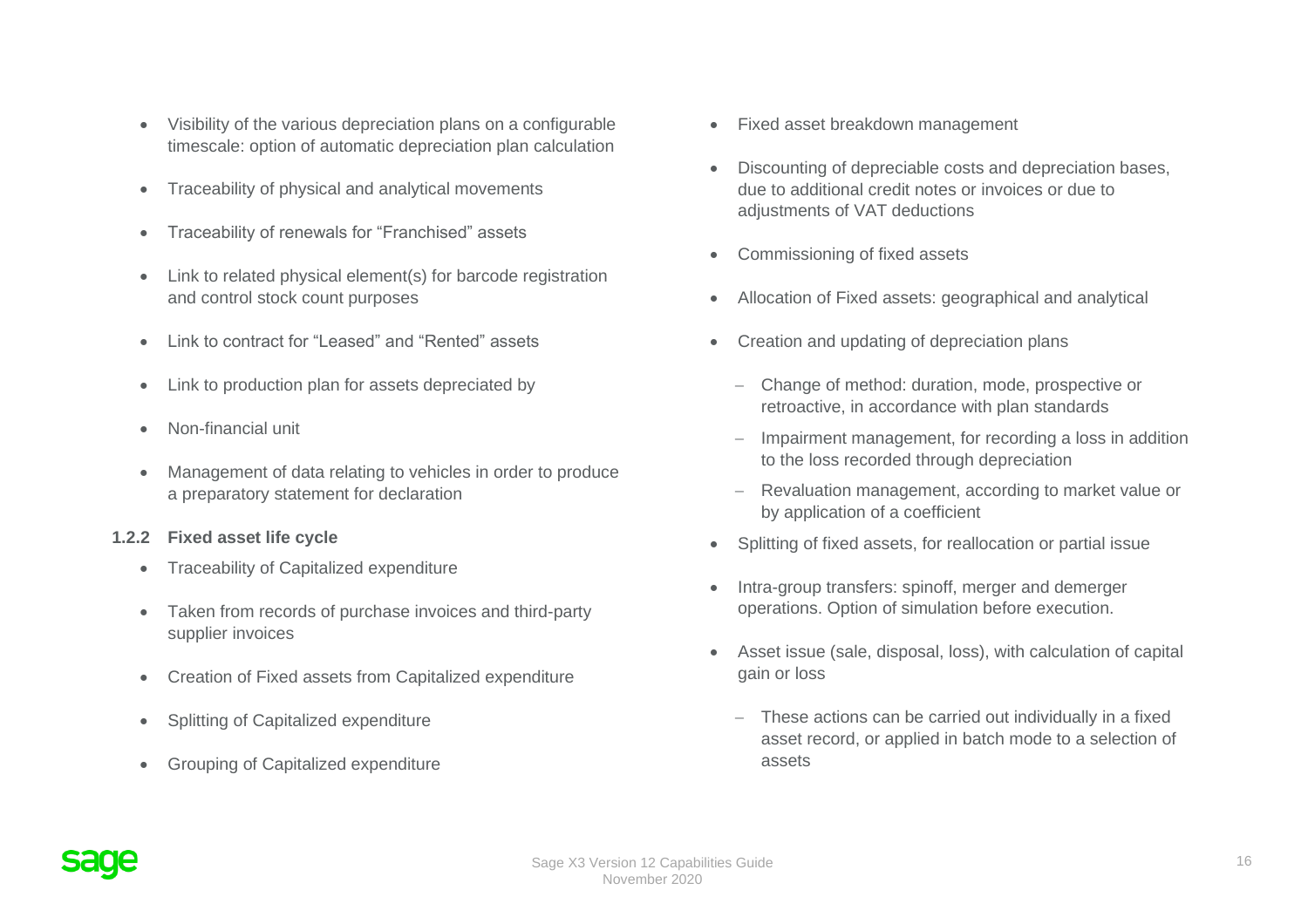- − Ability to run closing process in simulation mode
- **1.2.3 Interim statements and closing**
	- Interim statements according to the period breakdown of the Accounting repository, for provisional or final posting of the depreciation and movements for the period
	- Traceability and reporting of fixed asset and depreciation transactions by account and by heading
	- Journal of detailed account entries
	- Closure of fiscal year after application of annual VAT deduction adjustments for partial taxpayers and registrants
	- Option of processing the first interim statements for the following fiscal year before closure of the current fiscal year
	- Ready-to-use reports to obtain your fixed asset position and movements; BI universe with reports

## **1.2.4 Fixed asset stock count**

- Records of registered physical elements
- Physical element bearing the barcode registration, linked to the fixed asset: n physical elements per fixed asset
- Allocation and movement management at Physical element level, with a validation phase to pass the movement on to the fixed asset: Change of location; Asset issue
- Manage control stock counts, to check the validity of fixed asset accounts
	- − Collection of registrations with a Pocket PC (Windows mobile) fitted with a barcode reader and Sage Inventory Tools software to manage stock counts
	- − Automatic comparison of stock count file and Physical elements records in order to identify and correct variances or suggest updates

## **1.2.5 Fixed asset financing**

- For leased or rented equipment: management of the lease or rental contract:
	- − Identification and characteristics of the contract; payment schedule
	- Generation of account entries for the company accounts and consolidated accounts: reprocessing of the fee if the asset is depreciated in the IAS/IFRS accounting data model
	- End of contract management: equipment returned to lessor or purchase option exercised by acquisition of the equipment
	- − Production of financial commitment reports
- Management of equipment subsidies: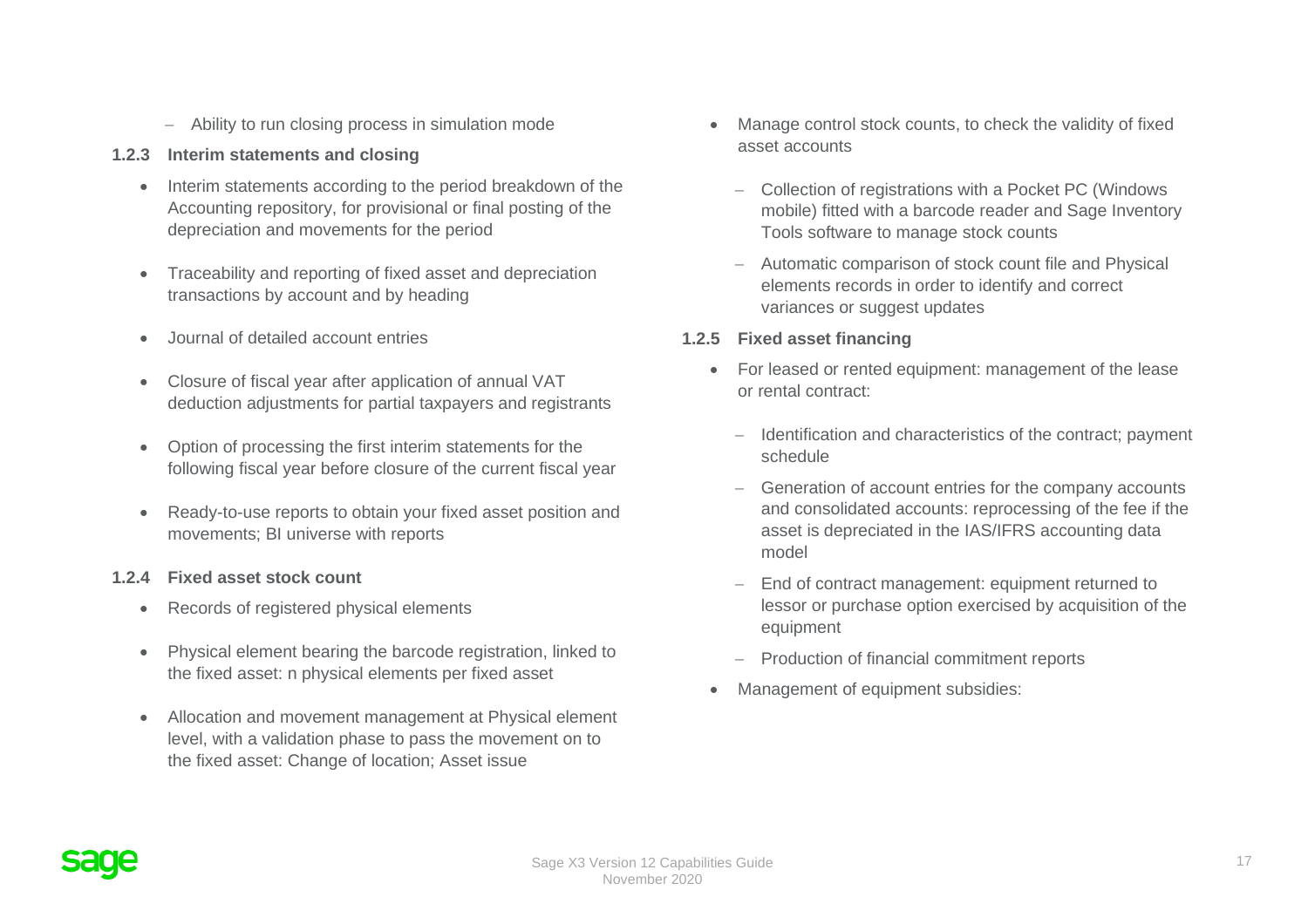− Calculation of subsidies allocated to investment projects, posting to fixed assets, calculation and posting of the reintegration.

#### **1.2.6 Franchised asset management**

- For equipment made available to the company by a franchisor, generally a local authority:
- Management of franchise contracts and riders: extension of the franchise with effect on fixed assets
- Calculation and posting of provisions for renewal
- Financial depreciation
- Renewal of franchised assets and traceability of renewals
- Customer invoice creation on sale of fixed asset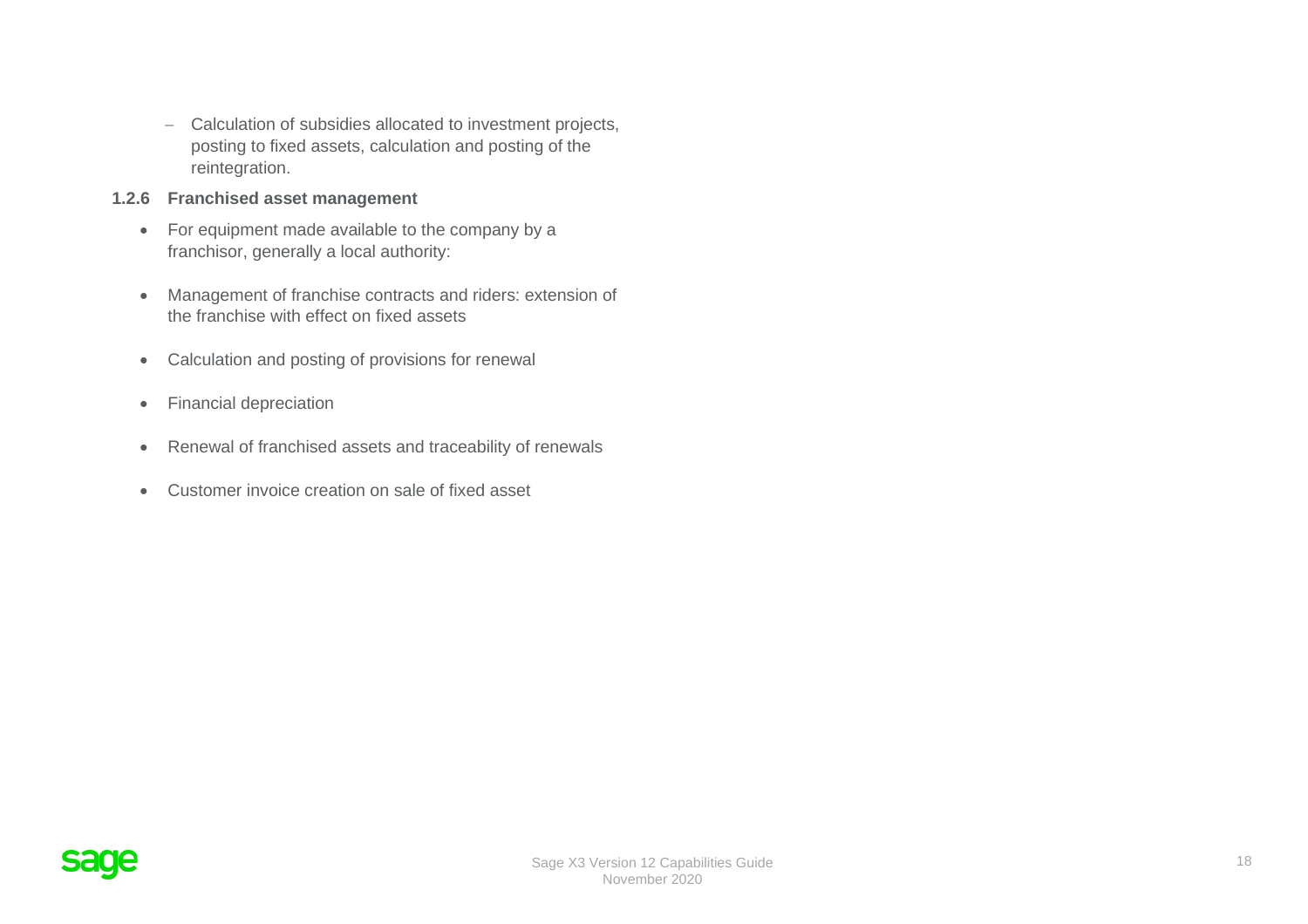# <span id="page-18-0"></span>**Supply Chain Management**

## **2.1 Purchasing**

**2.1.1 Purchasing data model**

## **Supplier**

- Supplier breakdown: ordered, invoicing, paid and group
- Multi-address and multiple bank details
- Management of contacts by address
- Management of discounts/bank charges
- Multi-type and multi-due date payment modes, with management of alternative payment modes
- Commercial and financial monitoring
- Minimum order value
- Multi-line orders
- Supplier quality monitoring
- Supplier ranking
- Supplier work-in-progress control:
- − Real-time work-in-progress status
- − Configurable work-in-progress control (hold/release, etc.)
- Inquiries with audit trail ranging from general to detailed:
	- − Commercial risk analysis by site, company or folder
	- Financial risk analysis by site, company or folder
	- − Multi-collective account inquiry
	- Recent transactions inquiry
	- − Commercial history inquiry
	- − Supplier prices inquiry
- Supplier reminder by undelivered orders on outstanding products

## **Product categories**

- Grouping of products with similar management rules
- Rapid creation of a product inheriting the default management rules and values for the category
- Association of management rules relating to inputs and issues
- Association of configurable allocation rules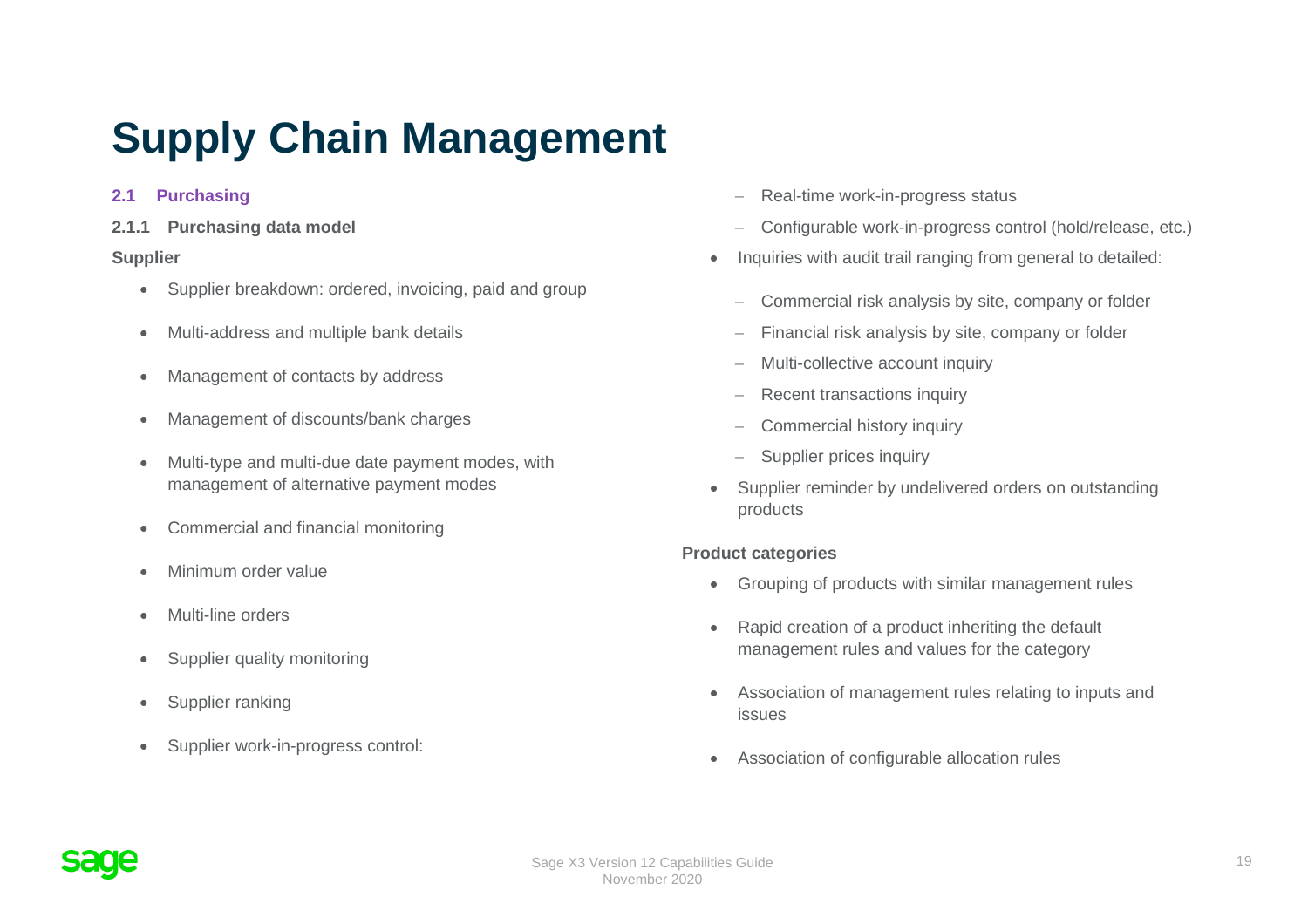• Association of configurable valuation rules

# **Products**

- In stock or not, management of serial numbers, lot numbers and sub-lot numbers
- Default supplier per product and per product/site
- Version number (Major and minor version)
- Commercial products, service provision or sub-contract provision
- VAT and parafiscal tax management
- Product reference, product description, units, minimum purchase quantities customizable by supplier
- Identification of direct order suppliers by product
- Inquiries with audit trail ranging from general to detailed
	- − Price catalogue inquiry
	- − Stock inquiry by site
	- − Product cost inquiry
	- − Competing product inquiry and association
	- − Product installed base inquiry

## **Units**

- Stock units
- Packing units with fixed or variable conversion factors
- Commercial units (sales, purchases)
- Configurable unit conversion rules for taking from another unit: unpacking, incomplete unit management, unit splitting
- Stock label management by packaging

# **Prices & Discounts**

- Configurable price structure by supplier
- Configurable multi-criteria prices
- Price management by currency, coefficient, quantity or
- configurable formula
- Inter-company prices
- Prices applicable by date slots (promotions)
- Prices applicable by line and/or by document
- Discounts and costs by line and by order, as a value, as a percentage, as a cumulative total, cascaded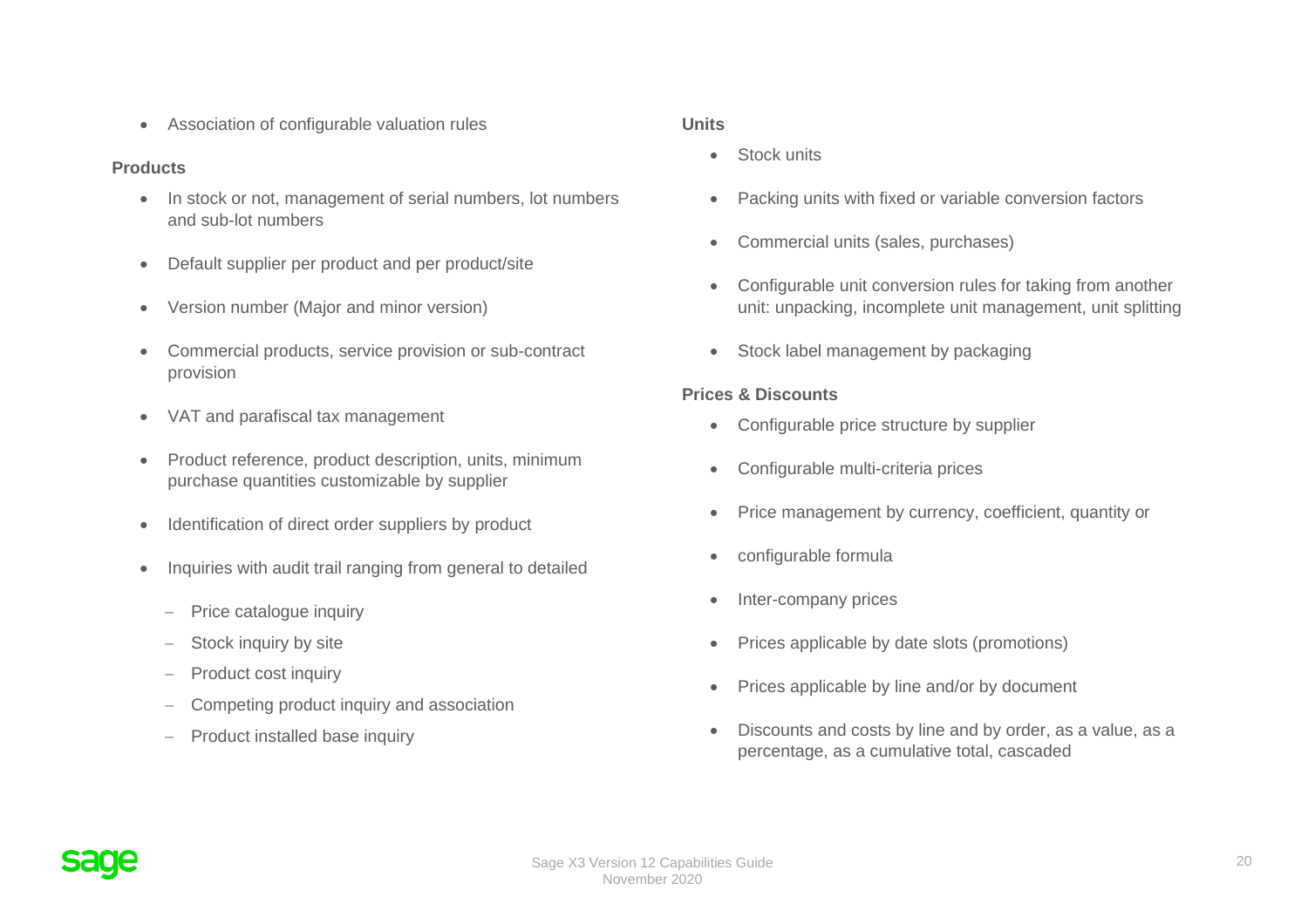- Simulation of price application
- Archive of prices and discounts applied
- Supplier catalogue import
- Advanced purchasing cost management can include supply chain costs in total purchase costs

## **2.1.2 Inter-company/inter-site transactions**

Automated management of commercial transactions between sites belonging to the same company or between sites belonging to different companies:

- Inter-company pricing
- Retail sale orders generated automatically from purchase orders
- Contract orders generated automatically from purchase orders
- Sub-contract orders
- Inter-company invoicing with generation of purchase invoice control on customer site
- Management of logistical transactions between sites belonging to the same company or between sites belonging to different companies:
- Inter-site deliveries
- Inter-site receipts with inheritance of the stock characteristics of the corresponding deliveries
- Customer or inter-site returns with inheritance of the stock characteristics of the corresponding supplier returns
- Immediate inter-site stock movements for sites geographically close to each other
- Setup movement rules and processes to declare subcontracting flows
- **2.1.3 Commercial documents**
	- User-configurable entry transactions (quick entry)
	- Configurable purchasing cycle:
		- − RFQ (Request for Quotation)/Purchase request/Order
		- − Purchase request/RFQ/Order
		- − RFQ/Order
		- − Order/Invoice
		- − Order/Receipt/Invoice
		- − Order/Invoice/Receipt
		- Direct invoice
	- Automatic or manual numbering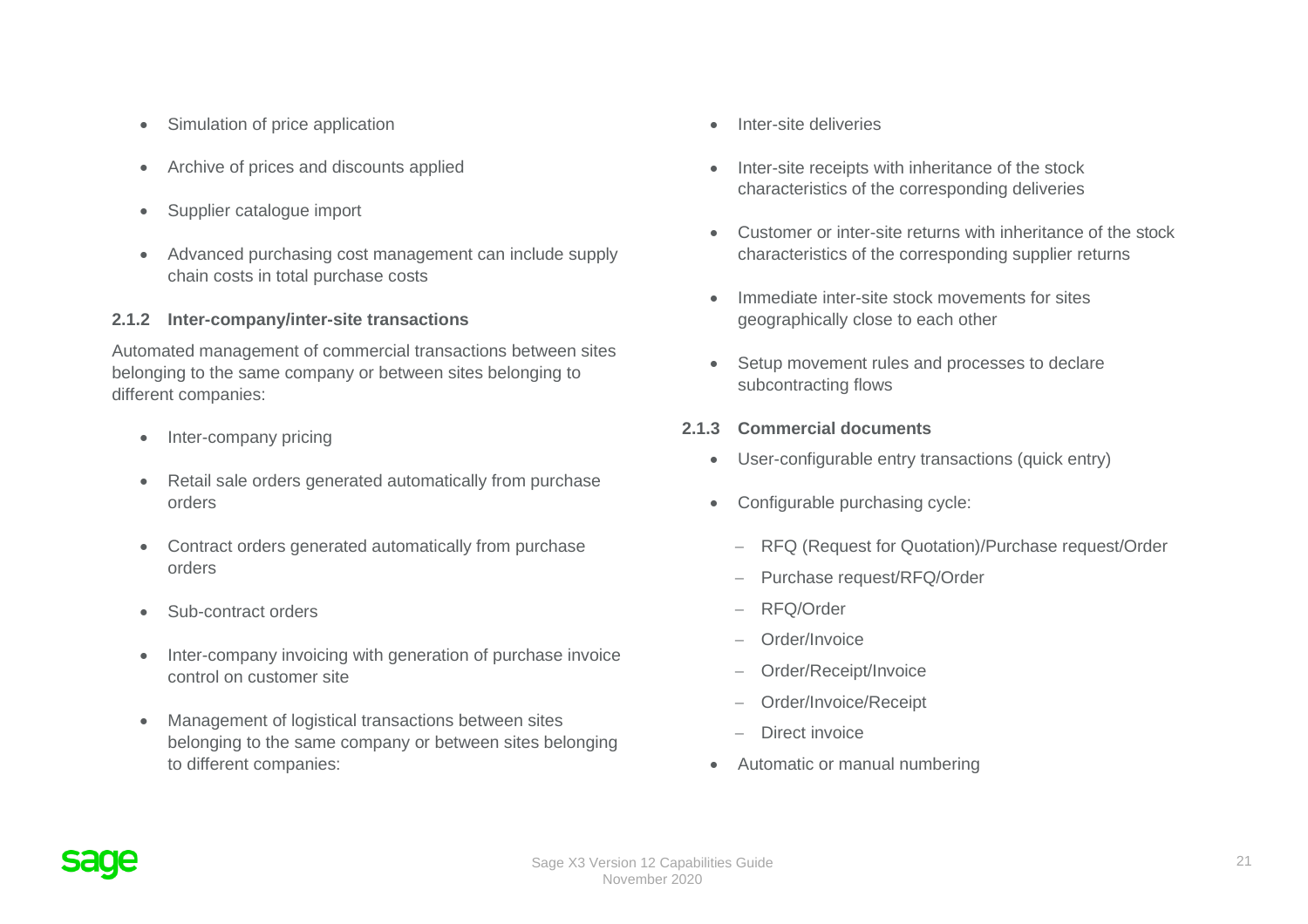- Unlimited links between documents
- User definable printable text in document header, footer and lines
- Custom order code identification by line

## **2.1.4 Advanced Purchasing Costs Management**

- APC (Advanced Purchasing Costs) enables users to foresee the purchase costs for international imports using international standards (incoterm) or inland purchases
- Estimate the purchase cost of a good, along with the logistic operations included in the supply chain
- 2 methods of managing APC:
	- − Landed cost coefficient
	- − Cost Structure
- Reconciliation between the Cost and the Additional Invoice
- On supplier order: purchase cost by line or total, detail by cost nature
- Every step in the transportation of goods can be defined by a cost with different cost calculation
- The cost structure is the list of costs for a transport, including all of the steps.
- Cost-structure affected by product, product-supplier, or product-supplier-site by site
- Management of product costs on the shipment

## **2.1.5 Request for Quotation/Call for tenders**

- Request management (multi-product and multi-supplier)
- Request printout by supplier
- Taking purchase requests into account
- Tender comparison
- Responses and reminders
- Price line generation
- **2.1.6 Expenditure authorization**
	- Real-time budget monitoring management
	- Budget control (with warning or freezing) by value or quantity, with override limit by user
	- Configurable signature processes for purchase requests, orders and contract orders with additional process in the event of budget overrun
	- Main and deputy signatory management, switching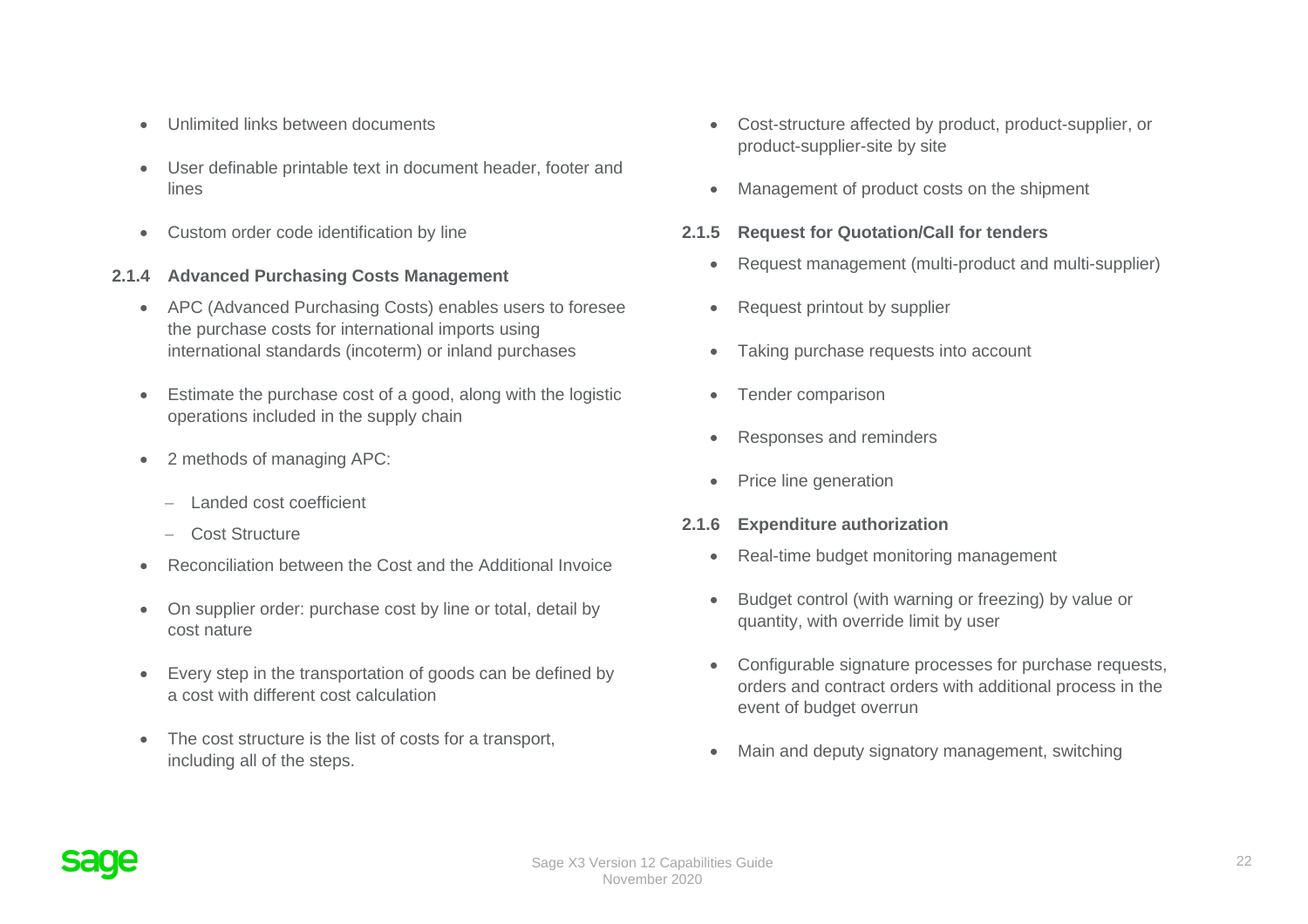- Workflow engine incorporated into the process
- Automatic generation of pre-commitment (purchase request) and commitment (order) entries
- Disengagement from the previous stage at every stage of the transaction
- Automatic generation of entries and direct posting of realized amounts on budget line (invoices receivable, credit notes receivable, invoices, additional invoices and credit notes)
- Audit trail from Purchase request, Order, Receipt and Invoice to corresponding accounting document

#### **2.1.7 Purchase requests**

- Purchase request entry and printout
- Querying and justification of prices applied
- General or commercial purchase requests
- Reorder suggestions taken into account
- Requests for Quotation taken into account
- Manual or automatic purchase request balance
- Order generation depending on authorization

• Associated order inquiry

### **2.1.8 Supplier orders**

- Entry and printout of supplier purchase orders or contract orders with delivery schedule
- General or commercial purchase orders
- Rider management
- Pre-payment management
- Validation and signature process
- Reorder suggestions
	- − Purchase requests and sub-contract orders taken into account
	- Request for quotations taken into account
- Automatic generation of direct orders from customer orders with traceability (direct order or order on receipt)
- Manual or automatic purchase order balance
- Back order management
- Querying and justification of prices applied
- Order progress (traceability, receipt, invoices, etc.)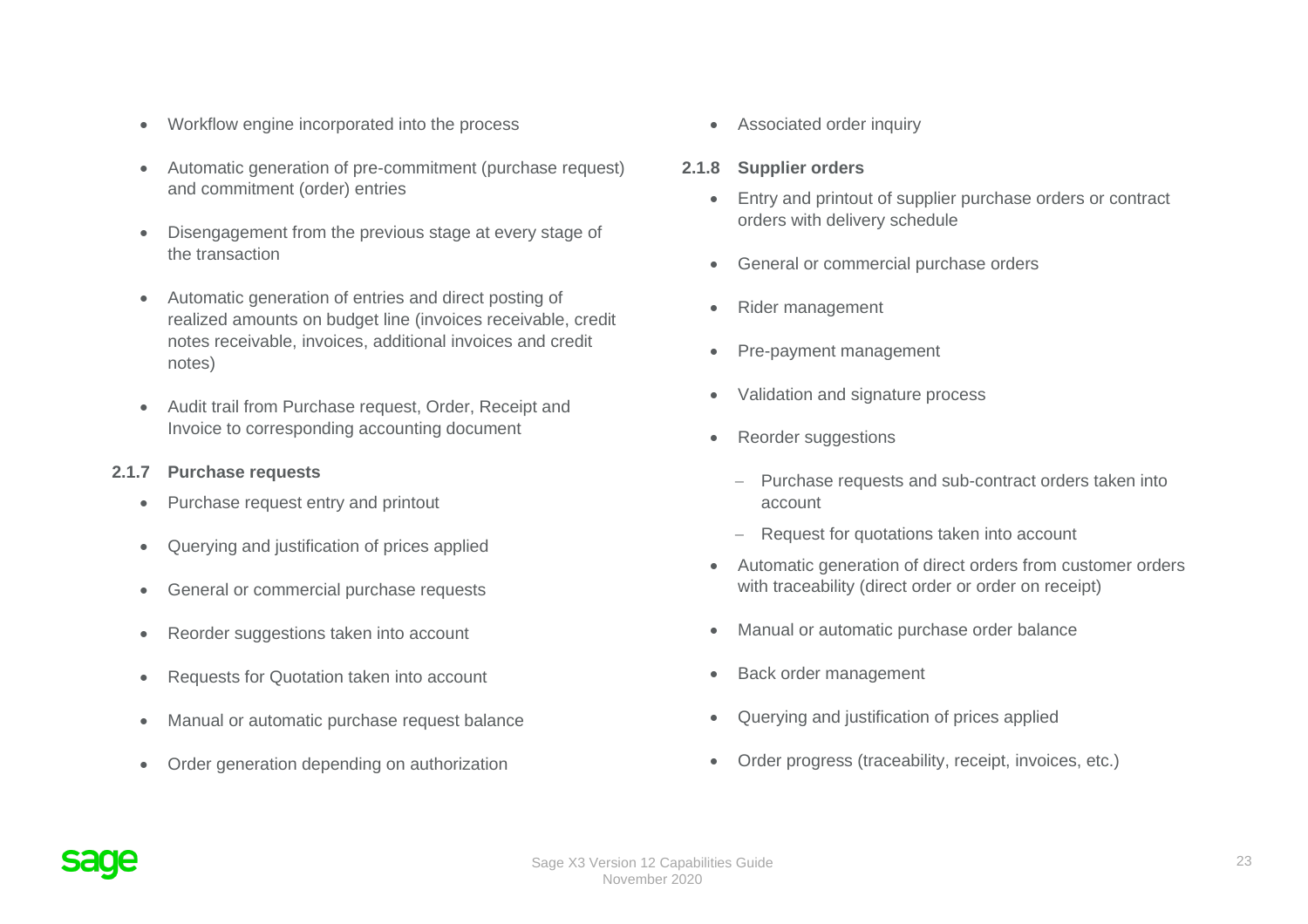- Inquiries with audit trail:
	- − Receipt and invoice inquiry
	- − Consumed purchase request inquiry

#### **2.1.9 Purchase workflow**

- Purchase requests, orders, and open orders to sign
- Signed requests, orders, and open orders
- Historical purchase open orders, and purchase documents signed
- History of documents on which there is an approval or rejection
- Cancellation of the signature action for a document.

## **2.1.10 Logistics**

- Optimize freight cost and quantity optimization according to container capacity
- Plan shipments based on product in a container and track the movement of that container from supplier to delivery location
- Supplier shipment coordination to reduce transportation costs
- − Identify other products and suggestions for the supplier
- − View trends to order based on history in product usage
- − Container capacity freight costs estimating
- − Container selection to identify weight and volume capacity
- − Compare selected lines with available capacity
- − Manually enter weight & volume fields when needed
- User Step Tracking (to specify customized tracking by setting a list of steps)

## **2.1.11 Decision aid tools**

## **Buyer's workbench**

- Consumption of suggestions and purchase requests
- Direct orders
- Supplier choice
- Option to modify the usual direct order supplier
- Standard, inter-company or inter-site order generation

## **Overall schedule**

- Multi-site analysis by product family or product
- Critical orders highlighted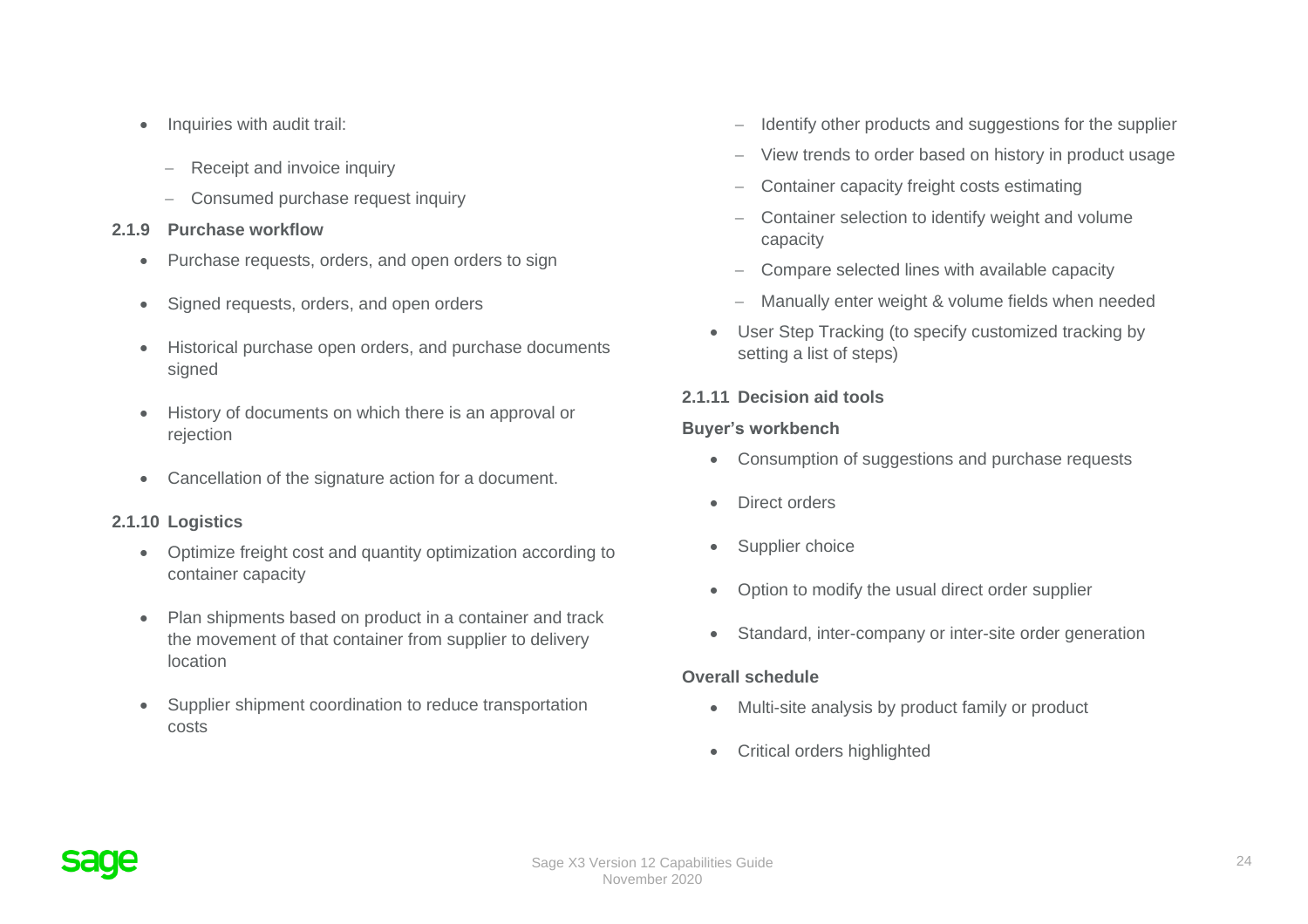- Order grouping
- Generation of orders, delivery requests or purchase requests

## **Workbench**

- Single-site, single-product analysis
- Order grouping
- Generation of orders, delivery requests or purchase requests

# **2.1.12 Stock valuation**

- Cost monitoring: global, detailed and at a specific date
- Standard cost, Revised standard cost, Average unit cost, Average lot cost, FIFO, LIFO, last purchase price and simulated cost, standard price and simulated price
- Distribution coefficient
- Valuation of sub-contracted work-in-progress
- Adjustment of supplier invoice (value, quantity, exchange rate)
- Adjustment of additional invoice (carrier invoice)

# **2.1.13 Stock**

- Traceability
- Actual or projected stock inquiry with first availability date
- Detailed stock inquiry
- Inquiry by storage site or consolidated inquiry
- Stock movement history inquiry
- Stock in transfer and transit inquiry (inter-site or intercompany)

# **2.1.14 MRP calculation**

- Point/periodic/inter-site reordering
- MRP calculation
- Purchase recommendations for specific Project and tasks
- Calculation according to safety stock

# **2.1.15 Receipts**

- Direct receipt or receipt by order line picking
- Receipt of inter-site shipments or inter-company shipments
- Receipt of sub-contracted services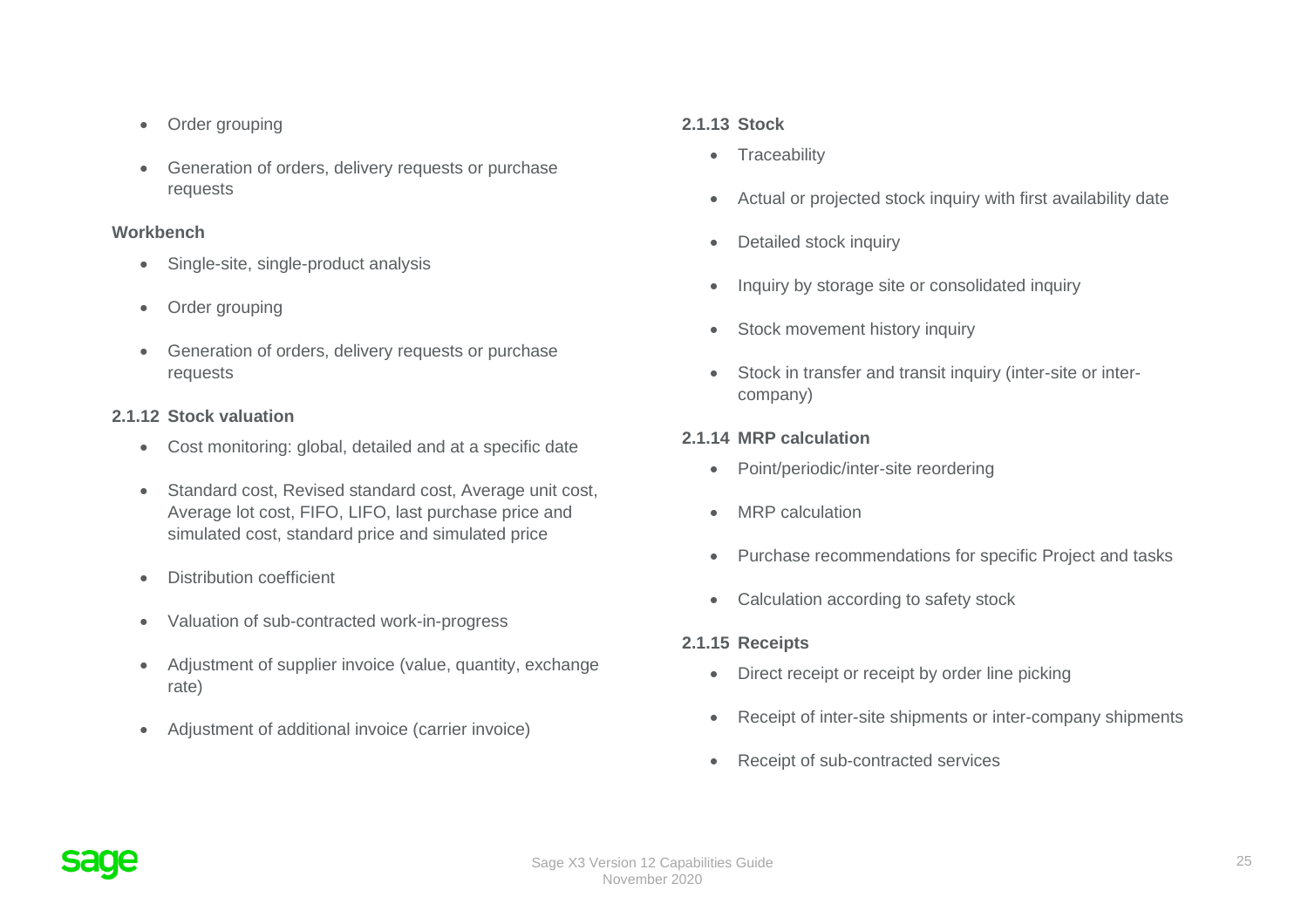- Detailed receipt or quick receipt on the dock with management of storage plans to supplement stock information
- Sub-contract stock issues
- Location, supplier or internal batch and serial number management
- Receipt position (invoices, returns)
- Stock label printing
- Suspended movement and stock-out processing

## **2.1.16 Quality assurance**

- Batch and sub-batch number management
- Serial number management
- Use-by date management
- Stock status management: accepted, rejected, inspected
- Re-inspection date management
- Stock sub-status management
- Quality control record creation
- Quality control procedures with analysis request
- Expiry date management
- Upstream and downstream traceability management

#### **2.1.17 Returns**

- Creation of returns by selecting receipt lines or direct entry
- Reincorporation of returned quantities on order
- Generation of corresponding credit note

## **2.1.18 Supplier invoices**

- Configurable invoice types
- Recording and checking
- User authorization based on payment level authorization
- Invoice/Receiving slip/Order reconciliation
- Credit note/Return/Invoice reconciliation
- Additional invoices and credit notes
- Breakdown of invoice footer elements by line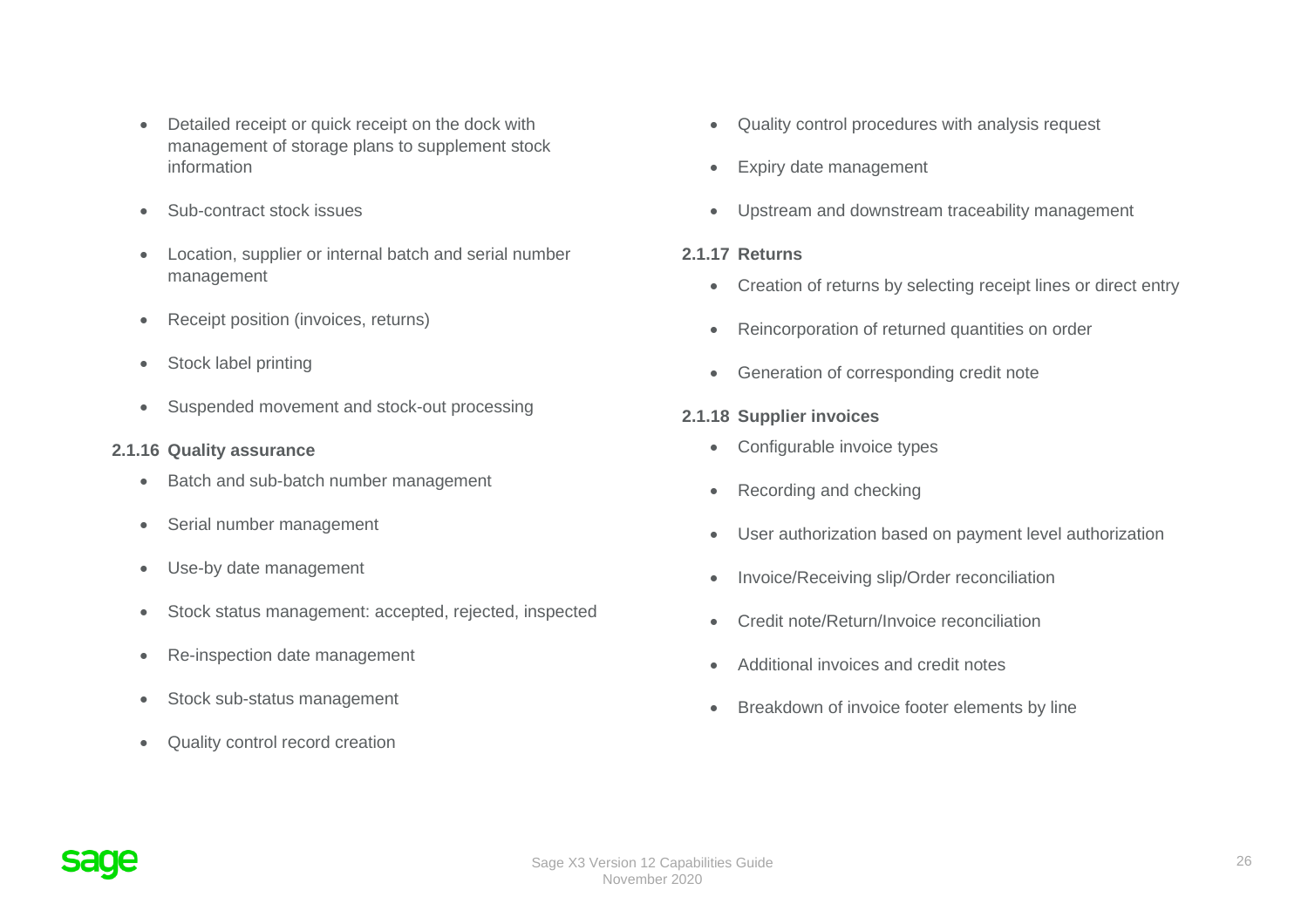- Value adjustment of stock movements according to invoice variances
- Additional invoice of shipment (to create invoices for carriers, forwarders, other service partners directly for a shipment)

#### **2.1.19 Integration to accounts**

- Invoices receivable
- Credit notes receivable
- Supplier invoices
- Pre-commitments and commitments with budget control
- Pre-payment management
- Stock movement posting
- Posting of sub-contracted work-in-progress
- Analytical dimension type management
- Tax
- VAT on debits and receipts
- EU Intra-community VAT
- Parafiscal tax by value and as a percentage
- Formulae applicable to parafiscal taxes (threshold, quantity, etc.)

## **2.1.20 EU Exchange of goods declaration (EGD)**

- Customs nomenclature incorporation and product record association interface
- Registered Export (REX) identifier
- Recording of data necessary for exchange of goods declaration (rules, natures, delivery conditions, etc.)
- Extraction function for transactions subject to declaration, with option to modify extracted information
- Report for checking information subject to declaration
- Management of specific local features of the EGD report (Portugal, UK, Italy, etc.)

## **2.1.21 Sub-contract management**

- Sub-contracted service or production (components or materials supplied and not supplied)
- Sub-contract bill of materials
- Sub-contract order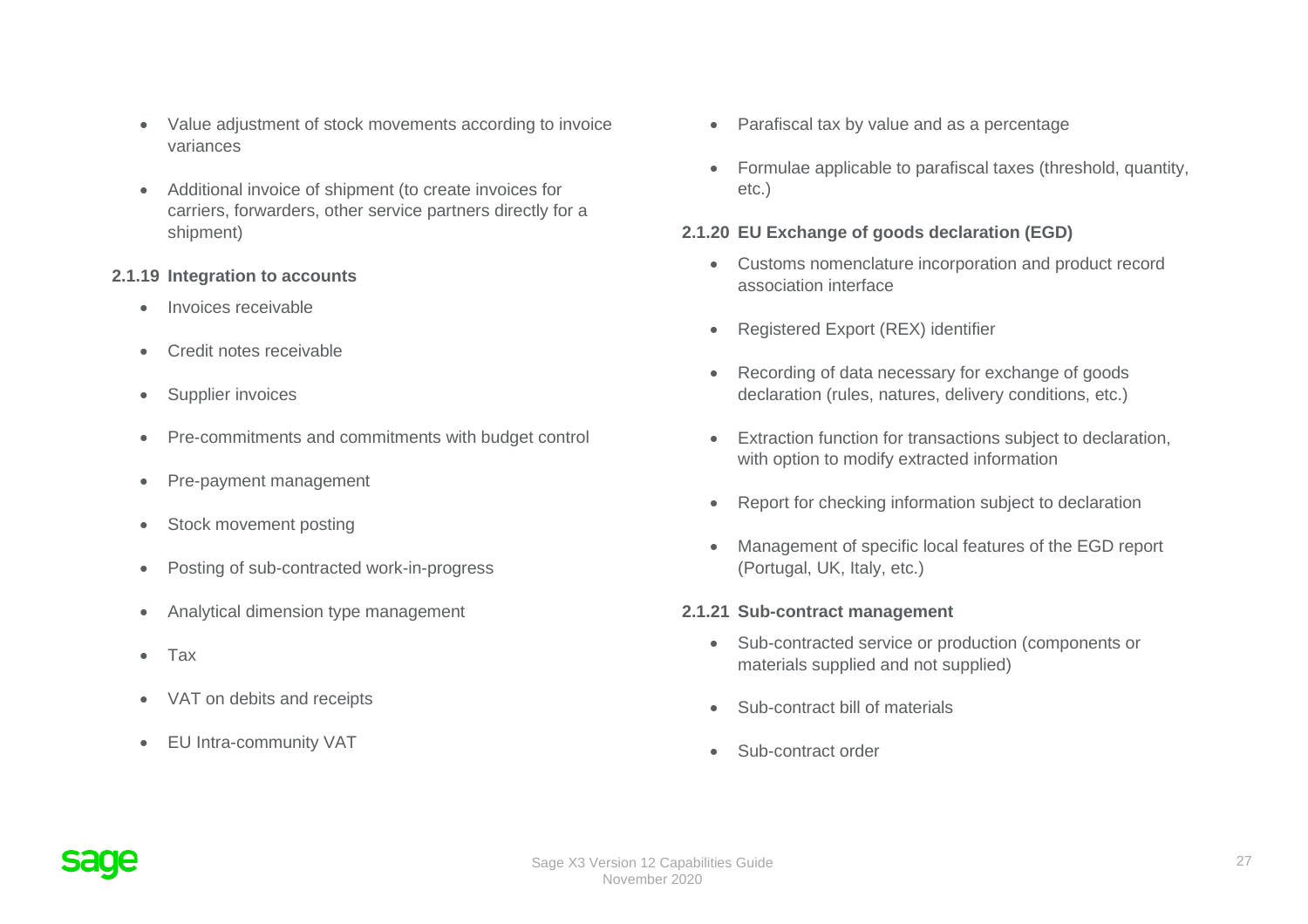- Sub-contract lead time by supplier
- Suggestion and generation of sub-contract orders following net requirements calculation
- Material reorder and deliveries
- Allocations/De-allocations
- Sub-contract order consumption monitoring
- Projected sub-contract cost calculation and inquiry
- Sub-contract cost price calculation and inquiry

## **2.2 Inventory Management**

**2.2.1 Stock data model**

## **Product categories**

- Grouping of products with similar management rules
- Rapid creation of a product inheriting the default management rules and values for the category
- Association of management rules relating to inputs and issues
- Association of configurable allocation rules
- Association of configurable valuation rules

### **Product base**

- Technical information
- Management information
- Commercial information

## **Multi-unit**

- Stock units
- Packing units with fixed or variable conversion factors
- Commercial units (sales, purchases)
- Configurable unit conversion rules for taking from another unit: unpacking, incomplete unit management, unit splitting
- Stock label management by packaging

## **Multi-site and multi-company**

- Inter-site and inter-company transfer order management
- Inter-site reorder
- Picking location and sub-contract location reorder

## **Multi-warehouse**

• Stock access control: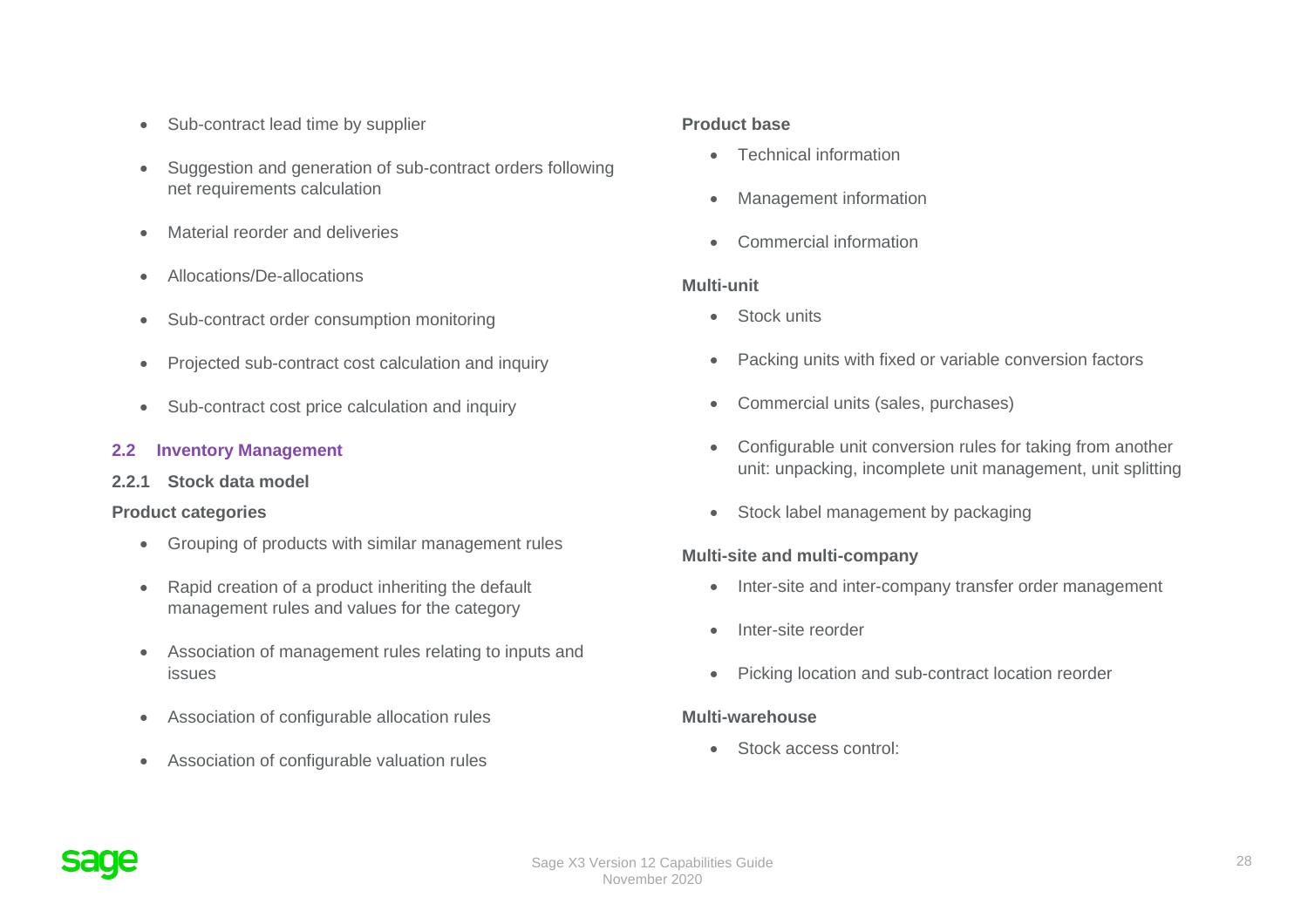- By user group and by transaction type
- Grouping of locations in warehouses

## **Multi-location**

- Location structure definition
- Fixed or random storage
- Location allocation policy
- Location release policy
- Third-party stock management

# **Licence Plate Number (LPN)**

- LPN identification
- Products assignments to LPN in stock entries
- LPN availability on every stock transactions
- Split/Merge operations
- Stock issue of products in/on LPN
- Available for standard ADC transactions
- Manufacturing flow support

# **2.2.2 Quality Assurance**

- Batch and sub-batch number management
- Use-by date management
- Serial number management
- Stock status management: accepted, rejected, inspected
- Re-inspection date management
- Stock sub-status management
- Quality control record creation
- Quality control
- Sampling management (ISO 2859)
- Expiry date management
- Upstream and downstream traceability management
- **2.2.3 Stock movements**
	- Receipt, quick receipt on dock, storage plan
	- Use Licence Plate Number (LPN) to move multiple associated stock items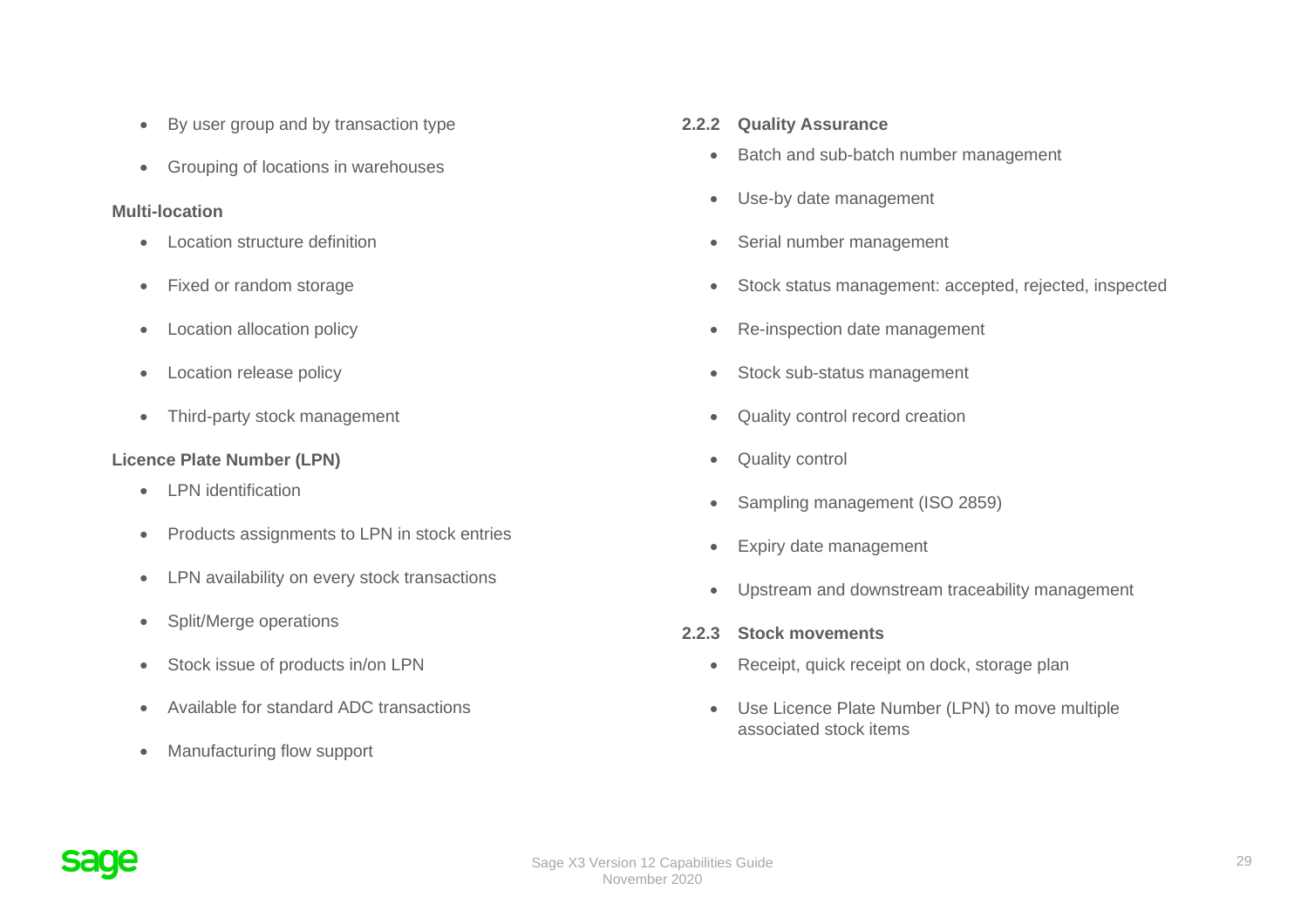- Internal movements, grouping, ungrouping
- Shipment preparation
- Delivery (Order, picking list)
- Load preparation (post-load preparation, manual load preparation)
- Customer and supplier returns
- Stock counts
- Allocation plan to work-in-progress
- Grouping/Ungrouping
- **2.2.4 Cumulative stock totals**
	- Physical stock
	- Allocated stock
	- Reserved stock
	- Controlled stock
	- Available stock
	- Ordered stock
- Projected available stock
- Missing stock
- Transferred stock
- Stock in transit
- **2.2.5 Stock inquiries**
	- Summary stock schedule by period
	- Detailed stock schedule
	- Inquiries with audit trail ranging from general to detailed:
		- − Stock by site
		- − Stock by batch
		- − Stock by serial number
		- − Stock by location
	- Current stock
	- Available stock
	- Projected stock
	- Stock past use-by date or inactive
	- Stock movements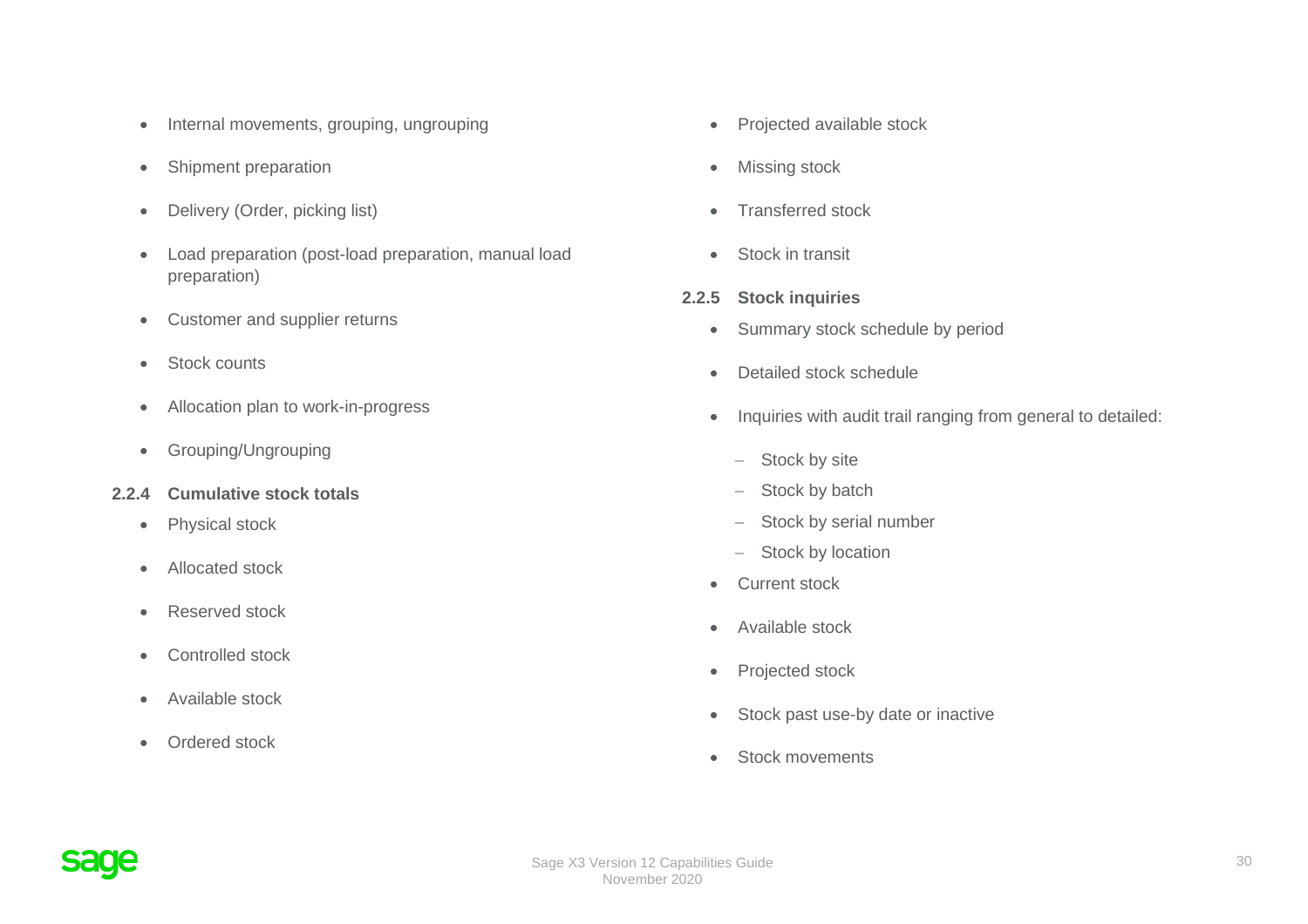- Allocation details
- Expired stock
- Traceability inquiry upstream, downstream, by batch or by part
- Stock by version number (Major version)
- **2.2.6 Stock count management**
	- Stock count session management, incorporating stock count lists
	- Comprehensive perpetual stock counts by location, by product
	- Configurable stock count transactions
	- Reorder management
	- Calculation:
		- − economic order quantities
		- − reorder points
		- − safety stock
		- − maximum stock
	- MRP calculation
- Periodic reorder
- Reorder when reorder point reached
- Preparation area reorder
- Automated data collection (ADC) with handhelds
- **2.2.7 Stock valuation**
	- Standard price
	- Revised standard price
	- Simulated price
	- FIFO price
	- LIFO price
	- Weighted average price
	- Last price
- **2.2.8 Analysis tools**
	- Consumption analysis
	- Histories
	- Stock Valuation reports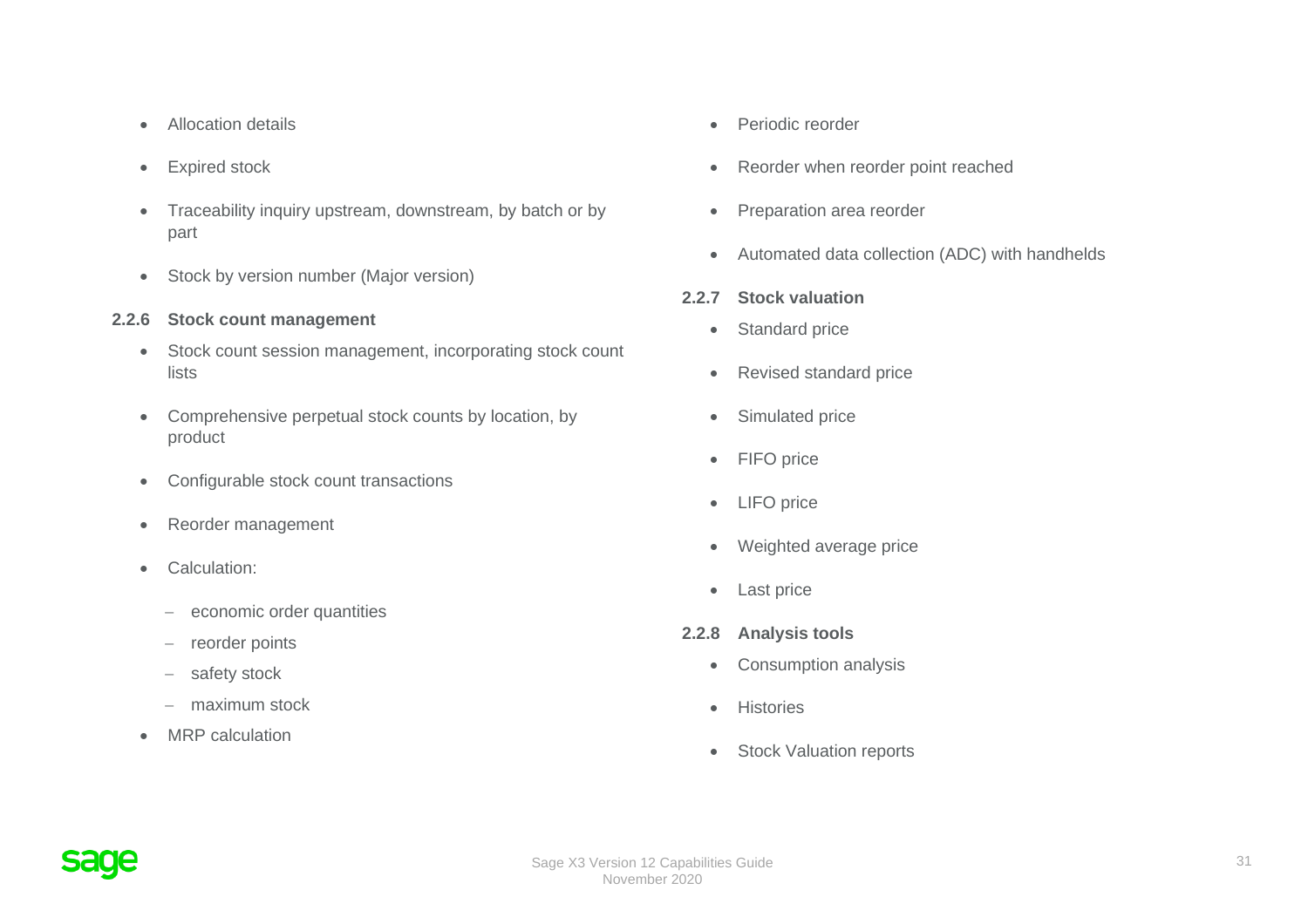• Stock turnover, etc.

#### **2.2.9 Integration to accounts**

- Posting of stock movements with aggregation criteria
- Multi-dimension analytical incorporation

#### **2.2.10 Additional on-premises capabilities**

The following additional capabilities are available to customers opting for a private cloud deployment, either on-premises or partner-hosted.

#### **Automated data collection (ADC) with handhelds**

- Receipts
- Miscellaneous entries
- Miscellaneous issues
- Shipment preparation
- Stock changes (location and status)
- Inter-site transfers
- Transfers to sub-contractors
- Stock counts
- Storage on list
- Location reorders

## **2.3 Sales Management**

#### **2.3.1 Data Model**

#### **Customers**

- Customer breakdown: ordered, delivered, invoiced, group, payer, risk and factor
- Multi-address, multiple delivery points, multiple bank details
- Management of contacts by address
- Management of discounts/bank charges
- Multi-type and multi-due date payment modes, with management of alternative payment modes
- Reminder management:
	- − Multi-level reminders
	- − On minimum threshold
	- − Individual or mass customer hold/release on multiple criteria
- Factoring
- Commercial and financial monitoring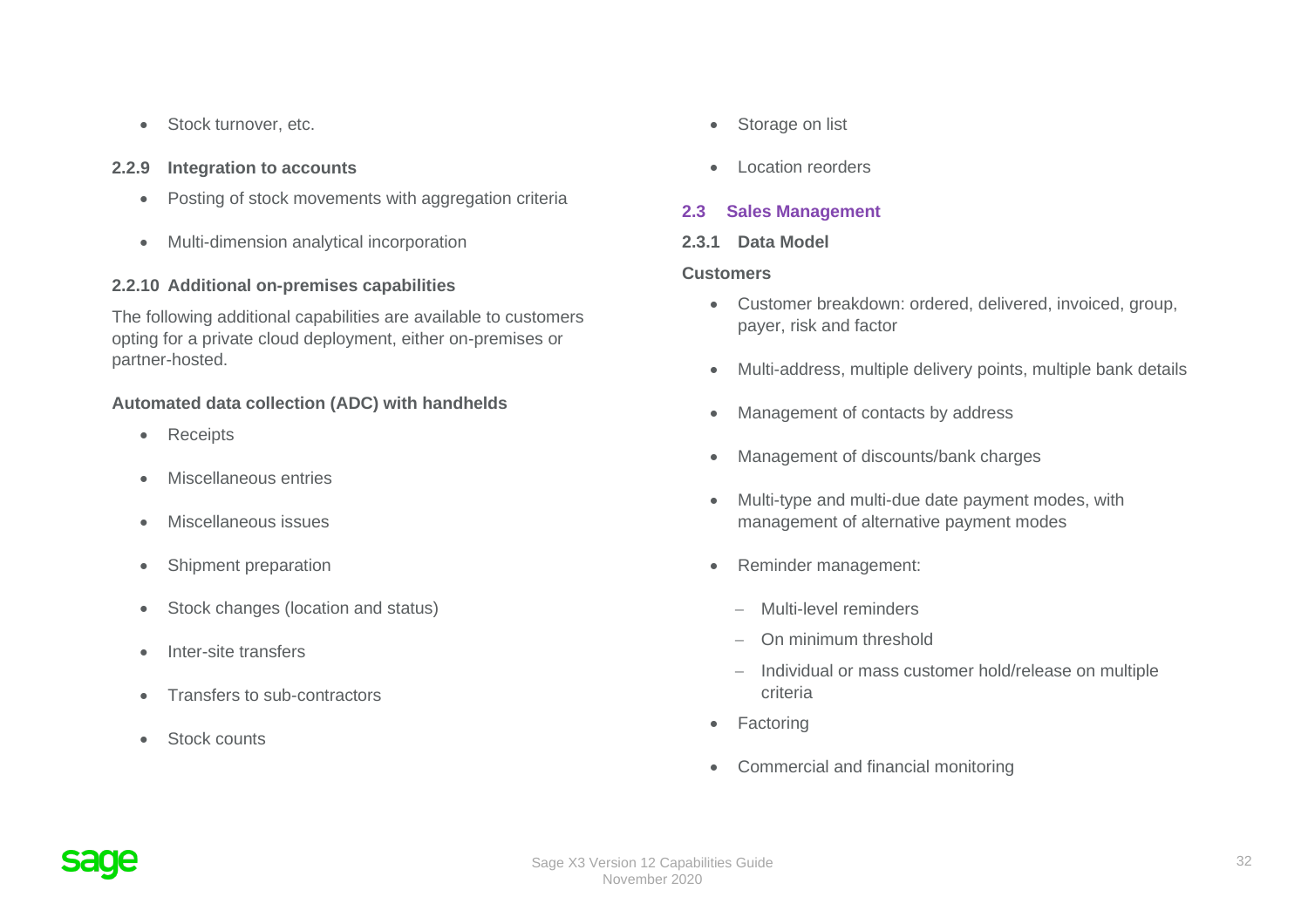- Minimum order value
- Customer credit control:
	- − Real-time customer credit situation
	- − Configurable credit control (Company, Folder, hold, etc.)
- Customer inquiry with audit trail ranging from general to detailed:
	- − Commercial risk analysis by site, company or folder
	- − Financial risk by site, company or folder
	- − Aged trial balance inquiry
	- − Account inquiry
	- − Recent transactions inquiry
	- − Commercial history inquiry
	- − Customer prices inquiry
	- − Customer installed base inquiry

## **Sales representatives**

- Allocation of sales representative's commission by multicriteria configuration
- Multiple sales representatives per order with automatic allocation
- Management of targets by sales representative
- Allocation of sales representatives by market sector
- Planning or recording of commercial actions (appointments, calls, tasks, etc.)
- Printing of commission allocation notes

#### **Prospects**

- Prospect management and follow-up
- Sales contact follow-up
- Allocation to a market sector
- Conversion to customer

#### **Carriers**

- Carrier management
- Pricing by weight and volume, by time slot and by region
- Invoicing by threshold
- Simulation tools

## **Product categories**

• Grouping of products with similar management rules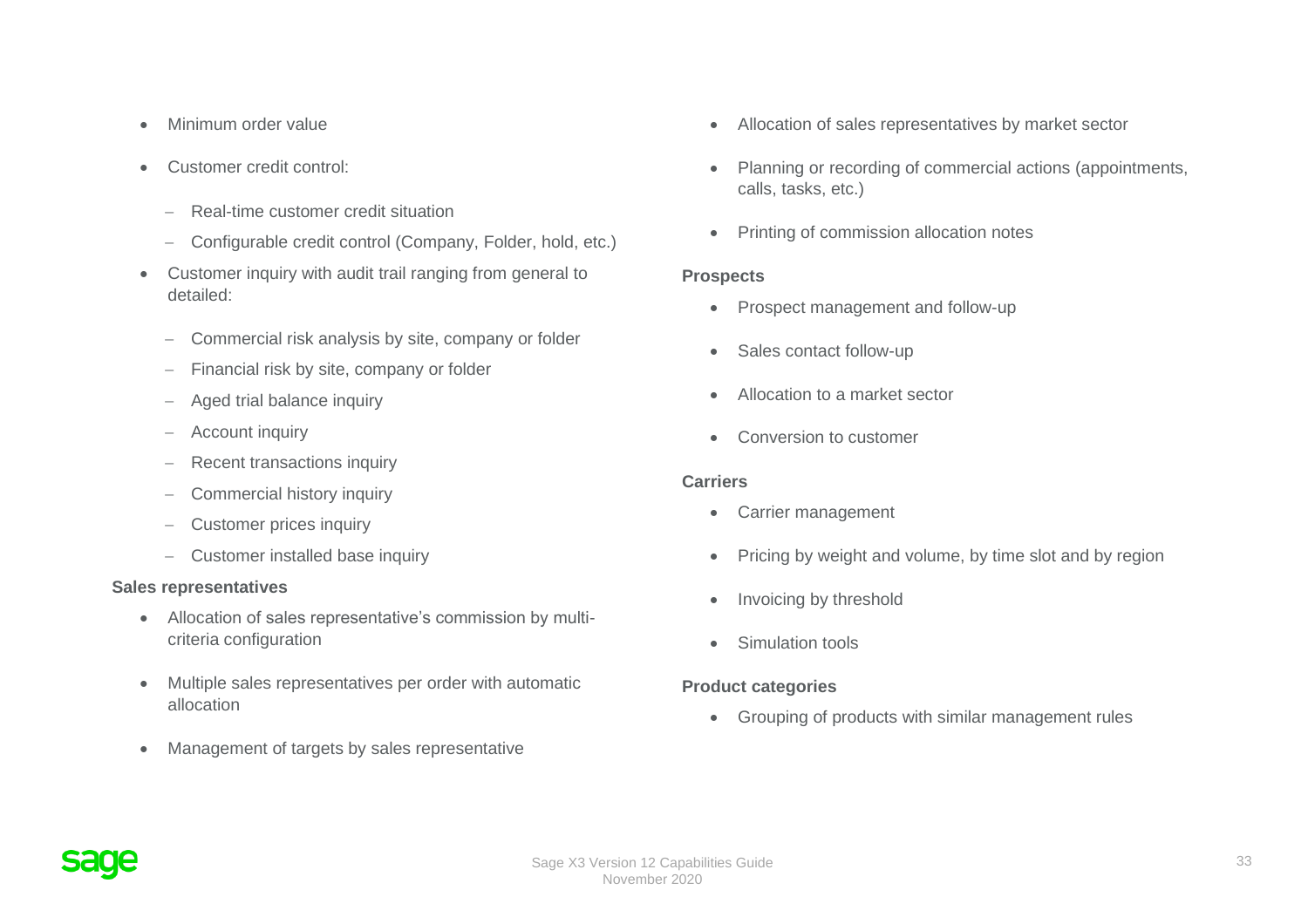- Rapid creation of a product inheriting the default management rules and values for the category
- Association of management rules relating to inputs and issues
- Association of configurable allocation rules
- Association of configurable valuation rules

## **Products**

- In stock or not, management of serial numbers, lot numbers and sub-lot numbers
- Version number (major and minor version)
- Commercial products, service provision and after-sales
- Commercial bill of materials or kit type products with option and variant
- Alternative and/or replacement product
- Associated packaging (load preparation)
- VAT and parafiscal tax management
- Commercial information (base price, theoretical price, floor price, minimum margin, etc.) with entry control
- Loan, direct order authorization
- Audit trail inquiries ranging from general to detailed:
	- − Price catalogue inquiry
	- Stock inquiry by site
	- Product cost inquiry
	- − Competing product inquiry and association
	- − Product installed base inquiry

#### **Units**

- Stock units
- Packing units with fixed or variable conversion factors
- Commercial units (sales, purchases)
- Configurable unit conversion rules for taking from another unit: unpacking, incomplete unit management, unit splitting
- Stock label management by packaging

## **Prices & Discounts**

- Configurable multi-criteria prices
- Price management by currency, coefficient, quantity
- or configurable formula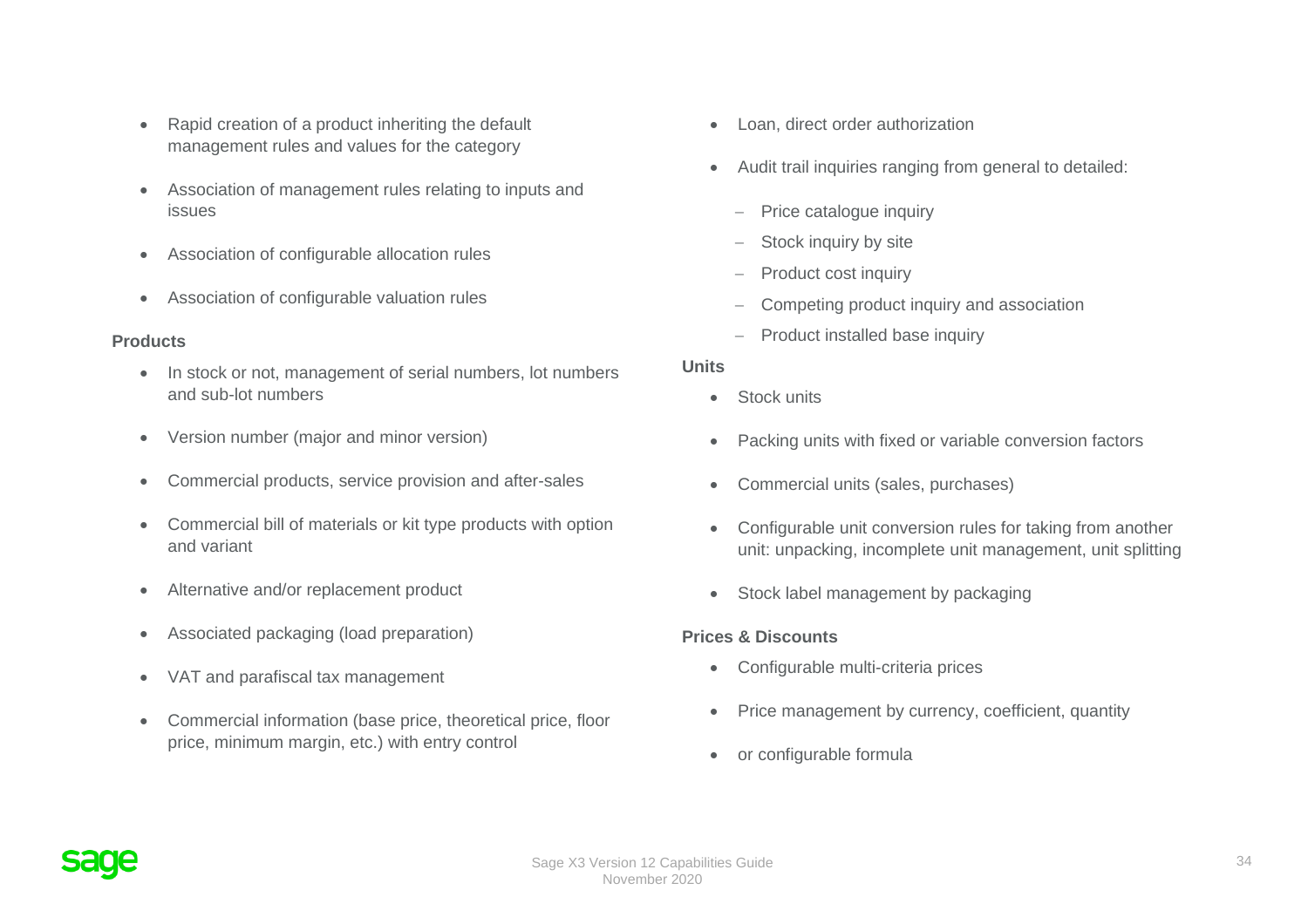- Management of free products
- Inter-company prices
- Set sale price as a coefficient of purchase price
- Prices applicable by date band promotions
- Prices applicable by line and/or by document
- Discounts and costs by line and by order, as a value, as a percentage, as a cumulative total, cascaded
- Simulation of price application
- Archive of prices and discounts applied
- Price catalogue
- Price revisions
- Price import
- Price rules can be set based on the country and state of delivery
- Tax code management within sales documentation
- Discount policy management for multiple tax levels on the same sale documentation

#### **2.3.2 Inter-company/Inter-site**

- Automated management of commercial transactions between sites belonging to the same company or between sites belonging to different companies:
	- − Inter-company pricing and price recalculation
	- Retail sale orders generated automatically from purchase orders
	- Sale orders generated automatically from contract purchase orders
	- − Inter-company invoicing with generation of purchase invoice control on customer site
- Management of logistical transactions between sites belonging to the same company or between sites belonging to different companies:
	- − Inter-site deliveries
	- − Inter-site receipts with inheritance of the stock characteristics of the corresponding deliveries
	- − Customer or inter-site returns with inheritance of the stock characteristics of the corresponding supplier returns
	- − Immediate inter-site stock movements for sites geographically close to each other
- Management of inter-company credit levels and price controls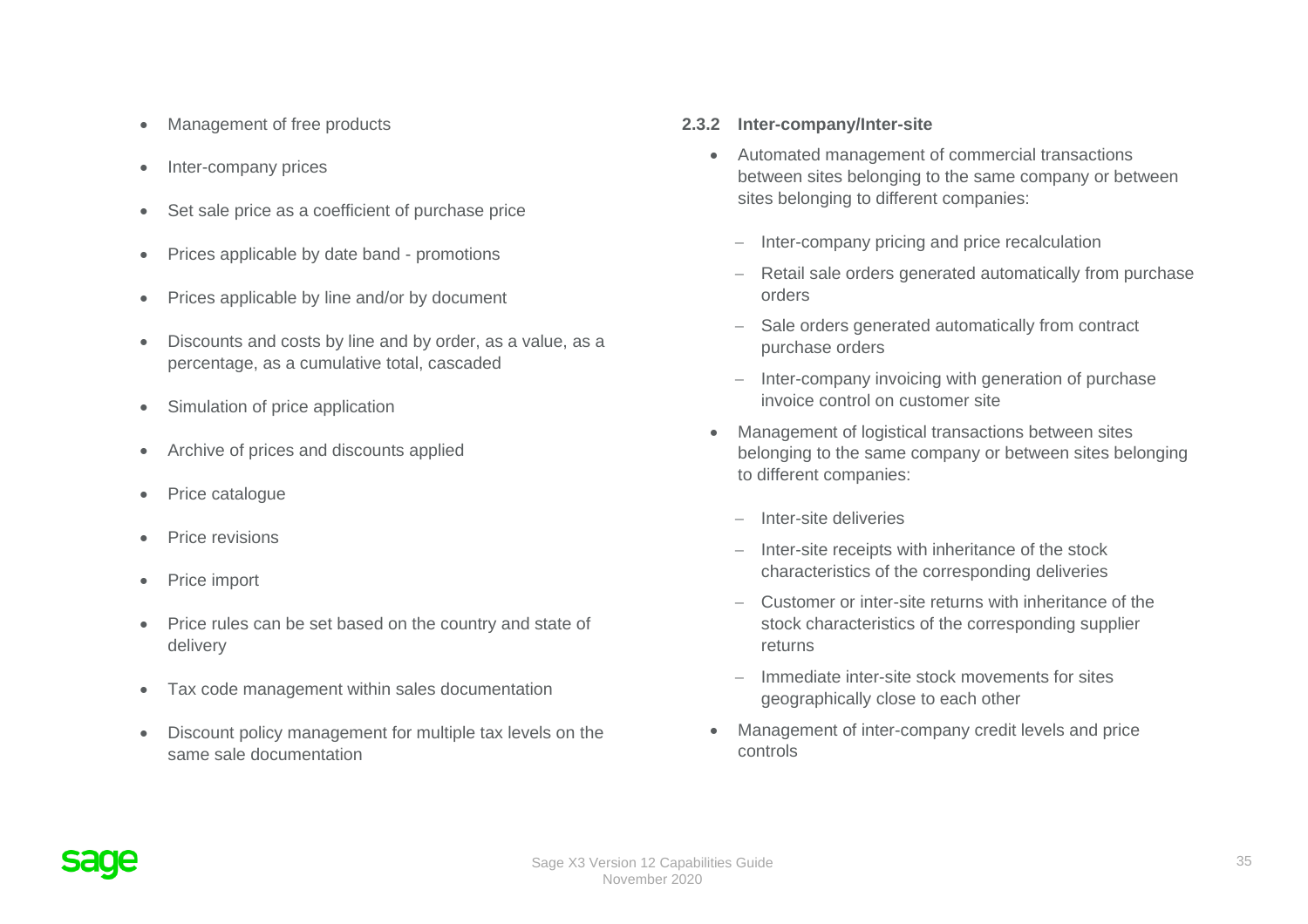#### **2.3.3 Commercial documents**

- User-configurable entry transactions (quick entry)
- Configurable sales cycle:
	- − Quote/Order/Invoice
	- − Order/Invoice
	- − Quote/Order/Delivery/Invoice
	- − Order/Delivery/Invoice
	- − Delivery/Invoice
	- − Counter invoice
- Automatic or manual numbering
- Unlimited links between documents
- Management of printable text in document header, footer and lines
- Identification by custom order code
- **2.3.4 Commercial configurator**
	- Choice of products, options and variants
	- Creation of multi-level technical data and rules
	- Incorporated into quotes and orders

## **2.3.5 Quotes**

- Entry/printout of quotes for customers or prospects
	- − Delivery address, shipping site, delivery time on quote line
	- − Real-time margin calculation
	- Validation and signature process
	- − User control of minimum margin and/or floor price
	- and/or minimum value and/or quantity
	- Querying and justification of prices applied
	- − Validity date monitoring
	- − Open quotes report
	- Pro forma invoice calculation and printout
	- Define rules and processes for sales quotes
	- − Document counter for each type of sales quote
- **2.3.6 Orders**
	- Configurable order type:
		- − Retail orders
		- − Loan orders
		- − Contract orders (delivery schedule, ahead/delay management)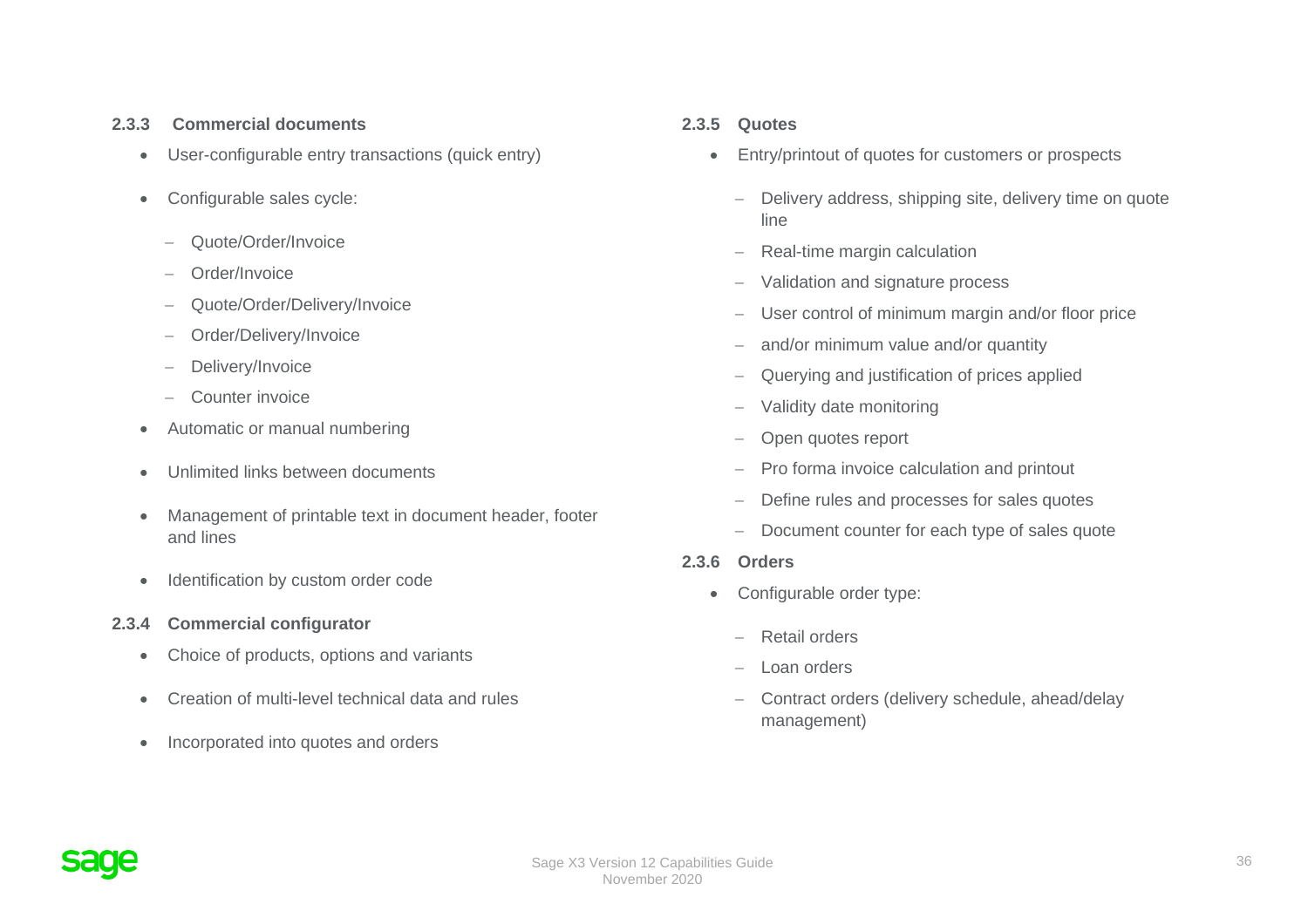- Order entry/printout for customers and prospects with automatic prospect to customer conversion
	- − Rider management
	- − Order progress
	- − Querying and justification of prices applied
	- − Total or partial quote conversion
	- − Delivery address, shipping site, delivery time, carrier, etc. on order line
- Delivery routing available, including mapping
	- − Real-time margin calculation
- Validation and signature process
	- − Back order management
	- − User control of minimum margin and/or floor price and/or minimum value and/or quantity
	- − Order book
	- − Pro forma invoice calculation and printout
	- − Direct purchase order (direct or receipt) or work order generation by line
- Pre-payment management with option of order suspension
- Generate a sales order from a quote
- Define rules and processes for sales orders
- Document counter for each type of sales orders
- Manual hold on sales order
- **2.3.7 Sales workflow**
	- Sales quotes, order, and open order to sign
	- Signed quotes, orders, and open orders
	- Historical sales quotes, orders, and open orders signed
	- Viewing the history of documents with an approval or rejection
	- Cancellation of the signature action for a document
- **2.3.8 Allocation**
	- Customer reservation with validity end dates
	- Posting of reservations on orders
	- Manual or automatic stock allocation with configurable criteria
	- Manual or automatic de-allocation
	- General or detailed allocation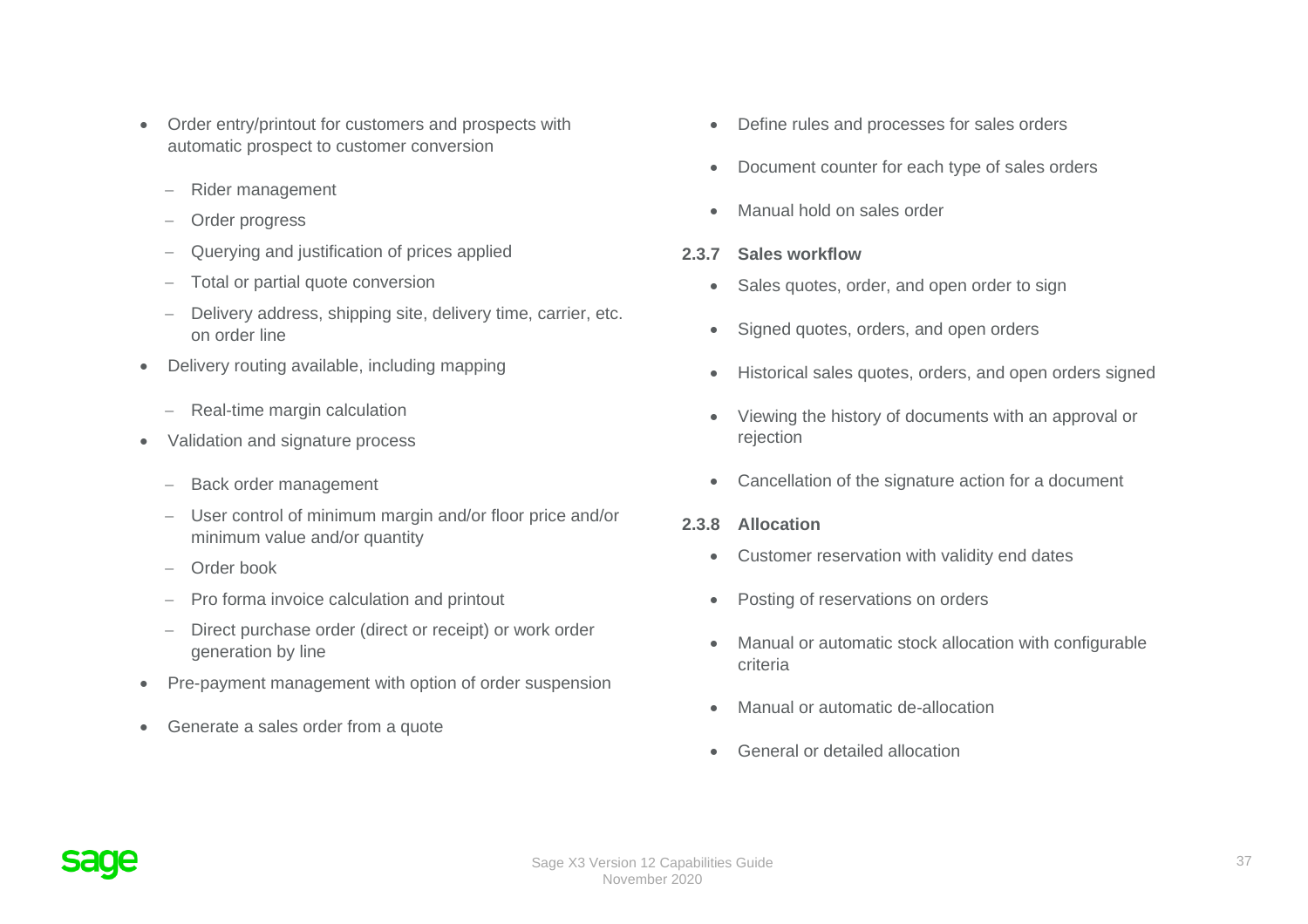- Stock-out management
- Allocation inquiry

### **2.3.9 Logistics**

- Shipment preparation management
- Automatic picking list generation or manual creation
- List of products to be delivered
- Run code management
- Full or part delivery of orders or order lines
- Direct delivery of materials to a sub-contractor
- Load preparation management, for recording purposes or post-load preparation
- Load preparation list, load preparation labels
- Picking list, delivery note, etc. printout
- Management of carriers and associated costs
- Customer return management with or without quality control
- Automated data collection (ADC) with handhelds
- Stock
- Upstream/downstream traceability (Batch, Serial no.)
- Actual or projected stock inquiry with first availability date
- Detailed stock inquiry
- Inquiry by storage site or consolidated inquiry
- Stock in transfer and transit inquiry (inter-site or intercompany)
- Document tracking to the Shipment and Transport
- Management on inbound shipments
- Management of none invoiceable deliveries

#### **2.3.10 Loans**

- Loan note entry and printout
- Open loan monitoring
- Traceability by serial number and batch number
- Return management
- Unreturned goods invoicing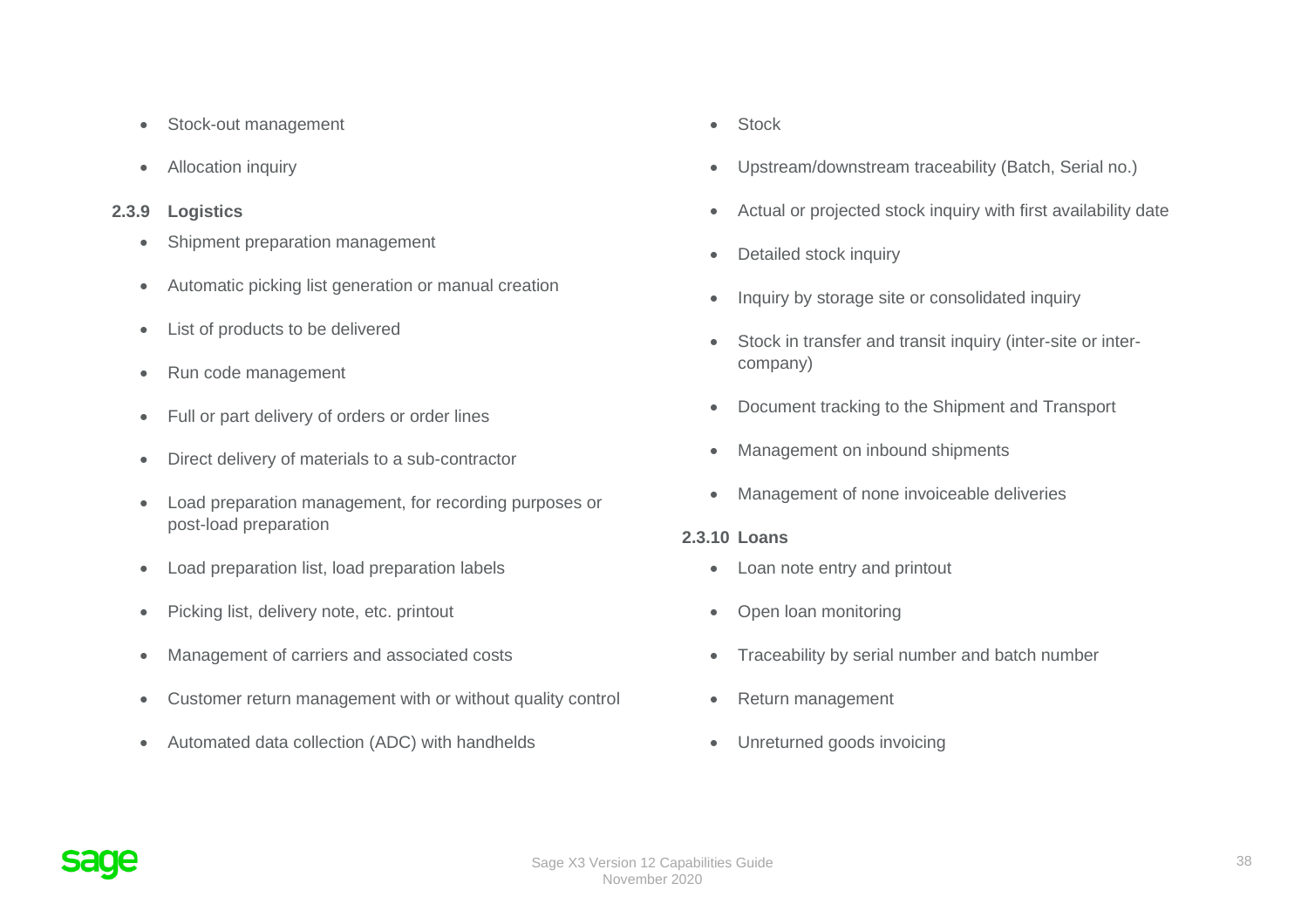## **2.3.11 Invoicing**

- Configurable invoice type
- Invoice printing with number of copies configurable by customer
- Automatic or manual creation
- Invoicing by customer, order, delivery note, delivery point or period
- Printout of invoice statements by customer or period
- Automatic or manual invoicing of service requests (intervention, parts)
- Automatic or manual invoicing of maintenance contracts (revision by index in particular)
- Automatic invoicing of inter-company stock movements
- Scheduled invoices management
- Electronic signature of invoices (Detection of any changes in critical information after validation, whatever they have been made)

## **2.3.12 Incorporation into accounts**

- Customer invoices
- Invoices for issue
- Pre-payment management
- Stock movement posting
- Analytical dimension type management

#### **2.3.13 Tax**

- VAT on debits and receipts
- EU Intra-community VAT
- Parafiscal tax by value and as a percentage
- Formulae applicable to parafiscal taxes (threshold, quantity, etc.)

## **2.3.14 EU Exchange of goods declaration**

- Customs nomenclature incorporation and product record association interface
- Recording of data necessary for the exchange of goods declaration (rules, natures, delivery conditions, etc.)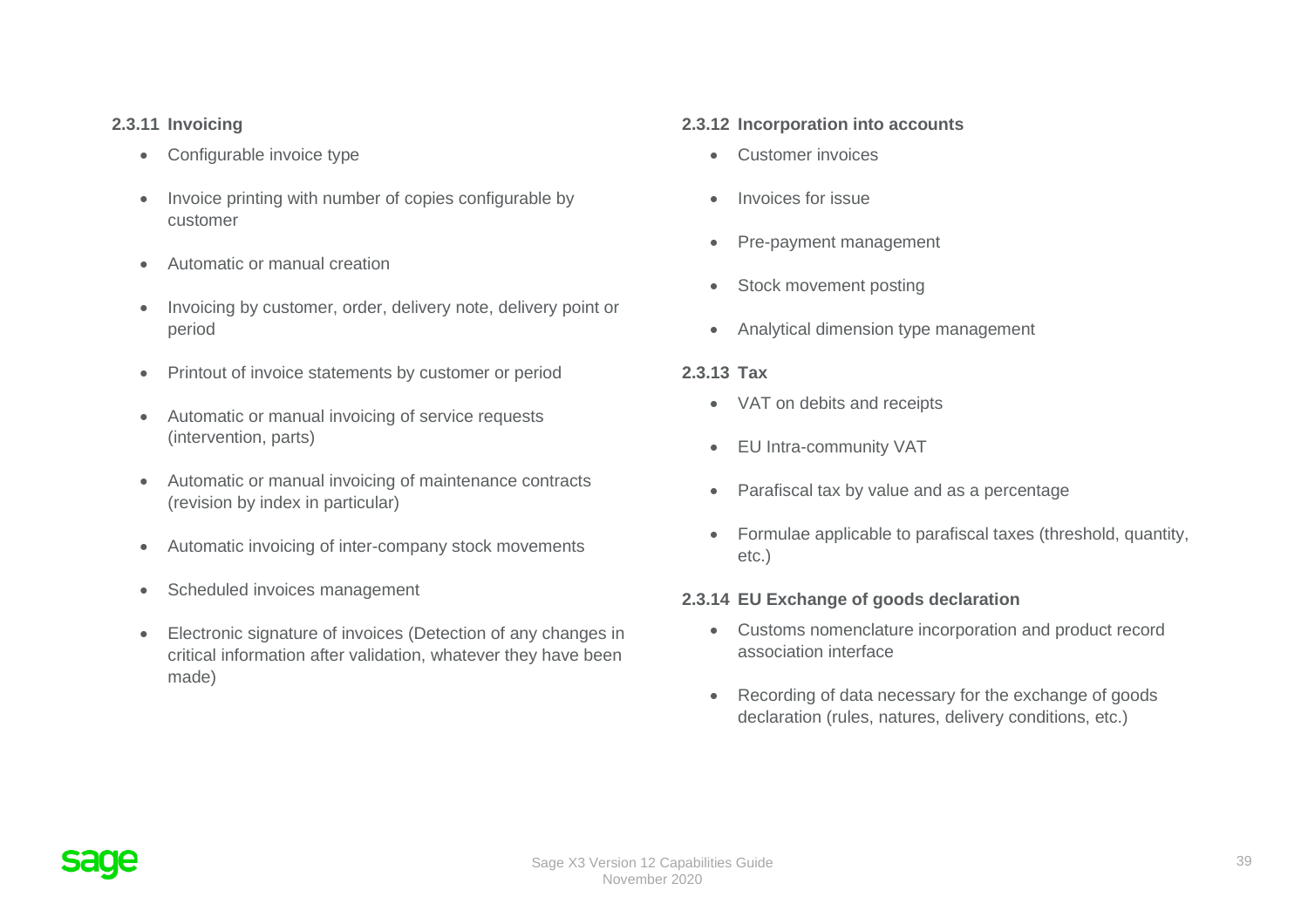- Extraction function for transactions subject to declaration, with option to modify extracted information
- Report for checking information subject to declaration
- Management of specific local features of the EGD (Portugal, UK, Italy, etc.)

## **2.3.15 Sales statistics: examples**

- Sales Order turnover by product (by customer, family, sales representative, geographical area, etc.)
- Sales Order turnover for the day
- Invoiced turnover by product (by customer, family, sales representative, geographical area, etc.)

## **2.4 Customer Service**

**2.4.1 Marketing**

## **Competing products**

- Competitor product number management
- Comparison of strengths and weaknesses by product

# **Call script**

- Production and modification of questionnaires
- Information collection during phone campaigns

• Assisted approval of third-party databases and participants

# **Marketing campaigns**

- Marketing campaign and scheduled budget monitoring
- Detailed campaign inquiry and multi-level monitoring of current marketing operations enabling complete monitoring of the entire audit trail
- Microsoft Word mail merge available for quick and easily mass mailing of marketing campaigns; mail merge uses templates you have stored, allowing for visuals to be included

# **Direct mail wizard**

- Recipient selection
- Handling of panels generated from advanced targeting
- Sample display
- Message design or emailing retrieval
- Sending method selection
- Sent history creation
- Feedback summary in table format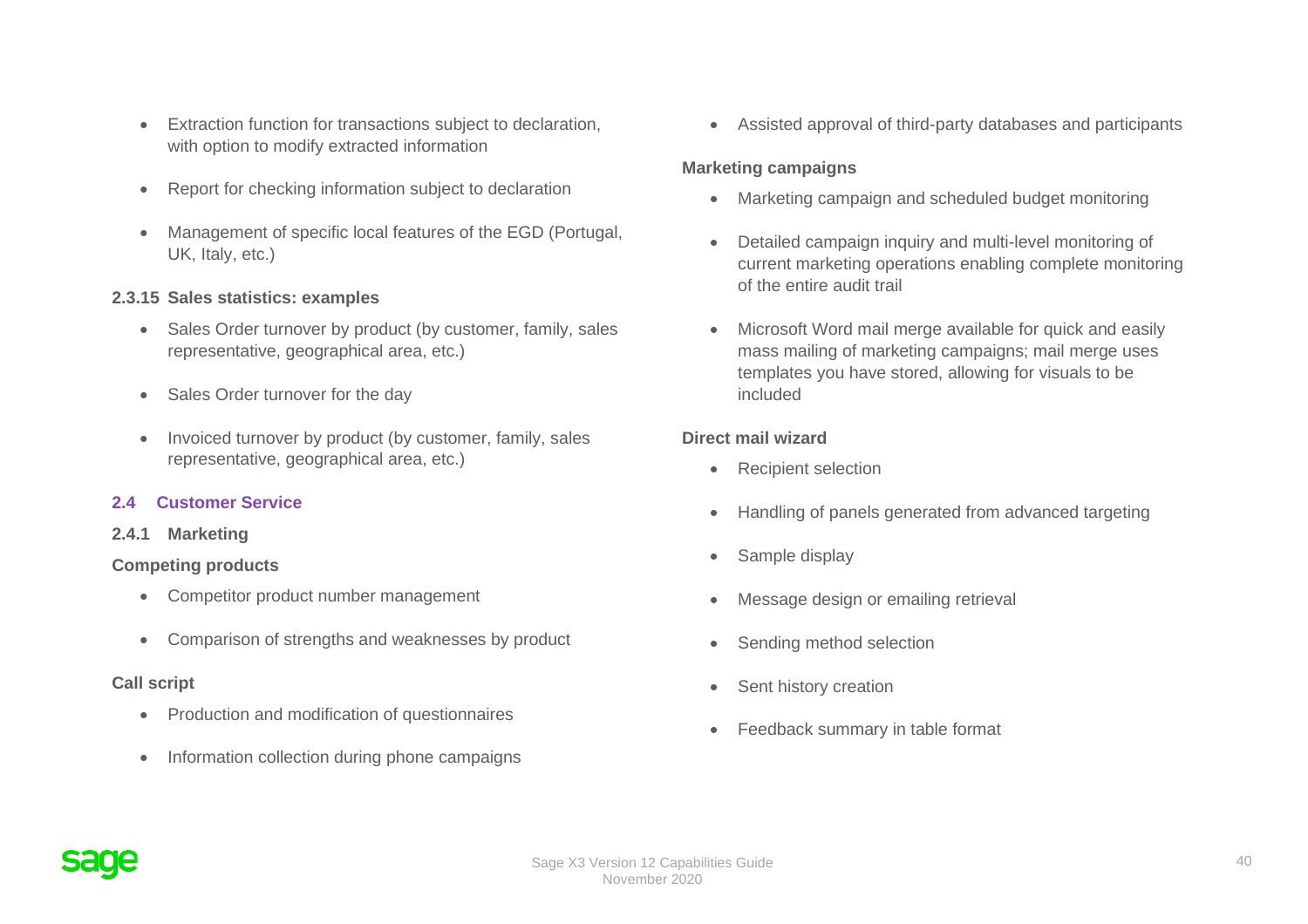• Access to detailed information to monitor the entire audit trail

#### **Phone campaign wizard**

- Panel definition or retrieval
- Call breakdown by cross-referenced criteria
- Call script definition and retrieval
- Feedback inquiry
- Access to detailed information to monitor the entire audit trail

#### **Trade show wizard**

- Exhibition characteristics entry
- Feedback inquiry
- Access to detailed information to monitor the entire audit trail

## **Press campaign wizard**

- Press campaign characteristics entry
- Feedback inquiry

• Access to detailed information to monitor the entire audit trail

## **2.4.2 Commercial action**

### **Prospects/customers**

- Main and temporary sales representative management
- Automatic handling of checks linked to conversion of prospect to customer
- For customers:
- Token credit and points debit management
- Customer installed base inquiry
- Sold-to-party association
- Planning or recording of commercial actions (custom orders, tasks, appointments, calls, service requests, warranty requests, service contracts)
- Global pre- and after-sales history inquiry for creation of an audit trail
- Customer installed base inquiry

## **Participants**

• Independent participant management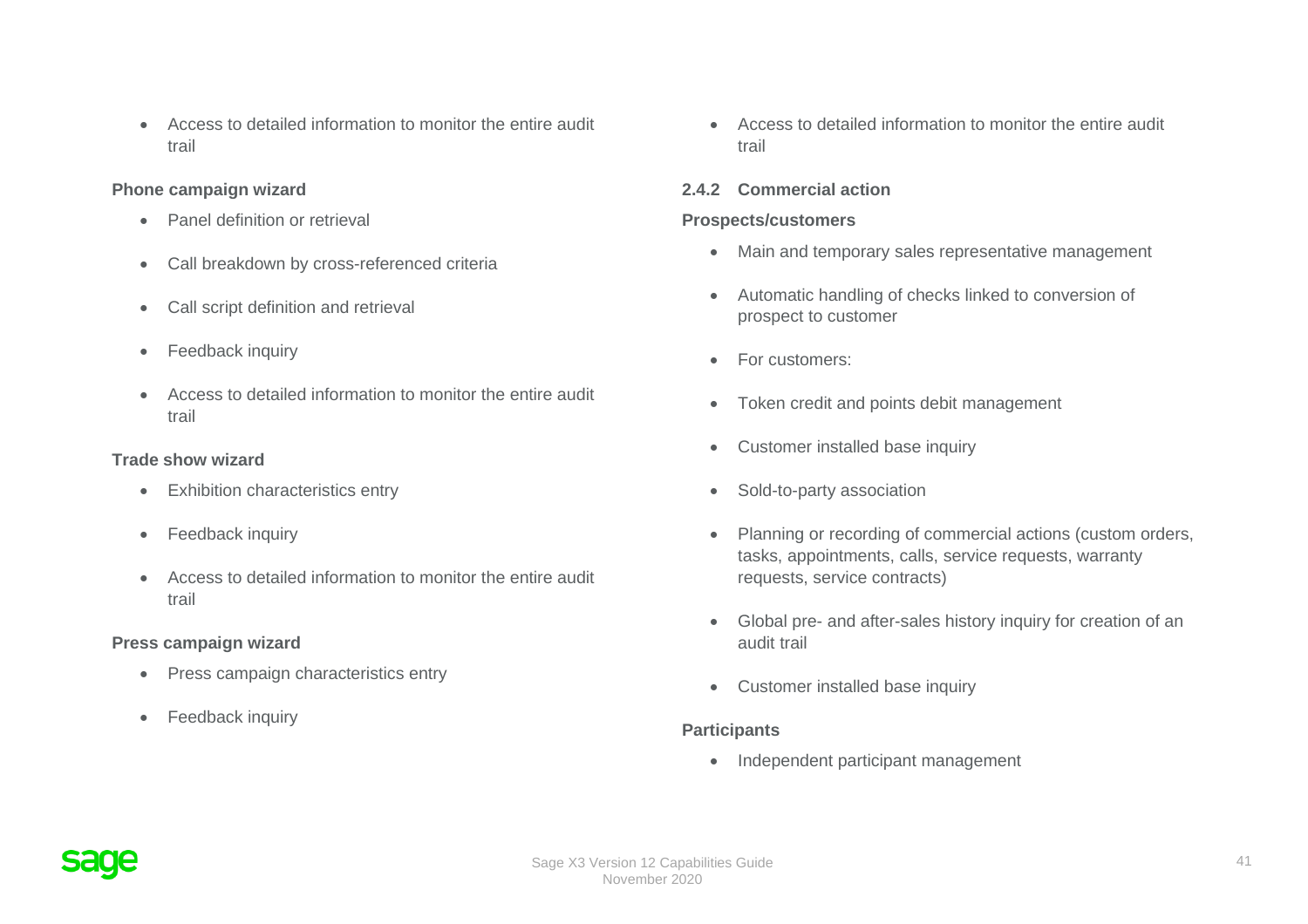- Management of relationships with third parties, companies, sites, users and accounts
- Market sector management
- Customer/prospect/contact portfolio segmentation
- Manual or automatic multi-criteria allocation of main and temporary sales representatives

## **Calls**

- Incoming call recording or scheduling of calls to be made
- Association with a custom order
- Option of fuzzy date management
- Automatic call forwarding
- Call attempt management
- Call number search
- Price search
- Call script running
- Commercial action planning: custom orders, tasks, appointments, service requests

#### **Appointments**

- Appointment scheduling
- Association with a custom order
- Option of fuzzy date management
- Multi-participant schedule conflict control
- Direct de-scheduling of conflicting participants
- Resource reservation management
- Meeting address search
- Commercial action planning: custom orders, tasks, calls, service requests

#### **Tasks**

- Management of commercial actions other than calls or appointments
- Association with a custom order
- Requester delay alert management
- Commercial action planning: custom orders, appointments, calls, service requests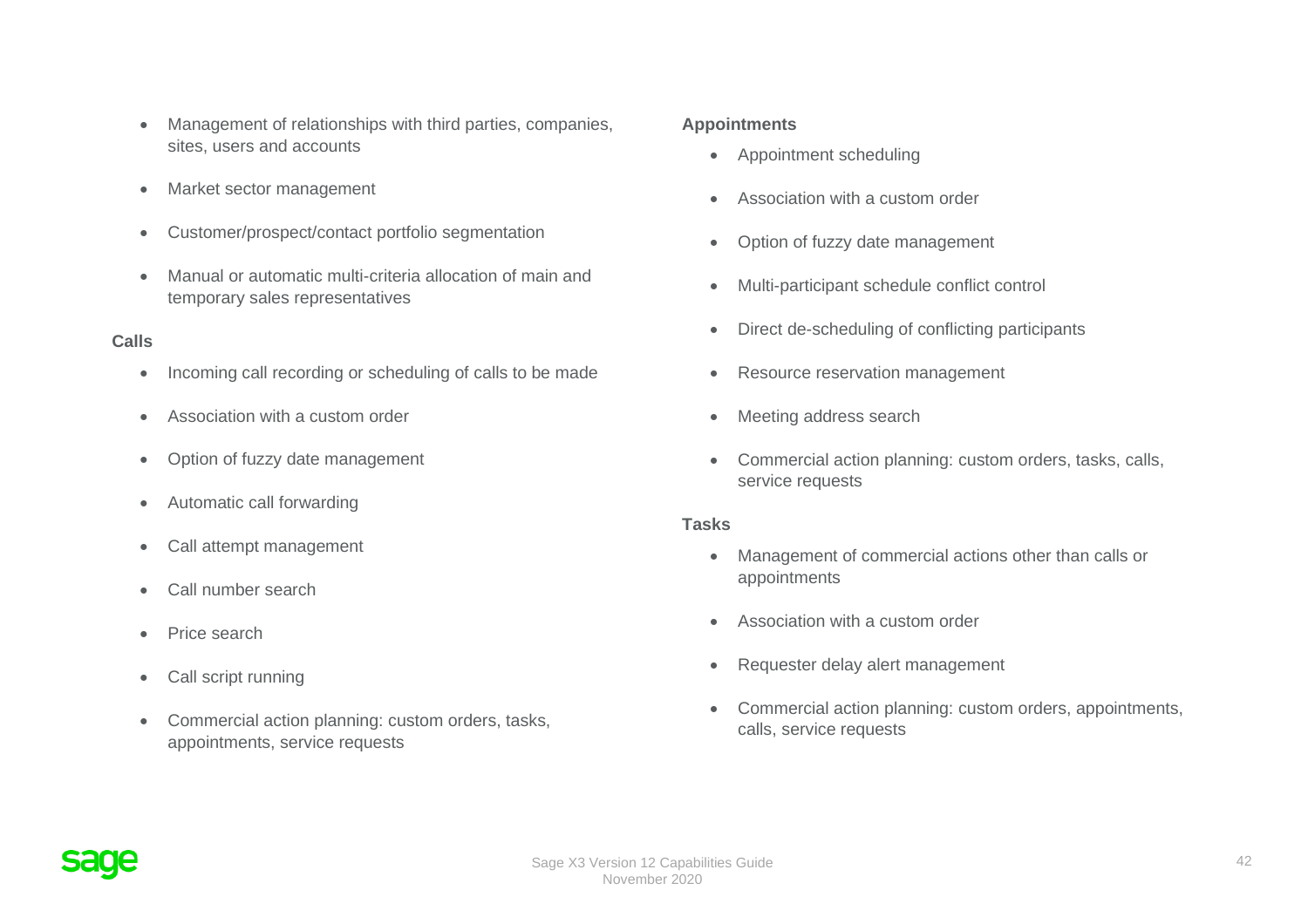### **Synchronization with MS Outlook**

- Contact synchronization between Outlook and Sage X3
- Commercial action synchronization between Outlook and Sage X3 (tasks, calls and appointments)
- Workbench of records to be synchronized
- Mass processing and update tracking option
- One-click email from customer service functions
- Access to solution functions from Microsoft Outlook client (rich content and hyperlinks in emails)

#### **Custom orders**

- Competitor management
- Sales cycle monitoring from start to finish,
- with process automation
- Associated custom order management
- Handling of checks linked to quote creation
- Commercial action planning: tasks, appointments, calls, service requests

• Quote history by custom order

# **2.4.3 Customer Support**

### **'Sold to' parties**

- Management of several 'sold to' parties per customer
- Configuration of information held against sold-to-parties

#### **Service providers**

- Service provider partner skills management
- Area of activity management
- Management of financial conditions of collaboration

#### **Products**

- Automatic generation of customer installed base on validation of sales movements
- Model contract specification (loan, warranty, service)
- Token credit and points debit management
- After-sales bill of materials management
- Product type: miscellaneous, spare part, labor, travel expenses, service contract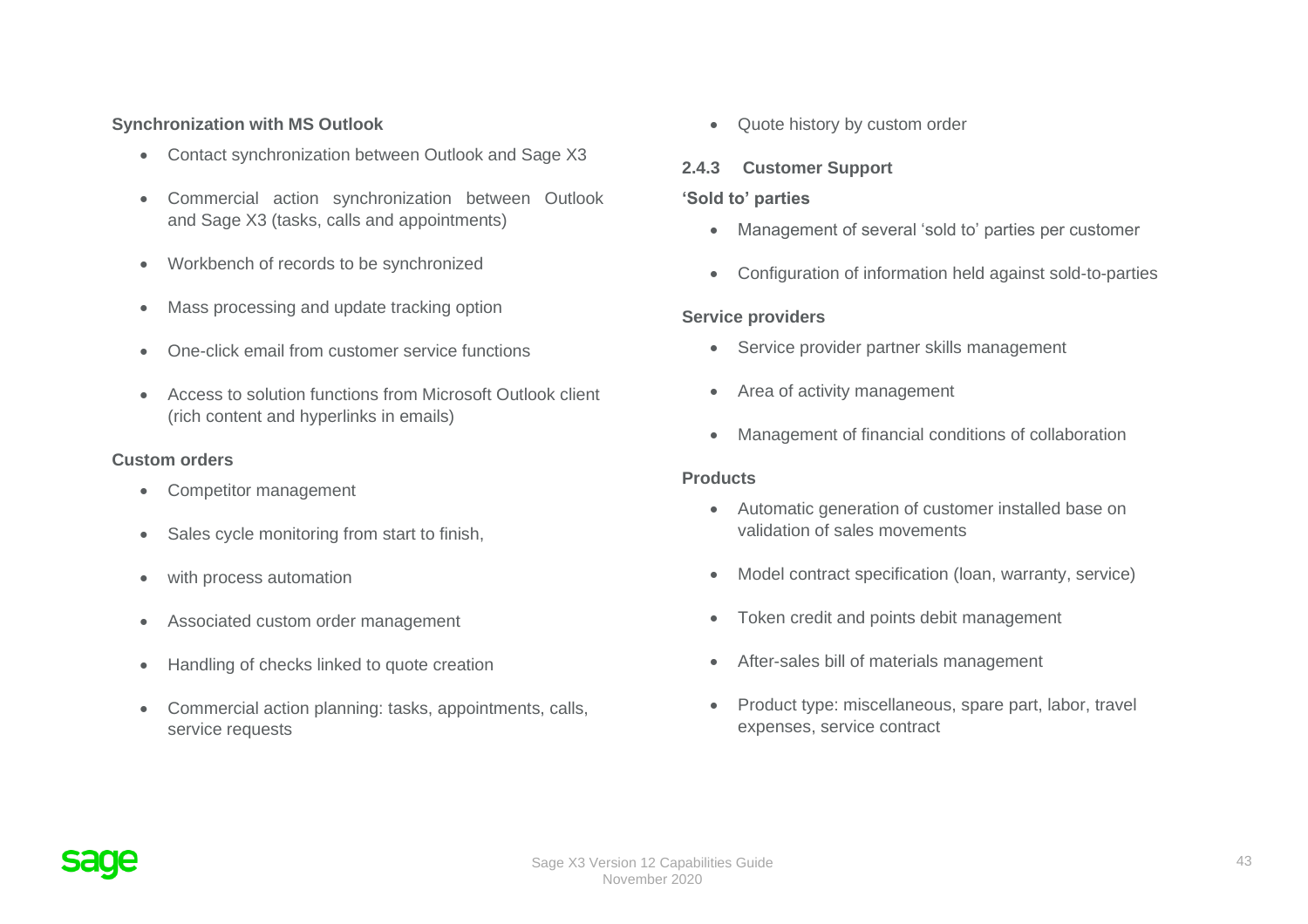• Automated stock issues on consumption of spare parts managed in stock

#### **Customer installed bases**

- Automatic generation and updates from deliveries, returns, etc.
- Loan units installed base management
- Physical location management
- Splitting by geographical location of installed base
- Breakdown of results by customer type: direct customer, wholesaler or retailer
- Associated service contract history (applicable cover and warranties)
- Installation history

#### **Service contracts**

- Optional approval from a model contract
- Management of different service contract types
- Definition of area of application of cover, management of charging threshold by installed base, component, skill (option of adding restrictive financial rules)
- Definition of cover, management of charging threshold by installed base, component labor
- Definition of area of application taking into account cost constraints
- Automatic generation from sales movements
- Automatic creation from accumulation of purchasing credit
- Automatic management of revaluations, renewals, etc.
- Invoicing schedule calculation
- Management of quality constraints by severity level
- Automatic invoicing
- Invoice, due date and payment history
- Revaluation and renewal history

## **Warranty requests**

• Warranty coupon management

#### **Service requests**

- Option to allocate a sold-to-party per user
- Automatic allocation to skills family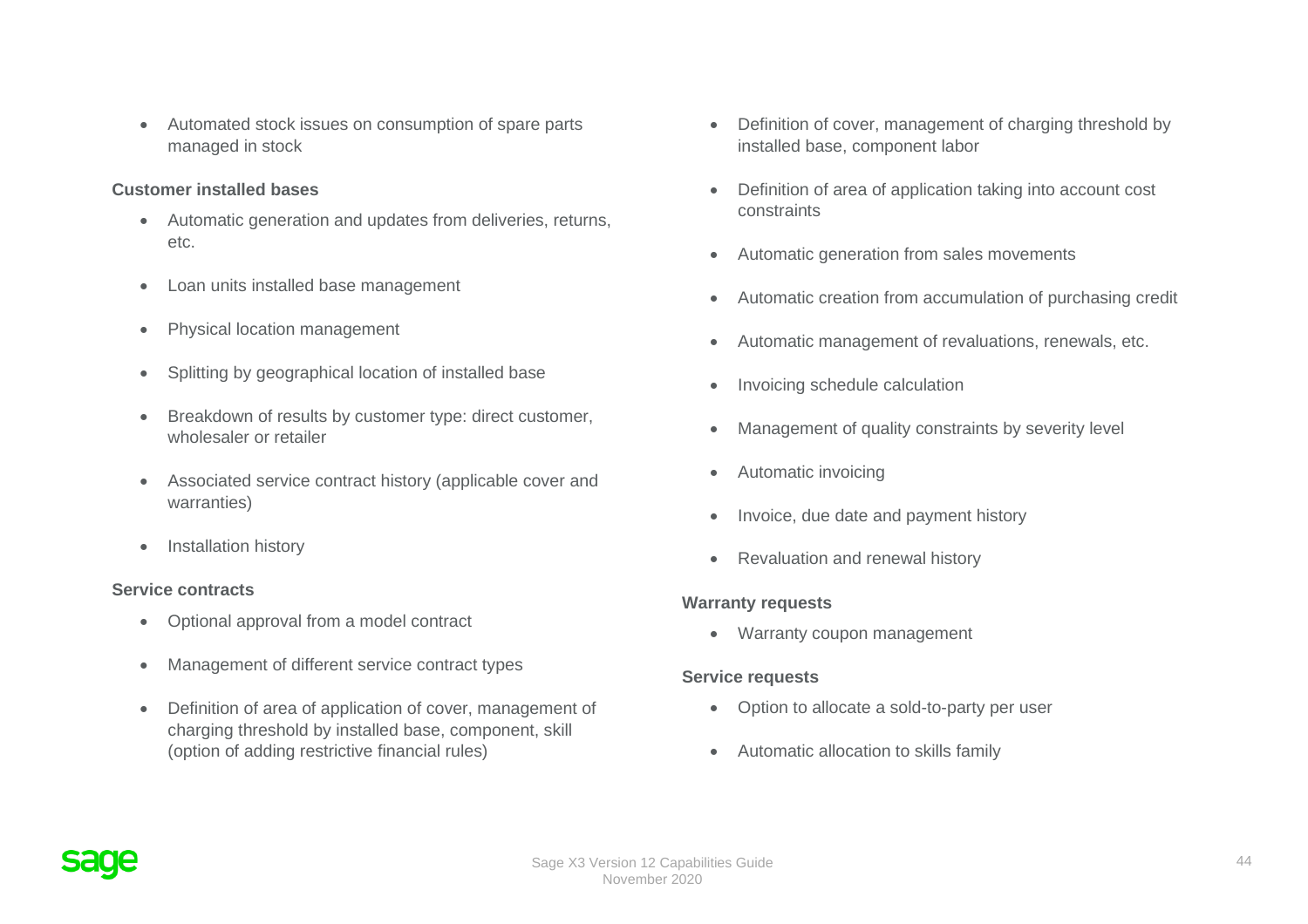- Identification of installed base and associated after-sales bill of materials
- Option of allocation to:
	- − dispatches
	- − employee
	- − queue
	- − commercial department
- Automatic request coverage control
- Automatic time-stamping
- Points consumption in accordance with flat rate and additional debit rules
- Consumption options:
	- − parts (stock management)
	- − hours of labor
	- − travel expenses
- Automatic invoicing
- Solution identification and definition
- Operations planning and recording
- Planning of actions to be performed and recording of completed actions
- Request status history
- Modification history
- Escalation history
- Operations
- Automatic search for skilled, available employees
- Automatic search for skilled service providers in the area of competency
- Schedule conflict control
- Resource reservation
- Operation address management
- Spare parts consumption and stock issue monitoring
- Knowledge base search for solutions
- Report entry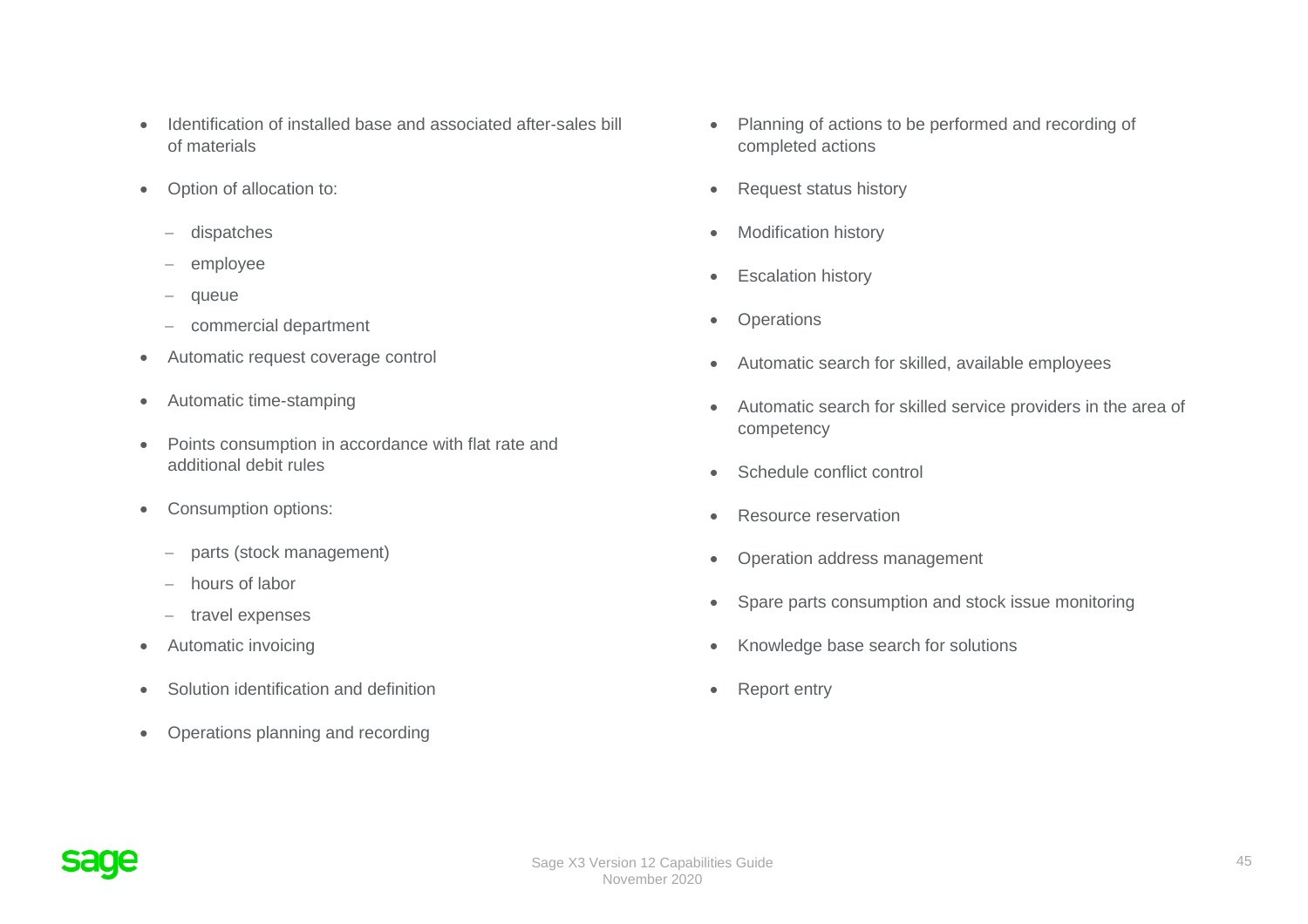#### **Knowledge base**

- Search by: multiple key words, original request, solution, skills family, employee, creation date, content
- Decision aid tools

## **Marketing schedule**

- Multi-level view of active campaigns and operations enabling complete monitoring of all activities
- Marketing campaign and scheduled budget monitoring

#### **Diary – pre-sales workbench**

- Graphical display of commercial activities (tasks, calls, appointments)
- Daily, weekly or monthly views (days worked or working days)
- Commercial employee time management
- Outstanding activities: appointments, calls, tasks, custom orders, marketing campaigns
- Late activities alerts
- Review prospect/customer and participant histories for each type of activity
- Accelerated contact search on calling and call forwarding function
- Call script running
- Audit trail, access to details of each activity
- Option to save reports
- Third-party and participant search
- Commercial action planning: custom orders, tasks, appointments, calls, service requests

#### **Diary – after-sales workbench**

- Open and pending service requests
- Pending and delayed operations
- Dispatching content
- Employee and queue load statistics
- Temporary employee management
- Search:
	- − for solutions
	- − for service requests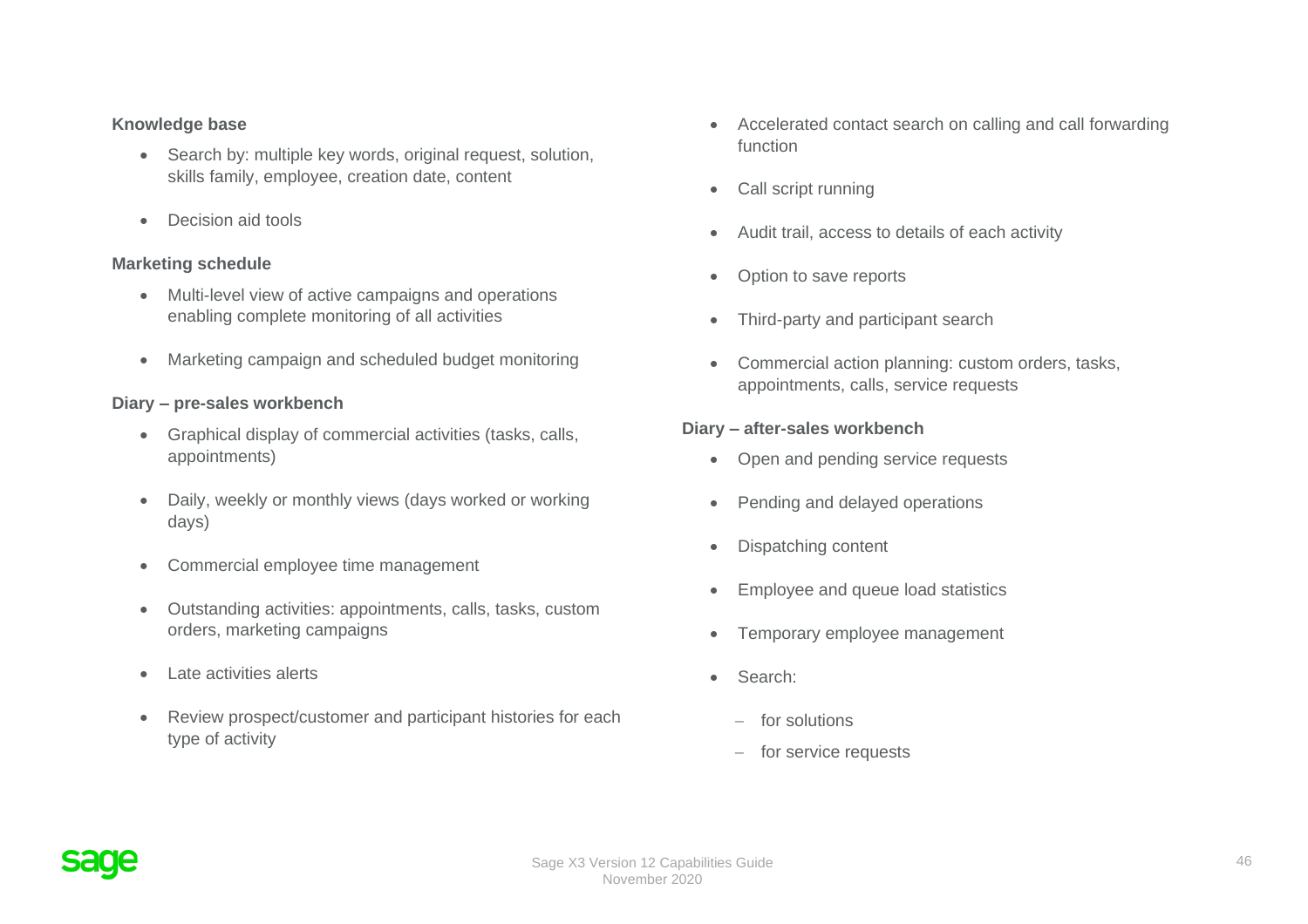- − by description
- Operation planning or recording
- Plan actions to be performed and record completed actions
- Service request tracking
- Third-party or participant identification
- Inquiries:
	- − service requests
	- − queues
	- − employees
	- − skills
	- − escalations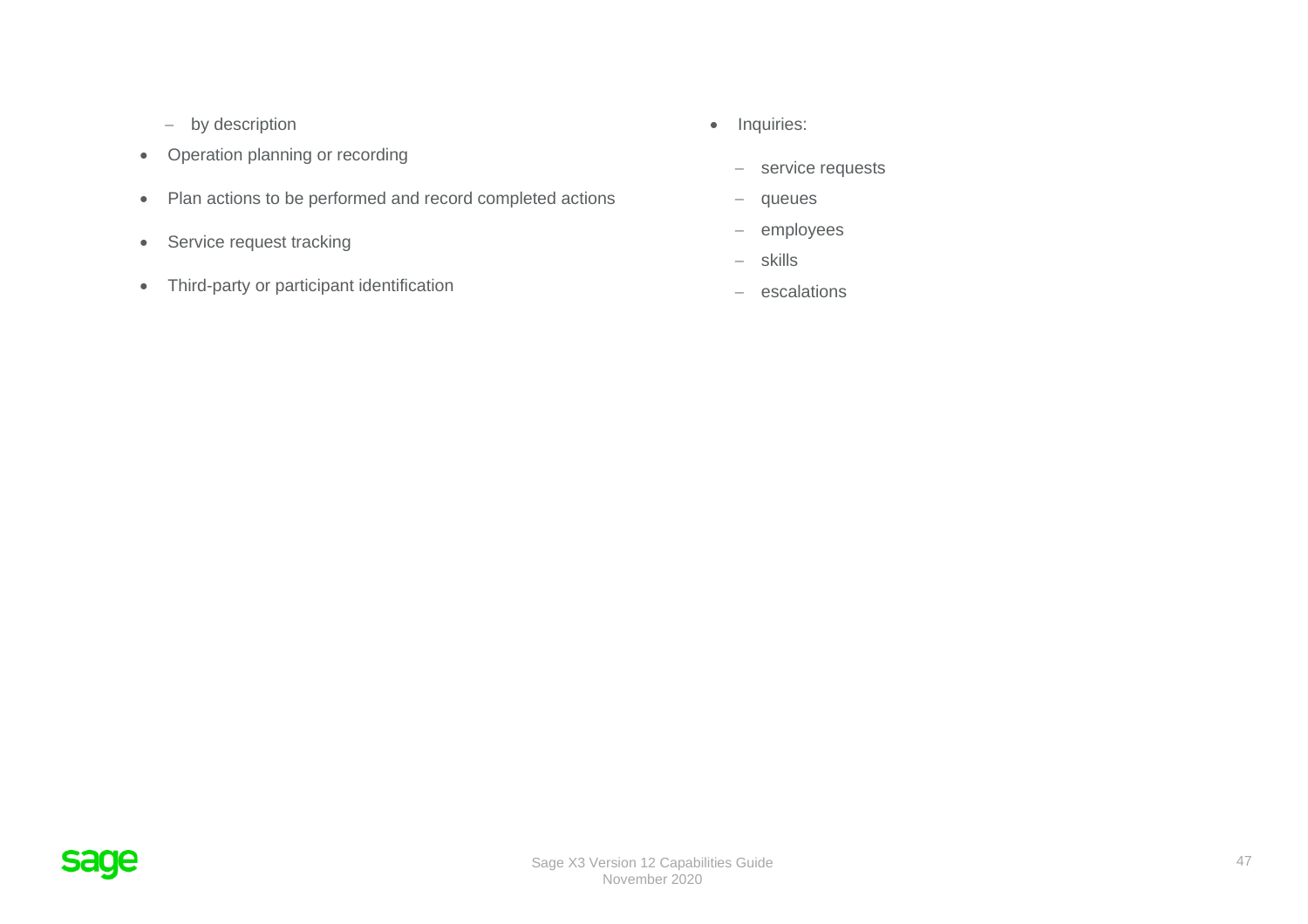# **Manufacturing**

## **3.1 Data Model**

- **3.1.1 Manufacturing management**
	- Association of categories and product families, etc.
	- Different management methods (on order, from stock)
	- Allocation of reorder policies, seasonality
	- Data used for management control
	- Multi-production unit
	- Association of attachments
- **3.1.2 Bill of materials management**
	- Multi-bill of materials (Commercial, Production, Subcontracting, etc.)
	- Current bills of material
	- Formula % bills of material
	- Mass maintenance
	- Manage changes on a product and bill of materials
- Control the use of a product for a version number in different flows (Sales, Purchases, Manufacturing, Subcontracting, Stock issues)
- Version management (Major and minor version)
- Track changes to versioned bills of material
- **3.1.3 Technical data management**
	- Calendar and timetable management
	- Work center group management
	- Work center management:
		- − machine, labor, sub-contract center
		- − multi-work center
		- − calendar exception management
	- Routing sheet management:
		- − multi-routing sheet
		- current operations
		- parent routing sheets
		- − standard operations library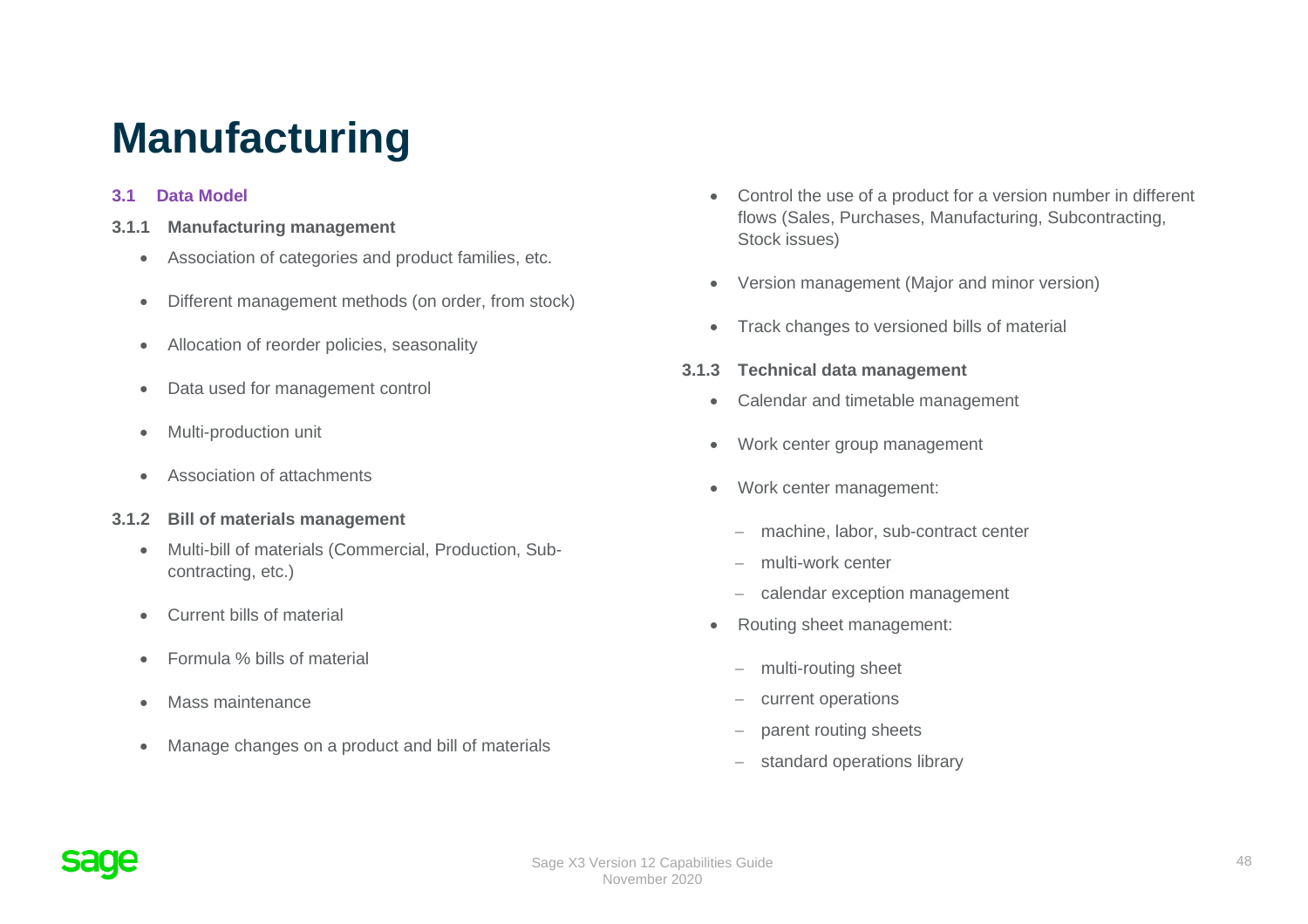- − change of units
- − operation sub-contracting
- − inter-operation scheduling principles
- − plan association
- mass maintenance of technical data
- Product and technical data configuration via configurator, also accessible in quote and sales order management
- Use of data generated by configurator
- Version management (Major and minor version) in the routing
- Mass replacement and deletion in versioning
- Critical changes (add, update, remove) in versioning

# **3.2 Production launch**

- Multi-product work order launch
- Multi-level work order launch
- Work order feasibility test (trial kit)
- Material and load updates
- Manage potency and adjust quantity required
- Scheduling function
- Order smoothing
- WO updating
- Production folder
- Production monitoring (WO by WO or mass)
- Management without WO

# **3.3 Decision aid tools**

- **3.3.1 Overall schedule**
	- Multi-site analysis by product family or product
	- Critical orders highlighted
- **3.3.2 Workbench**
	- Single-site, single-product analysis
	- Order grouping
	- Planners' and Buyers' decisions and analysis
	- Production indicators
	- Use of resources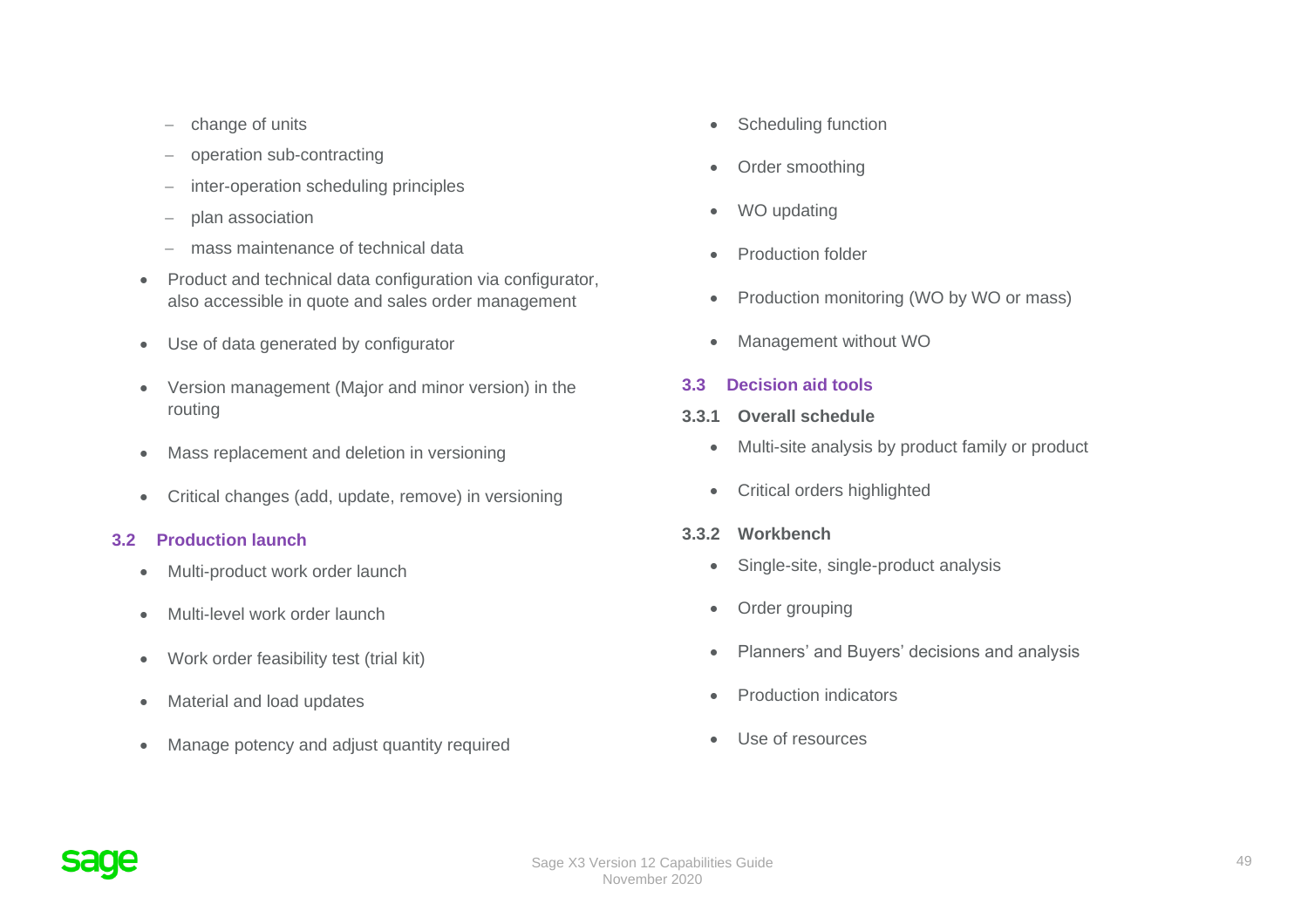- Delay analysis
- Lead-time analysis
- Operations output
- Material output
- Production output
- **3.3.3 Inquiries**
	- Stock-in-progress by product
	- Load stock-in-progress
	- Current projected stock
	- Material stock-outs
	- Material consumption
	- Industrial cost price analysis
	- Allocation details
	- Orders to be rescheduled
	- WO progress
	- Monitoring by WO

• Sub-contracted operations

#### **3.4 Automatic processes**

- Mass allocation/de-allocation
- Series WO re-planning
- Mass scheduling/un-scheduling
- Automatic launch
- WO suspension/re-activation
- Direct work order
- WO and/or mass operation shifts

## **3.5 Reorders**

- Reorder when reorder point reached
- MRP reorder (on order, from stock):
	- − Configurable reorder policies (MRP, technical batch, cover and seasonal safety stock)
	- − Requirement origin traceability (pegging)
- Inter-site reorders based on conclusion of contracts between two partner sites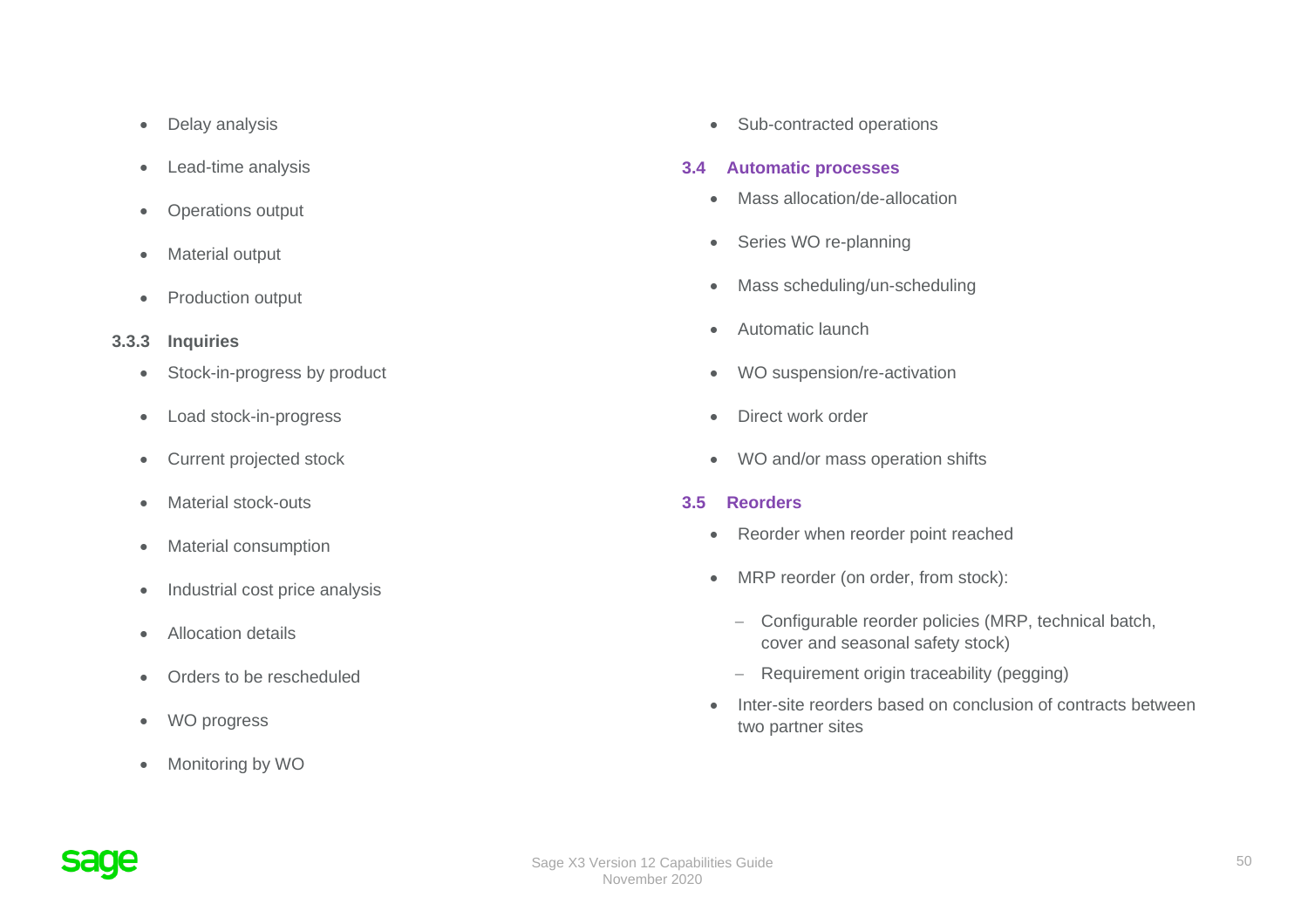#### **3.6 Management control**

- Valuation and overheads section definition
- Projected cost calculation (standard cost, revised standard cost, simulated cost, budget cost)
- Production cost price calculation (projected/actual)
- Stock-in-progress valuation
- Variance analysis by product
- Work-in-progress accounting interface (stock movements and time spent)
- Multi-dimension analytical interface

#### **3.7 Non-Conformance Management**

- Direct Non-conformance for a product or without product
- Non-conformance triggered from a document:
	- − Customer Return
	- − Purchase receipt
	- − Production Tracking
- Automatically preloaded with the document link
- Link Non-conformance on document header or line
- Root causes analysis
- Status management (New, in progress, Plan, Implement, Complete, Closed)
- Action plan Preventive or Corrective actions
- Management of priority and deadline monitoring
- Report on the root causes analysis

#### **3.8 Change Control Management**

- Manage all changes made to a product or system
- Enter a change, review the potential impact and send to approval
- Full traceability and security that changes are done only by authorized users

#### **3.9 Configure to order**

- Custom order management and monitoring of production (customized or special product)
- Custom order creation from quote
- Custom order broken down by batch or task (design, subcontracting, production, costs, etc.)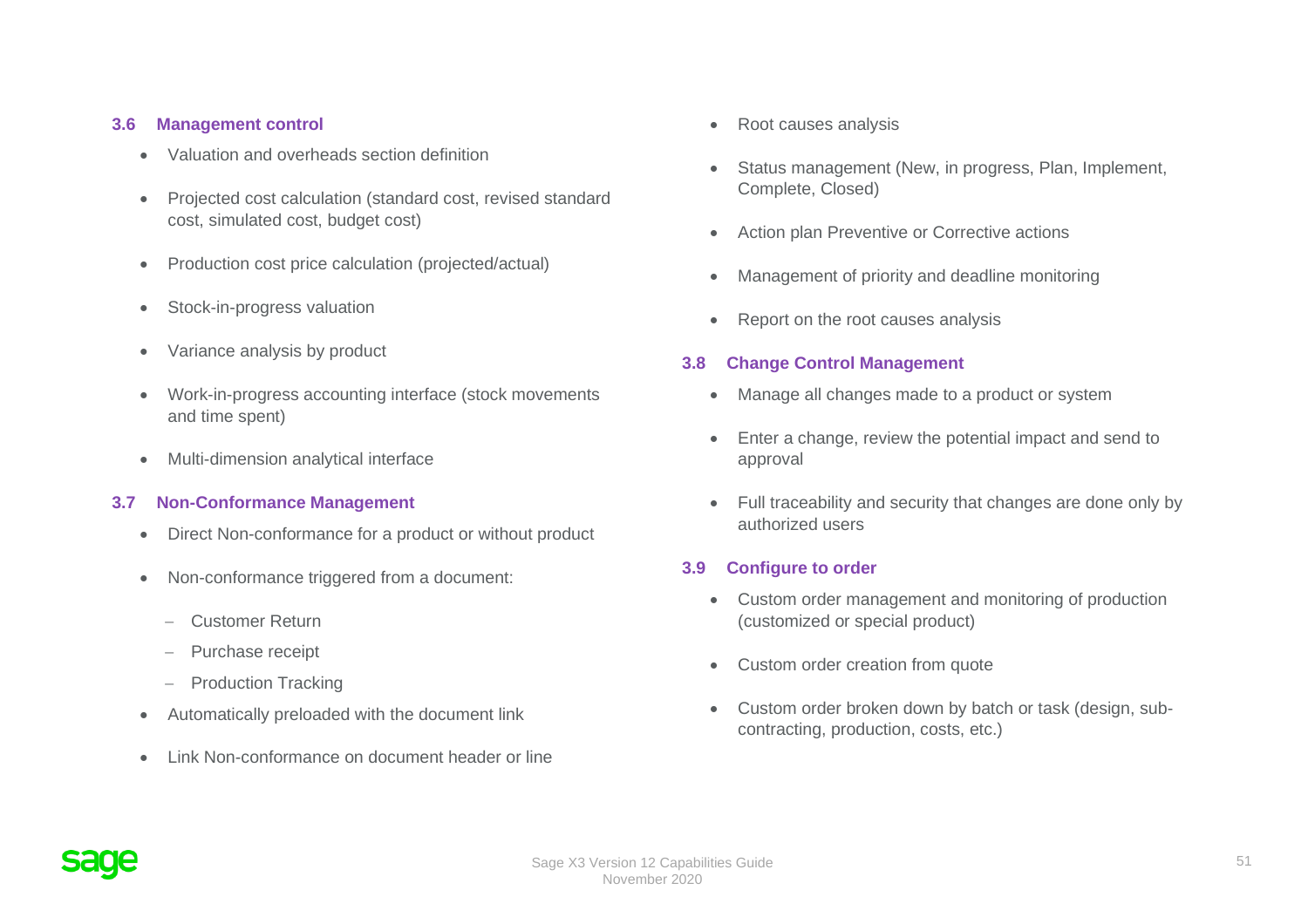- Custom order line budget definition (entered or calculated)
- Sub-custom order management
- Posting of purchases and time spent per custom order
- Custom order progress monitoring
- Projected, committed and actual budget monitoring and control
- Macro load schedule per custom order
- Custom order balance sheet

#### **Additional on-premises capabilities**

The following capabilities are available to customers opting for a private cloud deployment, either on-premises or partner-hosted.

#### **3.10 Weighing scale**

- Weigh scale definition in technical data
	- − weighing box and box grouping
	- − scales authorized for different weighing stations
- Material weight management during production process
- Workbench for selection of work orders for weighing
- Management of different types of raw material (Excipients and Materials QSP and Rectification materials)
- ISH (Instructions, stock and handling) technical data sheet
- Weighing and weighing reconciliation
- Container management
- Weighing status
- Interface with weigh scales

#### **3.11 Planning**

- Projected consumption management,
- Master production schedule (multi-site, use of macro bills of materials (Planning BOMs), macro routing sheets, operational plans, budget, simulation)
- MRP calculation:
	- − Multi-site
	- − Suggestion analysis
	- − Re-planning messages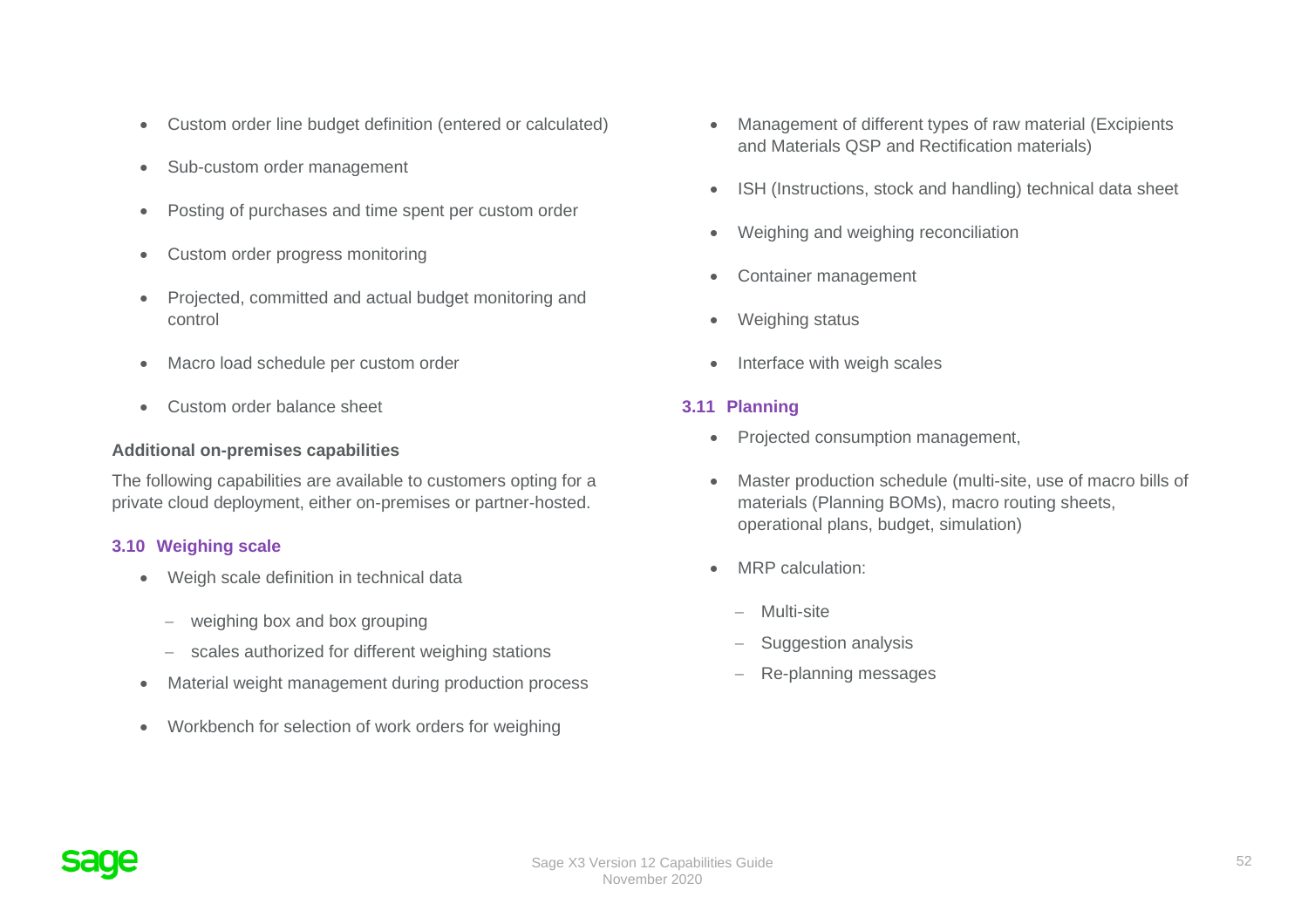### **3.12 Shop Floor Tracking**

- Collection of labor time
- Direct labor (setup and run)
- Indirect labor (breaks and indirect time)
- Actual and elapsed time
- Multi-tasking (synchronized or unsynchronized)
- Automatic breaks
- Time and attendance (Clock in/out)
- Indirect Time Entry (Clock in/out)
- Break Time Entry (Clock in/out)
- Team Entry
- Shop Floor Tracking Workbench

# **3.13 Automated data collection (ADC) with handhelds**

- Material consumption
- Production declaration
- Production time monitoring
- Shop floor tracking

#### **3.14 Application extensions**

- PLM Connector (Product Life Cycle Management)
- APS Connector (Advanced Planning & Scheduling)
- MES Connector (Manufacturing Execution System)
- PM Connector (Plan Maintenance)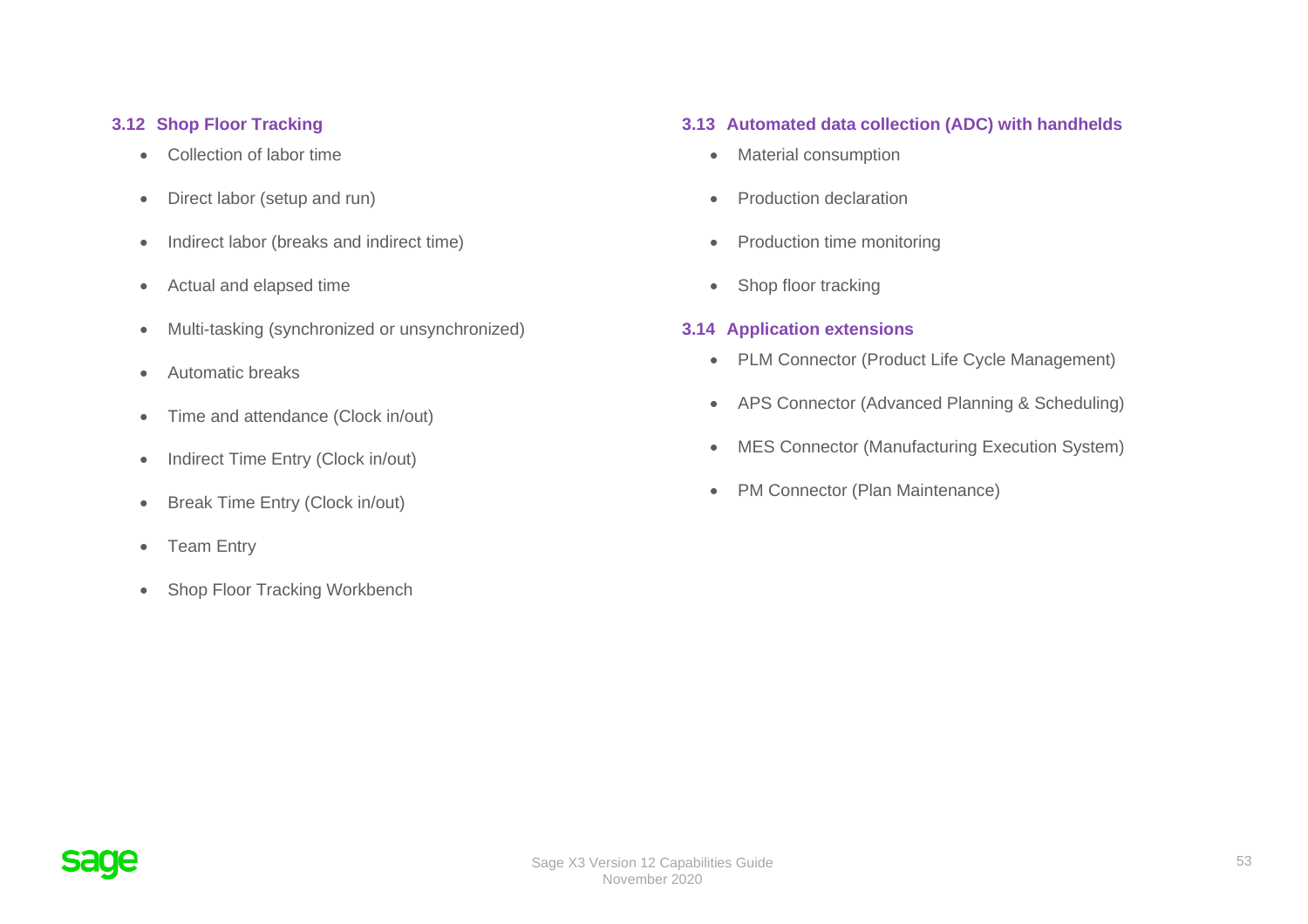# **Project Management**

# **4.1 Project planning & management**

- Integrated into all X3 processes, Project link with quote, purchasing, sales, work order and MRP
- Project Work and Product Breakdown Structure (PBS and WBS) Multi-level description of the tasks, preparing the operational and manufacturing process
- Task dependencies / Task operation dependencies
- Task progress estimation
- Advanced project duplication function
- Analytical dimensions initialized for Project management on manufacturing documents
- Define an estimated progress on budgets

# **4.2 Project tracking**

- Project Snapshot
- Global Project overview task and budget
- Cost type management

# **4.3 Financial follow up**

- Project billing center
- Project Cost Breakdown Structure (CBS) Multi-level description of budgets, allowing the project cost follow-up
- Multi-project consolidation
- Financial follow-up function to monitor the budget and expenses of projects
- Financial snapshot and comparison
- Stock allocations on project tasks
- Expenses link with project
- Saleable
- Sold product
- Schedule invoice
- Create non invoiceable deliveries from project tasks
- Milestone billing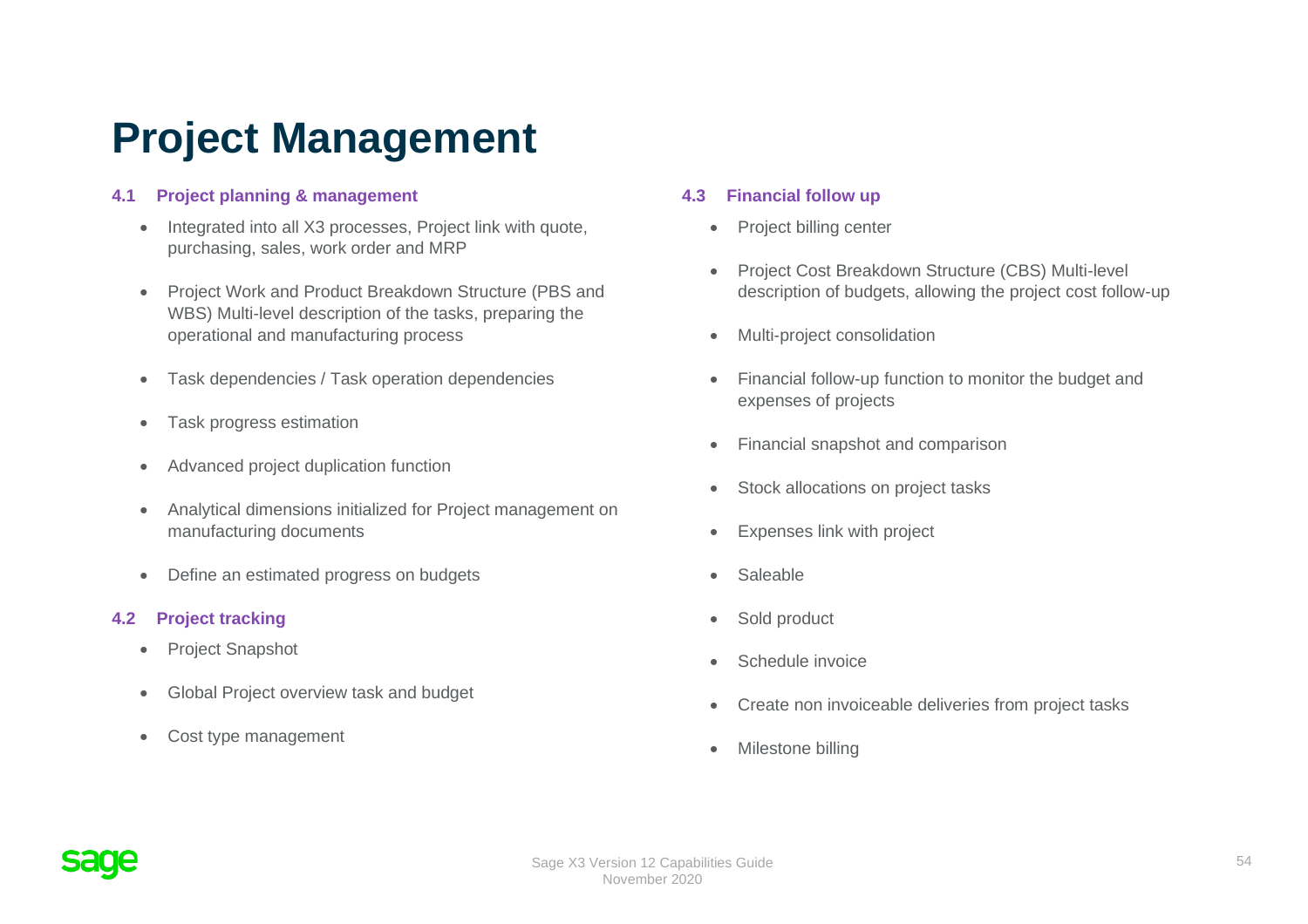#### **4.4 Time management**

- Employee assignments (to assign employees to an operation)
- Time entries to enter the time spent on a project at the operation, task and budget level
- Time entry control

#### **4.5 Revenue recognition**

- Revenue recognition rule attached to the project:
	- − Free percentage of completion (entered)
	- − Cost-based percentage of completion (Calculated)
- Traceability and justification of the calculation:
	- − Actuals are extracted from the G/L, Free definition of actuals based on the chart of accounts
	- − Forecasts are extracted from the last financial snapshot.
- Periodic Revenue recognition process:
	- − Calculation of a proposal,
	- − Ability to adjust the result by authorized users.
	- − Validation and automatic posting
- Calculate actuals through dimensions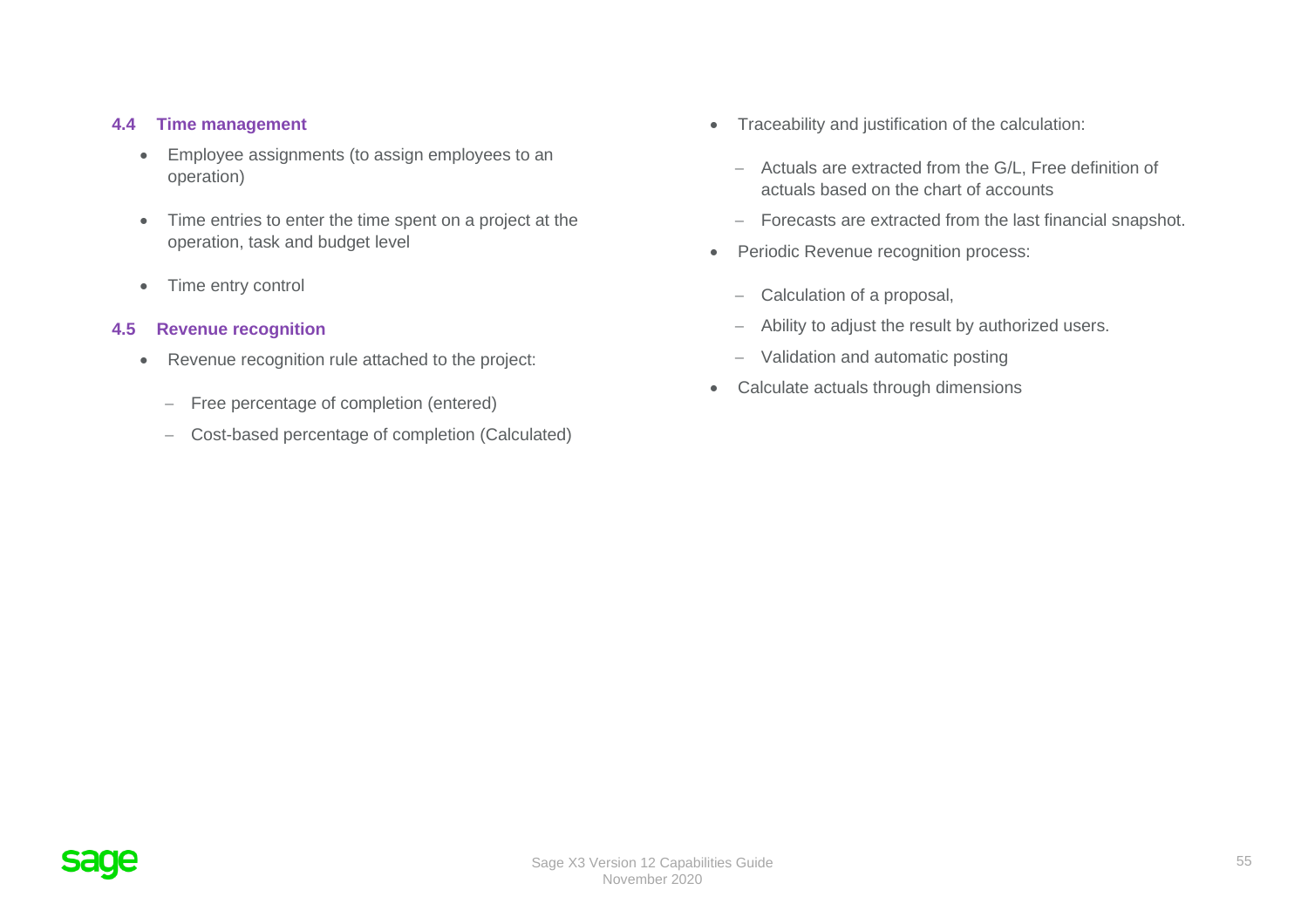# **Reporting and business analytics**

# **5.1 Decision aid tools**

Sage X3 provides a large set of features enabling users to analyze data in a self-service manner and to take the right decisions. Realtime analytics, alerts, and notifications empower each role in your organization to respond quickly to changing business conditions.

#### **5.1.1 Reporting and Analytics**

- User-defined dashboards based on trigger events
- Configurable inquiries on any data table, with automatic or manual joins, sorting and selection
- Inquiries to search and filter predefined data collections using a variety of prebuilt parameters
- Requesters define a data view by selecting from the available fields
- in one or more database tables
- Audit trail from cumulative total to detail
- Library of over 400 reports supplied as standard, including legal reports
- Automatic printout triggering and generation of Word, Excel, text,
- HTML, or PDF files

For companies that want to go further, Sage X3 is able to connect with any Business Intelligence technology. Visit the Sage X3 Complementary Solutions [\(https://www.sage.com/en-gb/sage](https://www.sage.com/en-gb/sage-business-cloud/X3/complementary-solutions/)[business-cloud/X3/complementary-solutions/\)](https://www.sage.com/en-gb/sage-business-cloud/X3/complementary-solutions/) catalog to learn about:

- Sage Data & Analytics provides users with a hub for managing all data from multiple sources, and built-in data models for reporting
- Sage Intelligence to help business users reduce time spent on analysis and reporting
- Advanced BI powered by Business Objects is designed for customers with very large data volumes or specialized reporting needs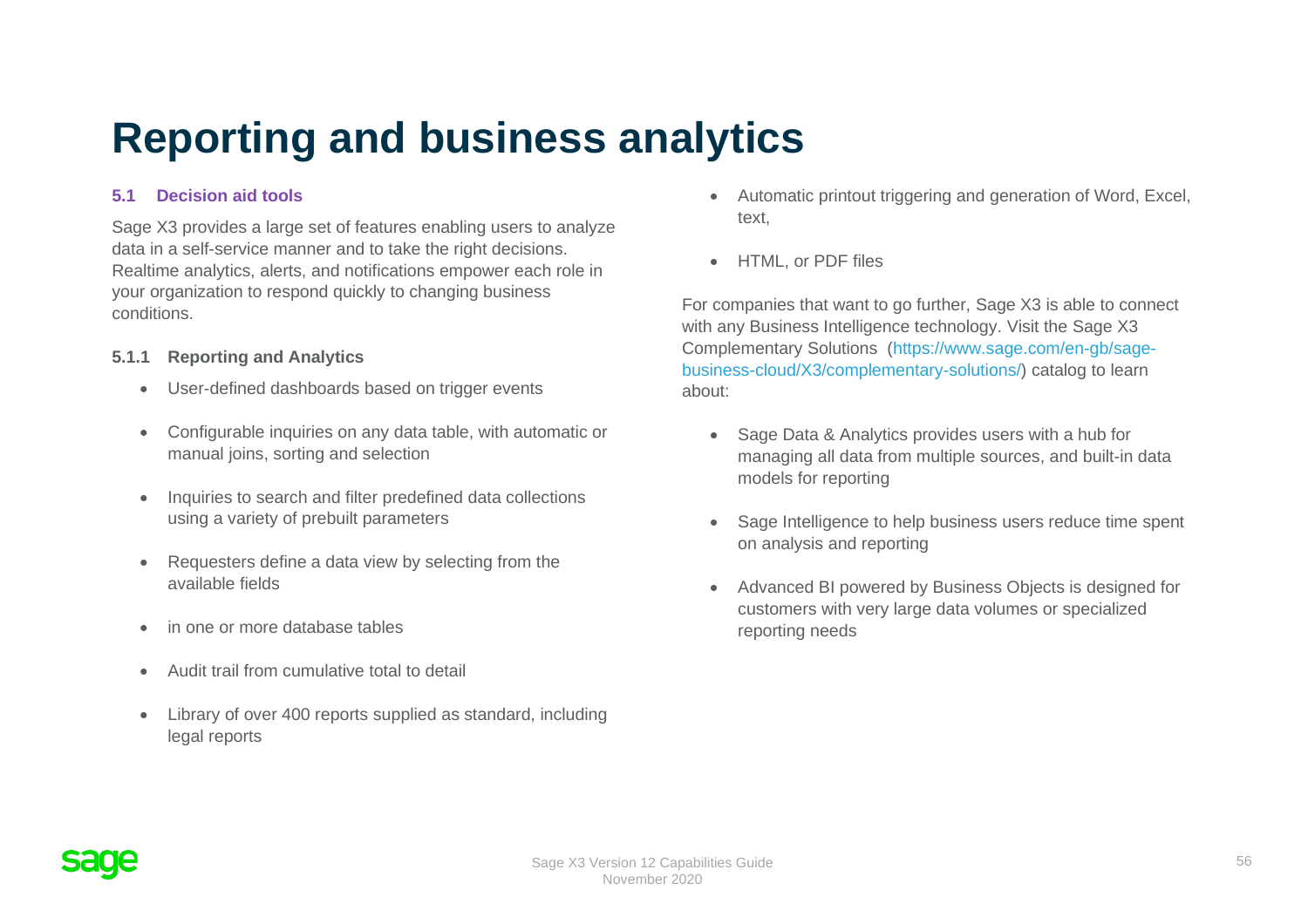#### **5.1.2 Financial Reporting**

Please check availability in your region.

#### **Overview**

- Ability to design, distribute, and consume reports through a common Microsoft Excel interface, with the sweet spot being on financial reporting
- Report on data from most external systems (ODBCcompliant databases)
- Versions available for on-premise and online customers

## **Scope**

- Strong financial reporting options
- 100% Excel experience
- Multi-data sources (all ODBC compliant databases)
- Real-time financial data after running reports

## **Main functions**

- Strong financial reports (Layouts include Income Statement, Balance Sheet, Cash Flow, Trial Balance)
- Two options for creating, customising and designing your financial reports
- Financial reporting consolidations
- Secondary functions
- Dashboards, and Operational reports
- Library of additional financial and operational reports available through Sage Intelligence Report Utility

## **Analytical functionality**

- Quick visibility into formulas and tree structure
- Create dashboards of your KPIs with Excel charts and graphs
- Drill-down to GL account balances and GL transactions
- Fast processing and quick dynamic updates to data
- Account roll-ups
- Multi-currency support
- Supports powerful dimensional filtering
- Queries and formulas
- Usability
- Intuitive on premise and cloud user interface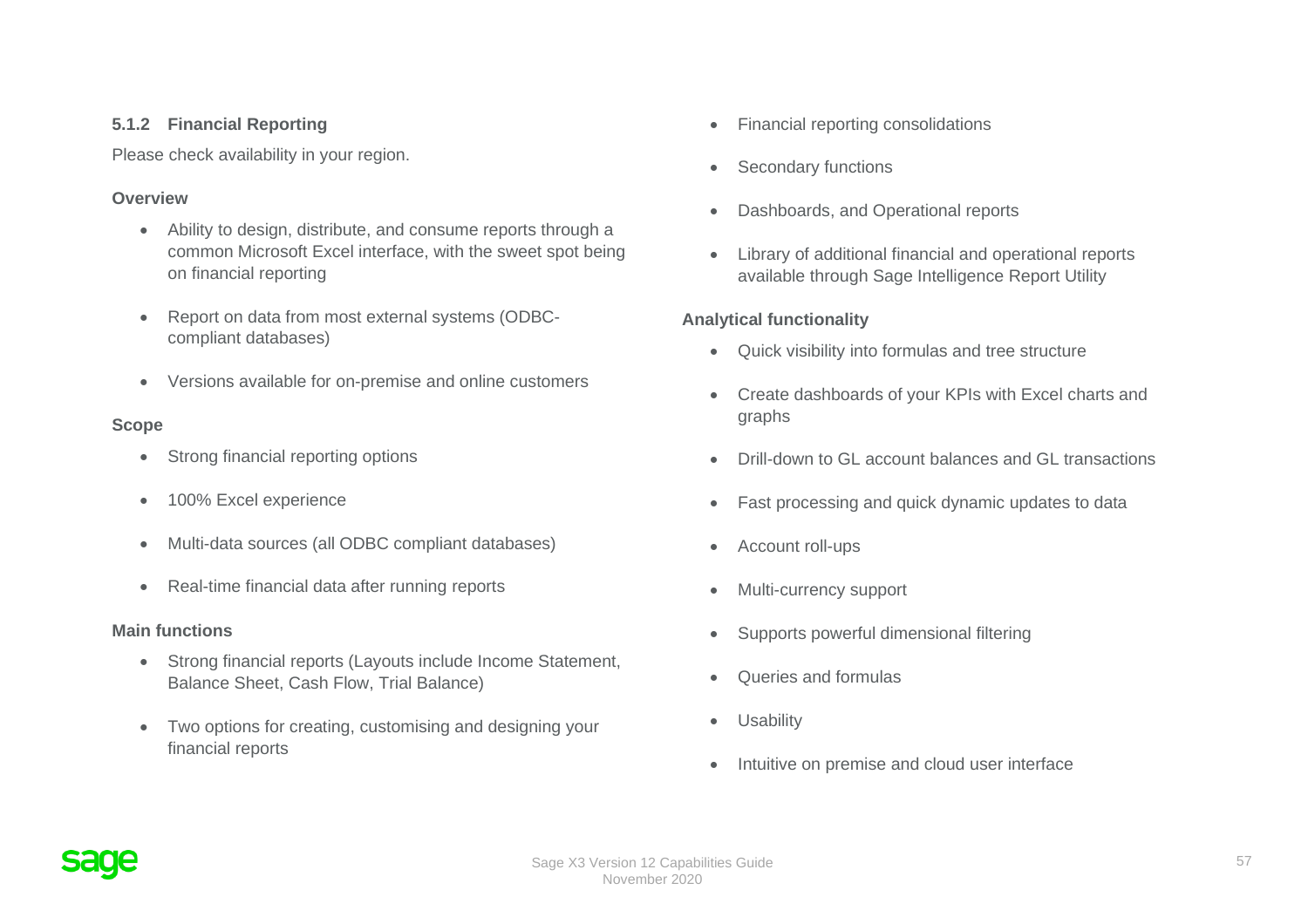- Self-service analysis
- Self-service design of new financial reports
- Distribution and Scheduling
- Variety on helpful resources to get you started
- Ready to use reports
- Analytical Income Statement layouts
- Analytical Trial Balance
- Financial Balance Sheet
- Financial Income Statement layouts
- Financial Trail Balance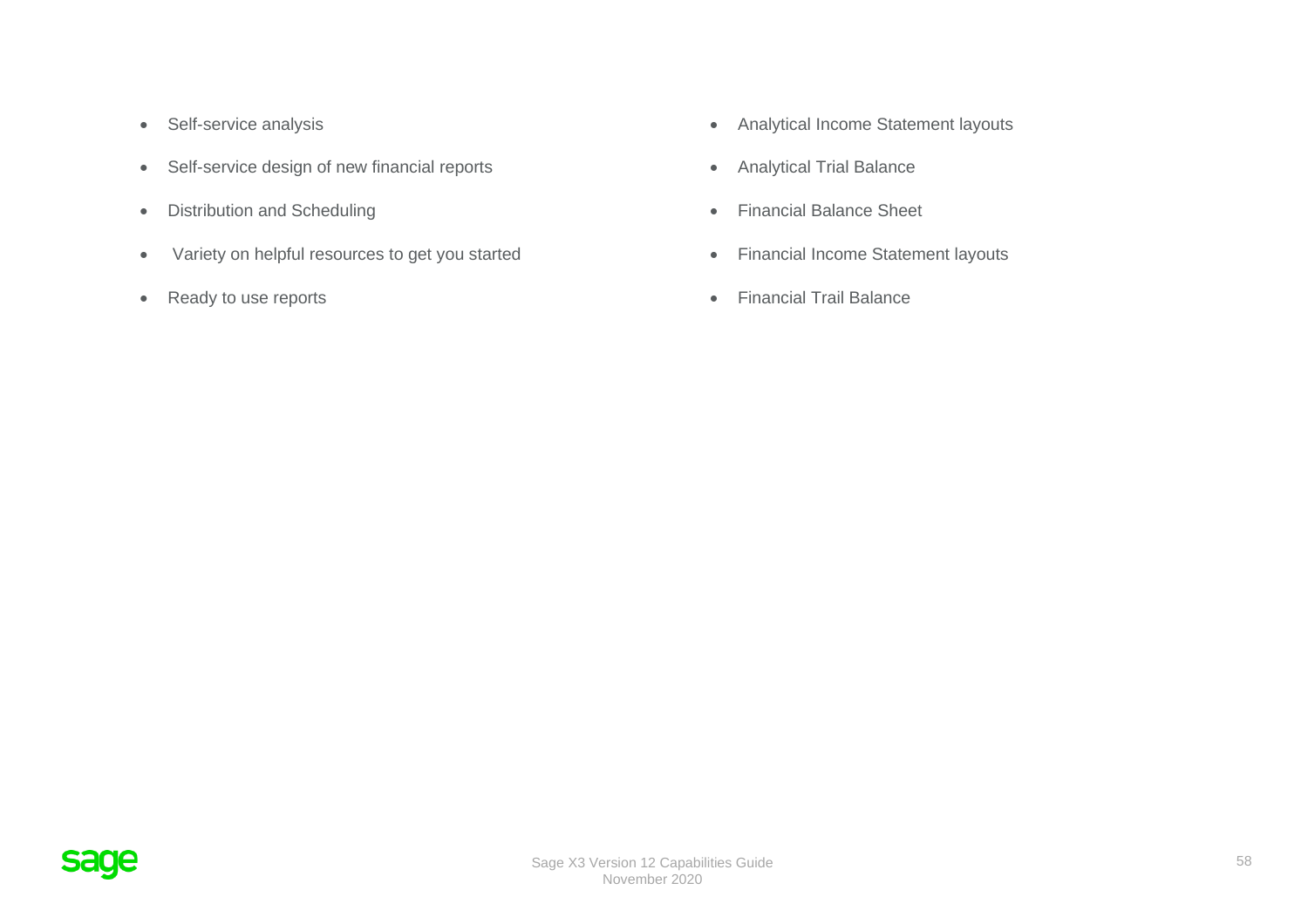# **User Workspace**

# **6.1 Homepages**

- Users access though landing pages
- Landing pages are designed to give the user an overview of the data and access to visual process maps.
- Access to functions and data available is based on security rules in place for the role and user.
- Role-based landing pages can be personalized to suit the unique needs of the individual user by the user or by the administrator
- Add and remove data to suit user needs
- Change data within the page for quick access to most relevant data
- Navigation with always-on breadcrumb trail and keyboard shortcuts.
- Bookmarks in menu or as a collapsible bar
- Navigation through site map with a left panel to navigate per module, collapsible sections, and search feature
- The function breadcrumb and a search for function, available from any page
- Inclusion of internal dynamic data in portal
	- − Query results in table or graph format
	- Statistics results in table or graph format
	- − Calendars
	- − Table of Contents favourites management
- Inclusion of external dynamic data in portal
	- − External URLs
	- − Notes
	- − Documents (PowerPoint, Word, PDF, etc.)
- **6.1.1 On-line help center**
	- Interactive in HTML, customizable
	- Functional documentation (by function and in field)
	- Technical documentation (Data model, dictionary, entry points, detailed description of standard configurations supplied)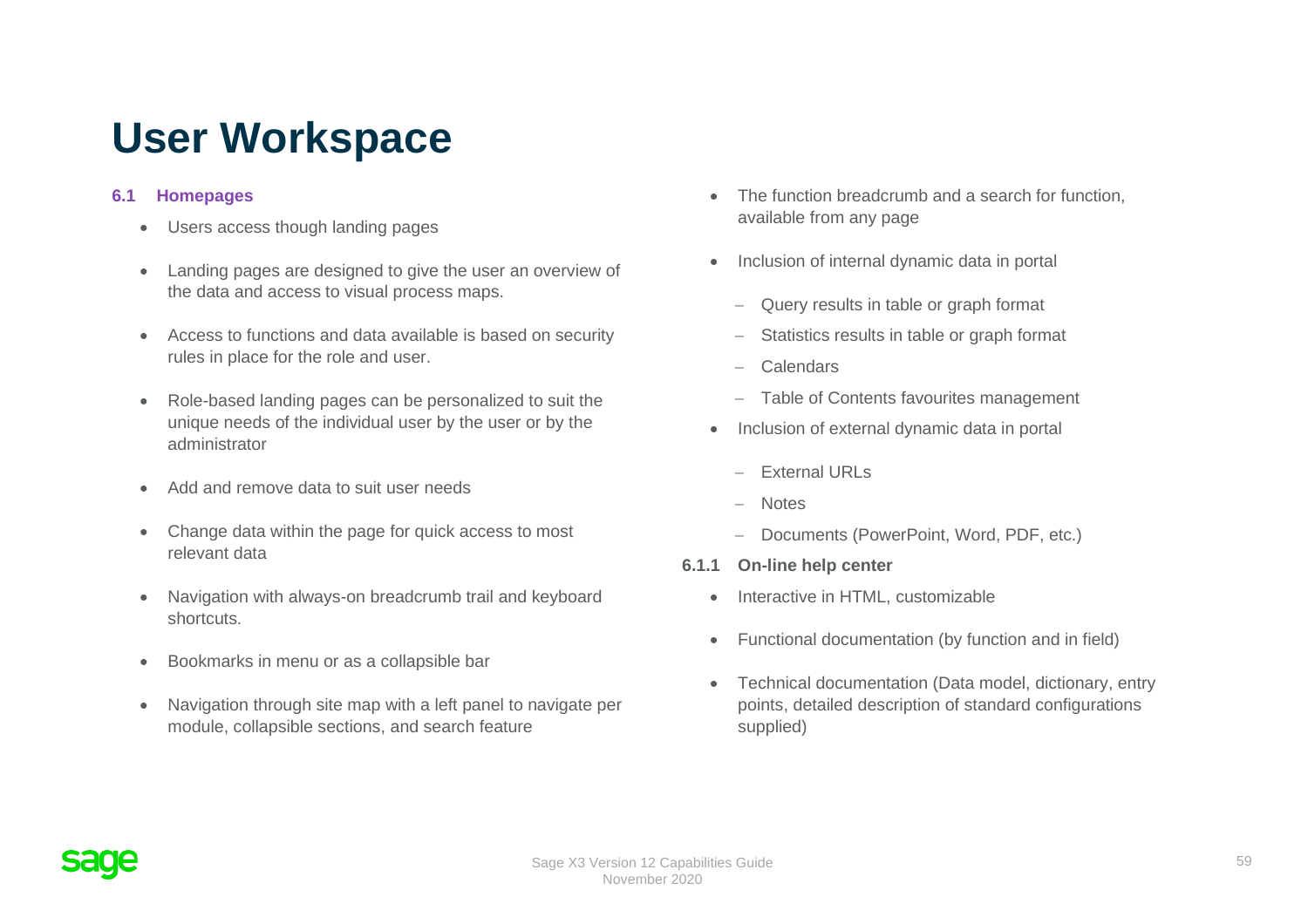- Access to tutorials and videos
- Documentation published to a semi-public server
- Up-to-date documentation without user installation or maintenance required
- No sign in

## **6.2 Decision aid tools**

## **6.2.1 Decision aid tools**

- Statistics based on trigger events defined as a batch or in real time:
	- − multi-level analysis by up to 8 criteria
	- − configurable interval (day, week, fortnight, month, etc.)
	- − comparison of values and quantities over several periods, rankings and classifications
	- − graphical presentation and publication via portal
	- − complete audit trail from cumulative total to detail
- Standard integration of advanced Business Intelligence solutions
- Transfer to Excel simply by clicking on any query screen
- Advanced marketing targeting:
- − physical counts, extractions, merge data from the database
- − direct mail generation or export of results to Excel
- Link explorer:
	- − manual or automatic hyperlink creation with configurable semantics between information
	- − links can be defined by user group, viewed as a tree structure for navigation by clicking. For example, a link can be established between product and customer, with the semantic "customer particularly satisfied with product"

# **6.2.2 Inquiries**

- Configurable inquiries:
	- − in presentation (list and order of columns)
	- − in data selection (memos defined by users and/or jointly)
	- − audit trail can be followed at all levels
- Integrated requester used to create inquiry screens on any table in the database, with automatic or manual joins, sorting and selection, zoom, etc.

# **6.2.3 Printouts**

• Based on Crystal Reports™: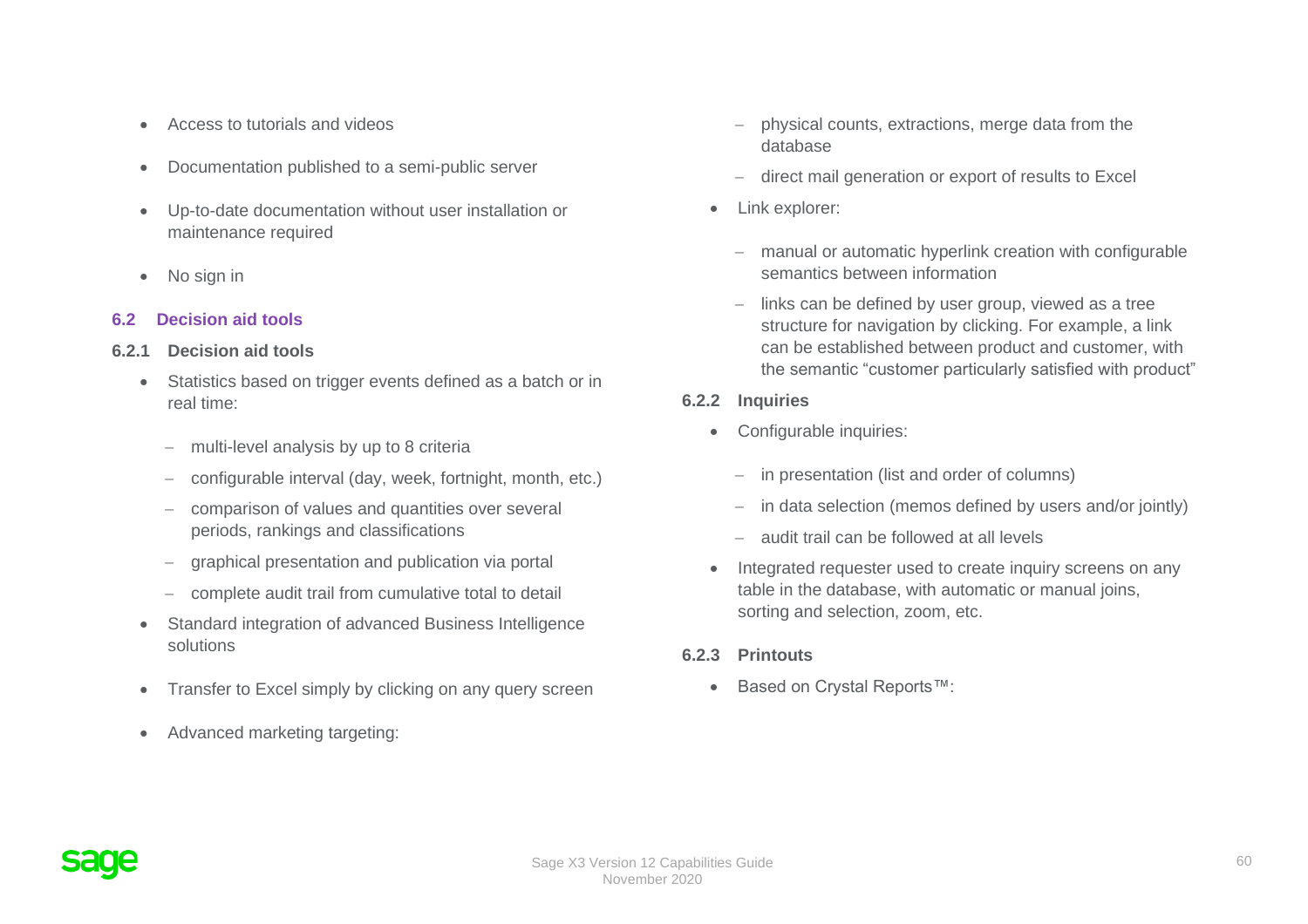- − Library of over 400 reports supplied as standard, incorporating specific legal reports for the legislations supported
- − automatic printout triggering, with configuration depending on context, real-time or deferred, with screen display (Web and client-server), on file, on printer
- − generation of Word, Excel, text, HTML, PDF files

## **6.2.4 Search**

- Allows users to easily find data or functions by searching a keyword for the data that is included on the pages or select only a subset of the data searchable. (Excludes content of attached documents)
- Based on Elastic Search™

# **6.2.5 Online document storage**

- Document saving (Microsoft Office, Adobe PDF, and more)
- Document sharing with defined teams or tagged for later access

# **6.3 Mobility Framework**

- Optimize mobile presentation
- Customize web app with WYSIWYG mode
- Personalize the layout
- Application manager: installation and setup applications
- Offline mode: allows users to create the expenses notes in "draft mode". By returning to Online mode users will be able to synchronize drafts with Sage X3
- Application update: At any time, users can reinstall applications. This action guarantees that application is always up to date with the latest updates.

## **6.3.1 Microsoft® Office integration**

This feature is only available for Windows Client environment with local Office installation.

- Integration with Word, Excel, and PowerPoint
- Plug-ins included to create a tab within your programs for simplified integration.
- The plugin accesses Sage X3 as a client while applying access and user rights.
- Meta data is available to define the data to read and to set up filters.
- Document storage allows users to save their Word, Excel, and PowerPoint documents to Sage X3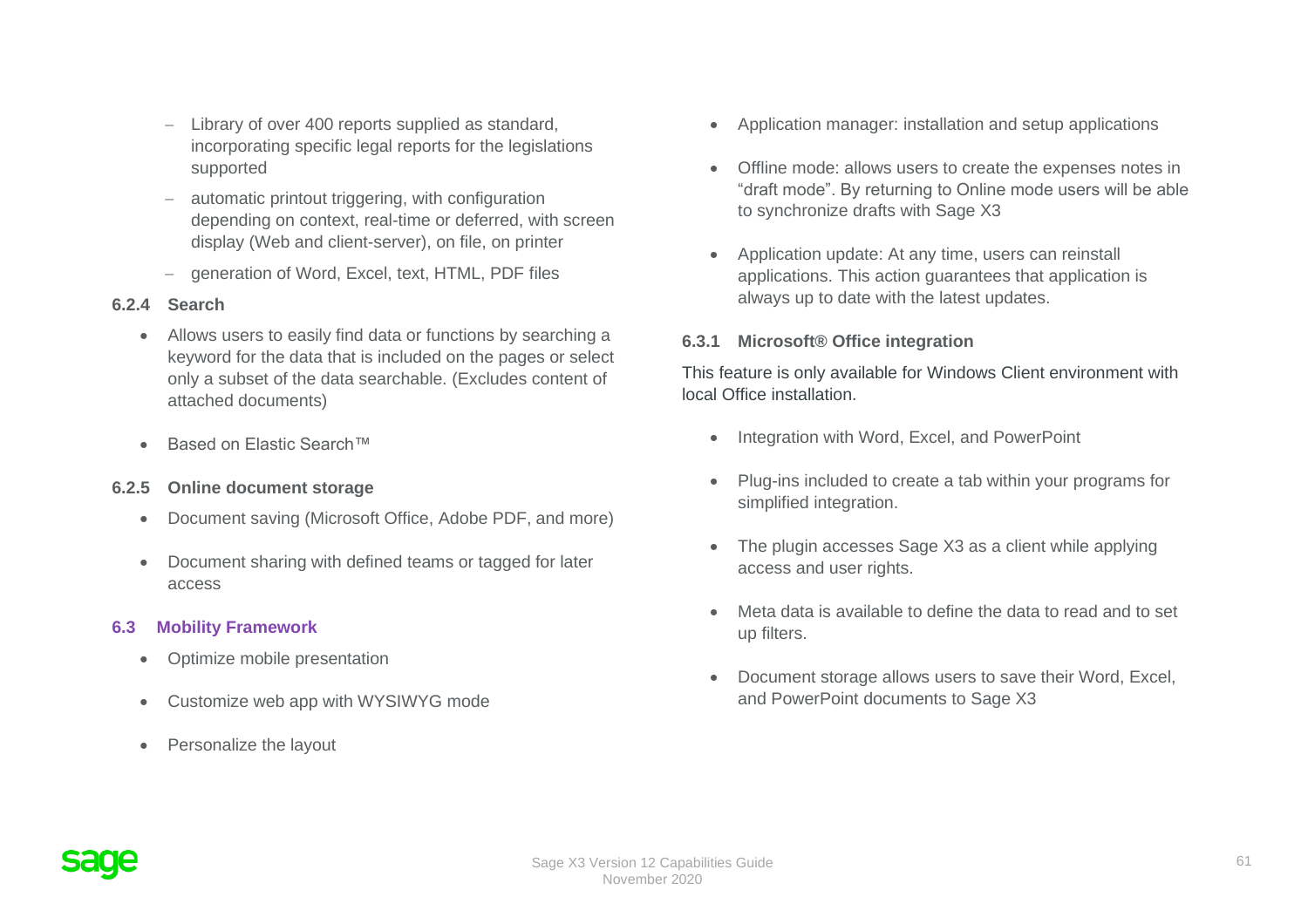#### **Integration examples**

- Word: insert data into documents, create documents from your data, and mail merge using templates
- Excel: export data and create direct links between your data and workbook; data can selectively be refreshed
- PowerPoint: data integration, including import data and charts directly into PowerPoint; the integration allows you to refresh the data with the click of a button

#### **6.3.2 Interactive graphical processes**

- HTML 5 compliant web interface for use with multiple browsers
- Web browser functions, like back button or F5 to refresh the page, remain in place for intuitive user experience
- Use
	- − Processes organized by role with which user groups are associated, enabling graphical, interactive, customized transaction representation. For example, a common portal can be created for buyers, different portals for each sales representative, a portal for financial controllers, etc.
	- − Table of Contents-based structure
	- − Integrated into the landing pages
- − Tab definition by authorized user, by drag & drop from existing process list
- Process editor
	- − Customizable fund management
	- Ready-to-use graphical element libraries
	- − Visual configuration (text font, color, frames, etc.)
	- − Link to functions, URLs or published documents, for example company procedure documentation
	- − Configurable Process Table of Contents
	- Easily add pages to Favorites bar with one click for easy navigation to often used screens
	- Easily map addresses with Google Maps to simplify navigation to customer sites or for routing of multiple sites

## **6.4 Workflow engine**

- Configurable triggering, on any management event:
	- message sending by any MAPI-compatible messaging system (Outlook™, Lotus Notes™, etc.), SMTP/POP3 and ccMail
	- − execution of actions
- **Configuration**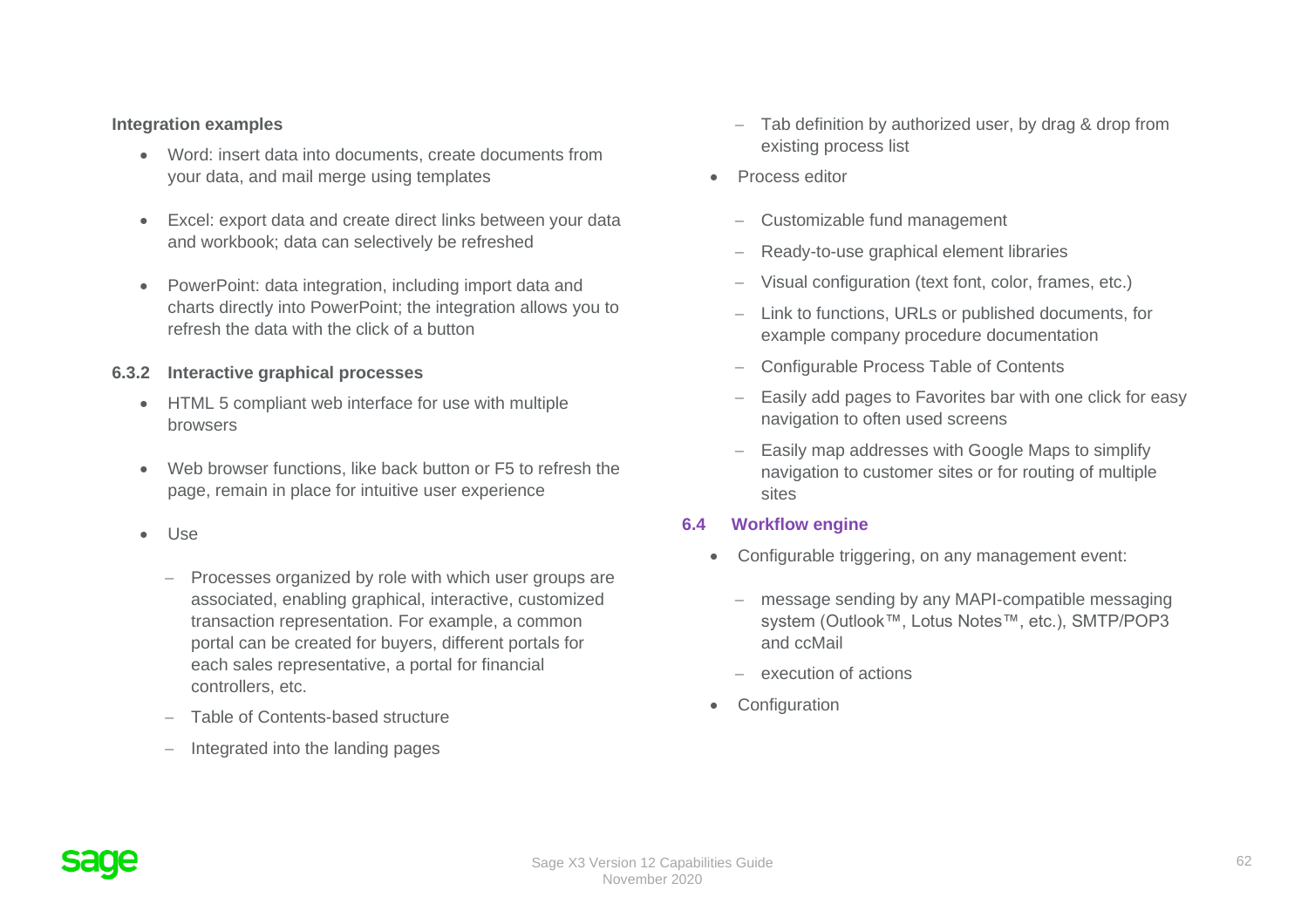- − of the function triggering the transaction, and the operations involved (creation, modification, deletion, printing, validation, predefined action).
- − of additional conditions (modified fields, selection from record content, launch parameters for printouts or tasks, etc.)
- − of the recipient list depending on the context (internal users, third parties identified by code and function within the company)
- − of message text and any attachments
- − of reply conditions (contextual link to a function and data linked to the original context, insertion of links to trigger actions by clicking in the message, etc.)
- − of storage of information linked to the context in a log table

# **6.5 Customizing the interface**

- Generators are used to define the following by simple configuration:
	- − inquiry screens
	- − movement entry screens (presence of fields, number
	- − of tabs, default rules)
	- − use of customized business vocabulary
	- user styles (for highlighting by color, font, background color, screen fields depending on context)
- − other interface elements (properties of each record, lefthand browse list, etc.)
- − Interactive graphical processes
- Vocabulary customizing function
- Personalize mode allows users to configure a page in responsive design to:
	- − Organize blocks and sections in staked or in column mode
	- − Hide elements on mobile and/or desktop type devices, or make elements a collapsible block
	- Based on this information, the layout adapts automatically to the size o f the screen and the size of labels (that depends on the language)
	- − The action panels are also adapted to the device (on the right of a desktop page, at the bottom of a mobile page)
- Landing pages can be personalized by:
	- − Adding widgets
	- − Organizing them by drag and drop
- Personalize icon displays a tool bar for users to modify the page design from the following options:
	- − Select an element, make it visible or invisible on desktop and/or mobile.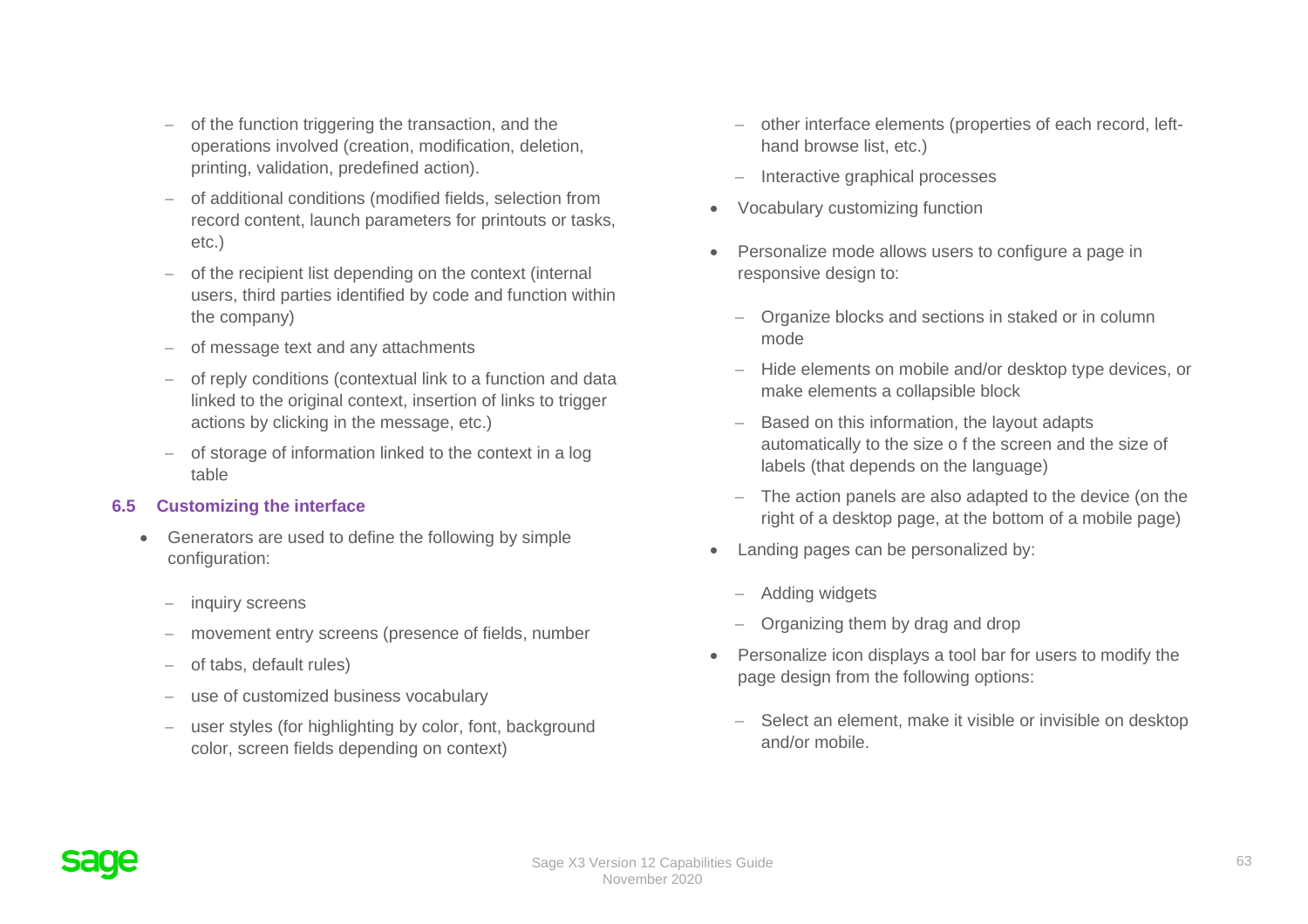- − Organize sections and blocks in columns or staked mode, add line breaks in the field organization
- − Preview changes and see how they will look with the page's left and right panels
- − Ability to save several personalized layouts for a single page, that can be shared or assigned to a single user



.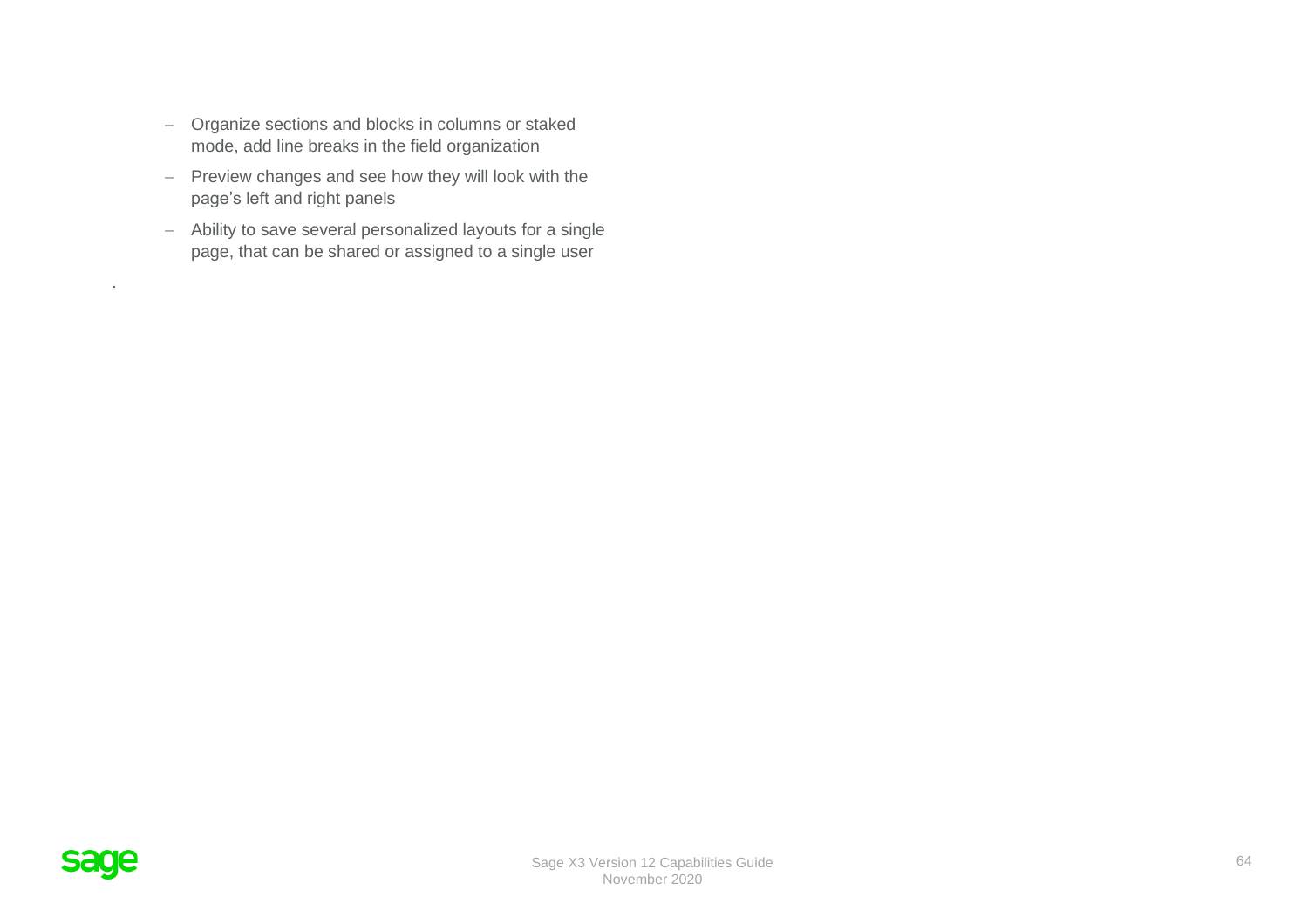# **Mobile Web Apps**

Sage X3 is designed to be accessed by web browser, including smartphones, tablets, and desktop computers alike. Responsive design makes it possible to design online pages suitable for mobile, tablet and desktop pages.

For increased usability on devices with smaller screen sizes, like smartphones, special web applications have been created for increased usability.

The Mobile Web Applications are designed for use on smartphones like iPhone and Android devices.

#### **7.1 Sales**

- **7.1.1 Sales – My Customers**
	- Displays a list of key customer information such as:
		- − Customer notes
		- − Contacts and addresses
		- − Credit limit
		- − Orders with advance payments not received on time
		- − Orders exceeding the credit limit of the customer
		- − Blocked orders
		- − Active quotes and quotes to remind
	- Order book, pending and late orders
	- Deliveries to validate and to bill
- Return with or without credit memo expected
- Invoices validated and non-validated
- Allocated payment and unallocated payments
- Allows to block or unblock each document
- Allows to block or unblock a customer
- **7.1.2 Sales - My Actions**
	- Allows approving or reject quotes, orders, and open orders
	- Each document type based on its status: Signed or to sign

# **7.1.3 Sales Price Inquiry**

• Sales price for a product, on a site, for a dedicated customer and the requested quantity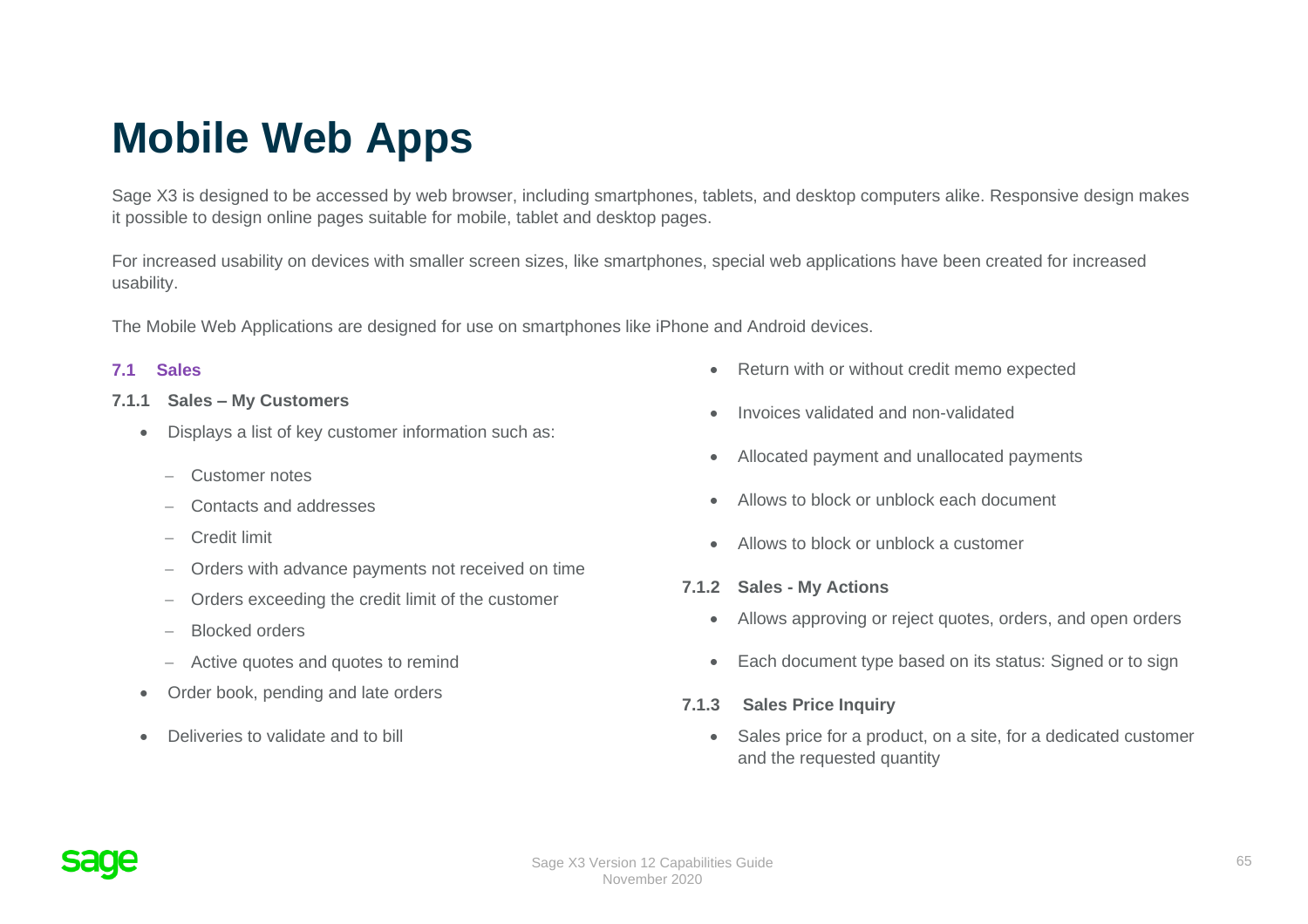• Displays the price details: the gross price, discounts, and charges are used to calculate the net price by unit

#### **7.2 Purchase**

- **7.2.1 Purchase – My Actions**
	- Allows approving or reject requests, orders and open orders
	- Each document type based on its status: signed or to sign

#### **7.2.2 Purchase Price Inquiry**

- Purchase prices for a product, on a site, for a dedicated supplier, and the requested quantity
- Display the price details: gross price, discounts, and charges are used to calculate the net price by unit

#### **7.3 Available Stock**

- Available stock for a product, on a site, for a dedicated date
- Available stock consolidated in days, weeks or month
- Available Stock by date: available for sales, including future needs and resources

#### **7.4 My Expenses**

- Entry of expense notes, attachment of electronic documents
- View approved and unapproved status of the expenses

#### **7.5 Fixed Assets**

- Access, track and manage physical assets
- Supplier reminder by undelivered orders on outstanding products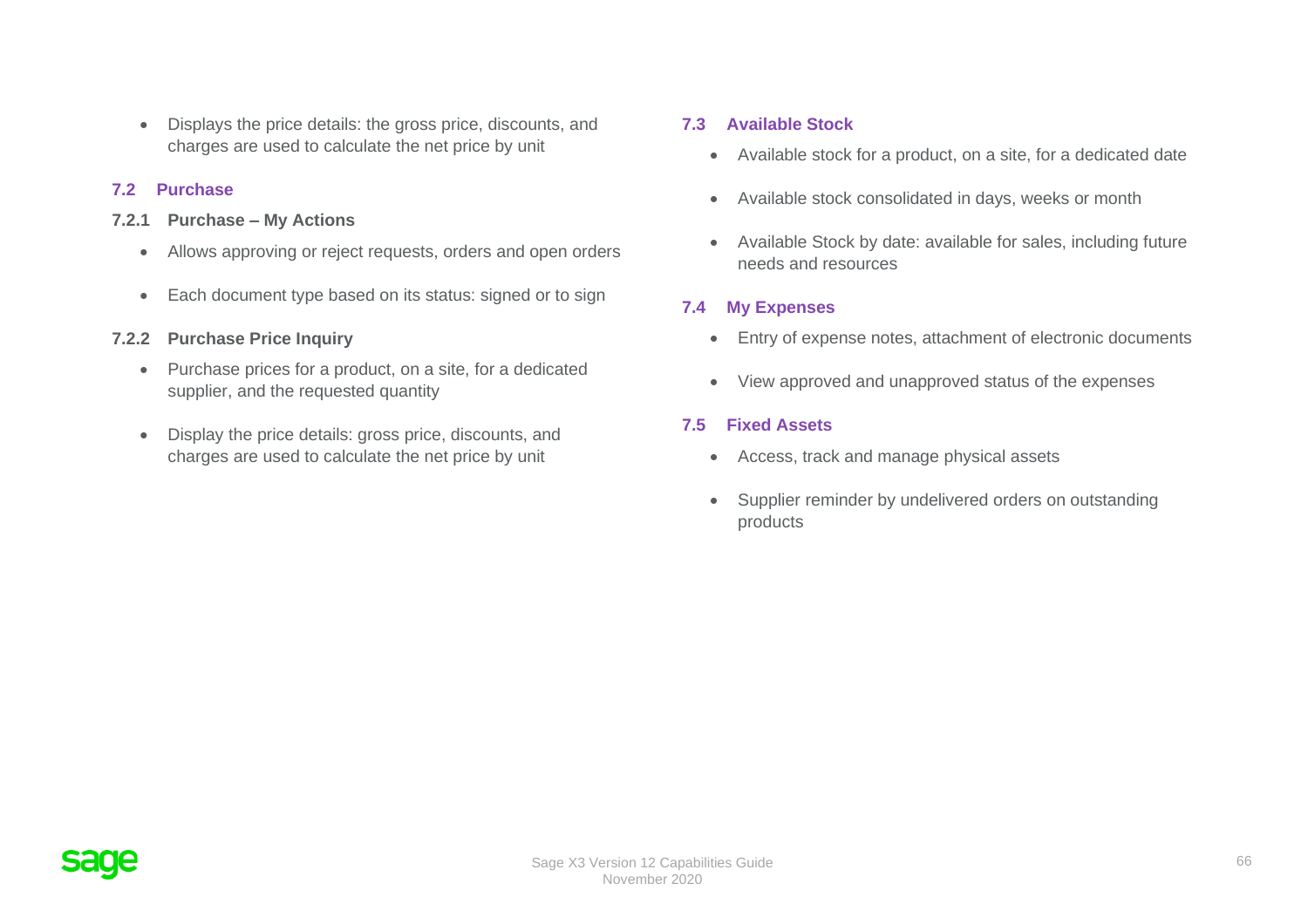# **Administration and Support**

# **8.1 General Configuration**

- Folder concept
	- − used to define data structures and management rules common to a set of companies
	- − with folder types (operating, test, development) and inheritance rules that can be defined between folders
- Management rule definition
	- − by folder, company, site, user
	- − with rule inheritance

## **8.2 Structure**

- Sage X3 is:
	- − multi-company and multi-site
	- − multi-lingual
	- − multi-currency
	- − multi-ledger
	- − multi-legislation
- It manages the following types of business partners:
- − multi-type (customer, supplier, carrier, representative, sold-to-party, service provider, etc.)
- − multi-address
- − multi-contact
- − multiple bank details
- − multi-collective

# **8.3 GDPR tooling**

- Helps a company to meet GDPR compliance with a visual process that:
	- − Provides access to the Data Administrator homepage
	- − Provides access to the functions relate to GDPR compliance
	- − Provides the identity of the Data Protection Officer from the Contacts tab in the company settings
	- − Generates a list of companies in and outside of European Union and identifies the associated Data Protection Officer
	- − Generates a list of the data types related to personal information
	- Exports all fields associated with an individual
	- − Provides tools enabling a search on personal data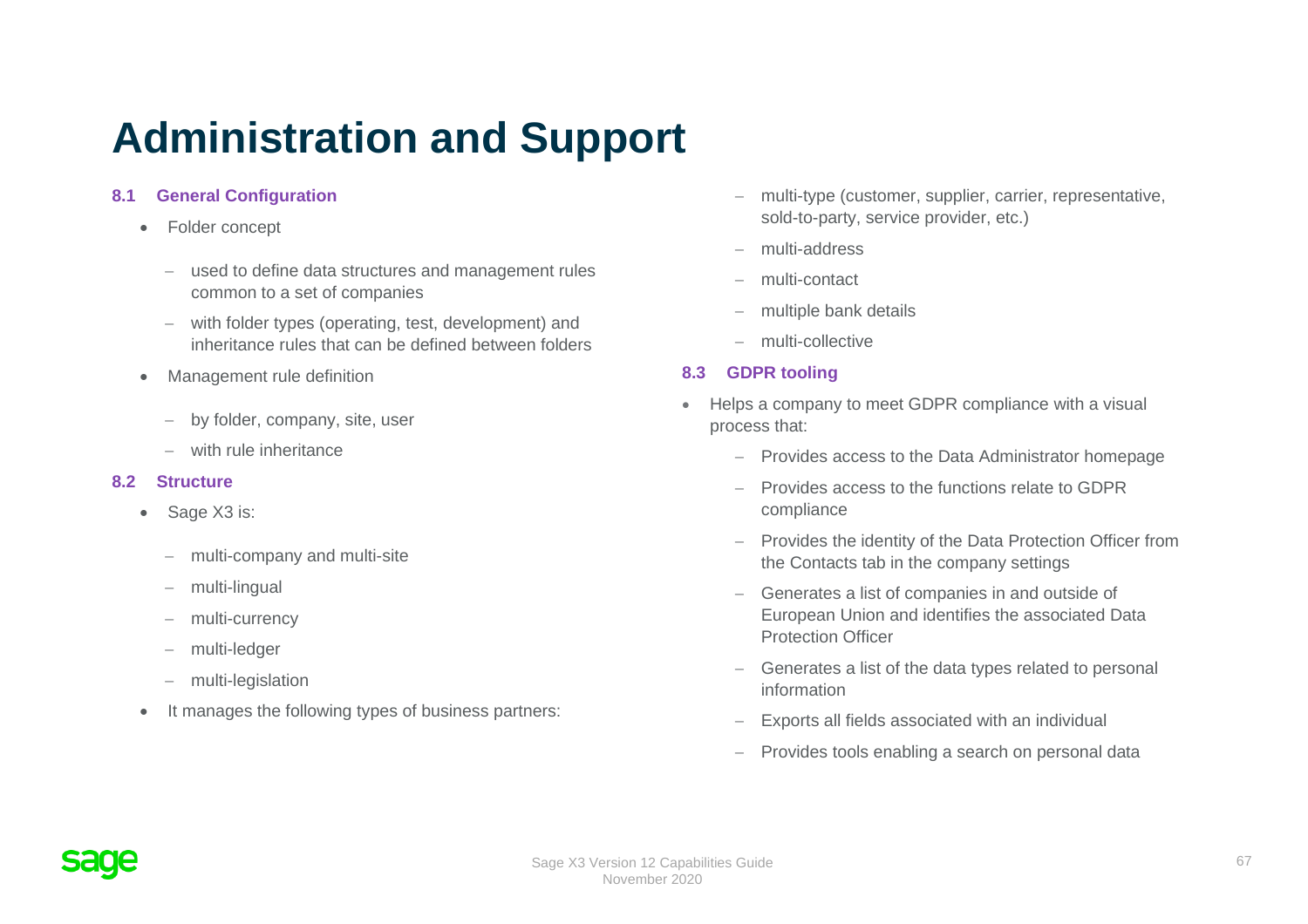- − Provides access to personal data records (Users, Business partners etc)
- − Provides templates for the export of personal data records
- − Extracts all phones numbers and emails when required to address a situation where data has been breached

## **8.4 User and security management**

- Administrators can access a landing page that allows management of multiple functions from a single page. This includes assigning users to roles, groups, and collaborative teams
- User definition
	- − Administrator and sub-administrator definition by function
	- − User and messaging address hierarchies for workflow
	- − Set of definable settings by user
- Access control
	- − on functions, transactions, fields
	- − view, modify and execute access
- Information restricted depending on user
	- − by group of companies, company, group of sites, site
	- by group of logical data (access codes to accounts, budgets, third parties, technical data, etc.)
- − by configurable user role (for example customer, supplier, sales representative, payer, etc.); external third parties can be given access just to the information relating to them.
- Traceability and security
	- Single login allows users to connect to multiple folders across legislations or folders for easy user management
	- − Ability to manage a second level of signature to sign modifications on critical fields
	- − Compliant with corporate security tools: LDAP, OAuth2 (google account, Microsoft live), SAML2 and Sage Id (Single password)
	- − Option 'Remember me' (4 weeks) brings the same comfort to users than a strict SSO
	- Management of numbers of simultaneous connections by account and user group
	- user monitoring and configurable trace of operations performed by user
	- time-stamped trace of modifications
	- − definition of user and messaging address hierarchies
	- Database-level traceability (triggers) with configurable storage of values before and after modification
- Security configuration
	- − Platform components are connected through certificates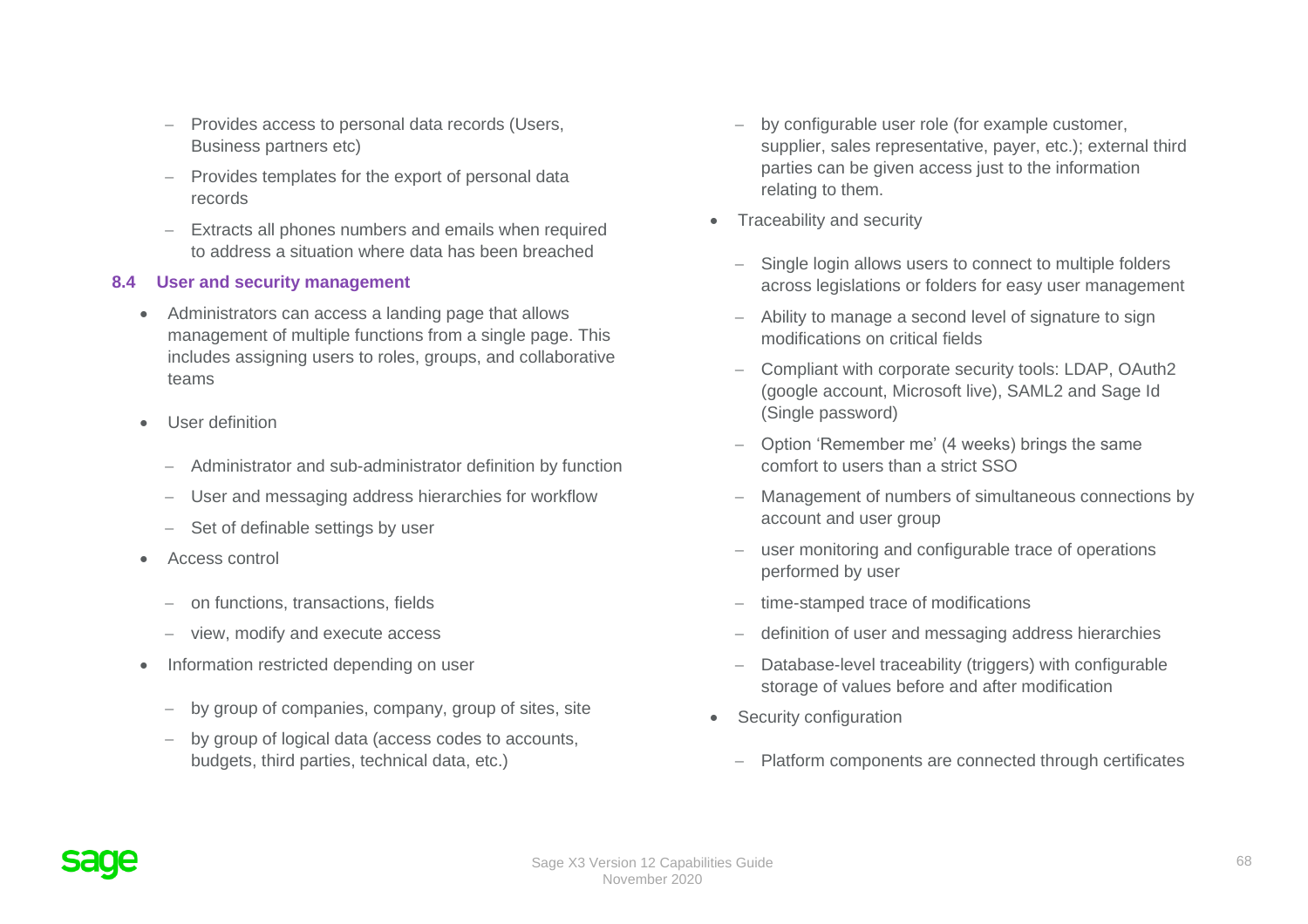- − Configurable http security policy with white list definition, allowed domain list, allowed encryption algorithms
- − Configuration of http security header options

## **8.5 Deferred tasks**

- Deferred query server for automated launching of functions, in particular:
	- − data integration/extraction
	- − deferred printouts
	- − operation such as account closure, matching, MRP calculation, reordering, etc.
- Subscription definition on a monthly, weekly or daily frequency basis, with operating calendar management
- Deferred task launch and satisfactory completion control
	- − monitoring screen
	- task launch deadline
	- automatic interruption of tasks that take too long
	- − completed operations tracing
	- − task chaining
	- − task launch and control by depositing of files
- **8.6 Operational management**
	- Save functions
- Alert configuration (log files)
- Monitor
	- − batch tasks in progress
	- − connected users
- Purging and archiving
	- − Definition of information retention time before archiving and before purging in number of days or years
	- − On-line viewing of archived data with the same reporting tools as for current data
- Launch product updates with one click, patch from a .zip file

# **8.7 Accounting engine**

• Any management document (invoices, stock movements, payments, WIP, etc.) can generate entries in a configurable manner. These entries can be exported to external software or be integrated directly into accounting. Option of multiple posting (for example into company accounts and IAS accounts).

# **8.8 Connectivity between applications**

- **8.8.1 Electronic Document Interchange (EDI)**
	- Perform secured data exchanges for sales and purchase events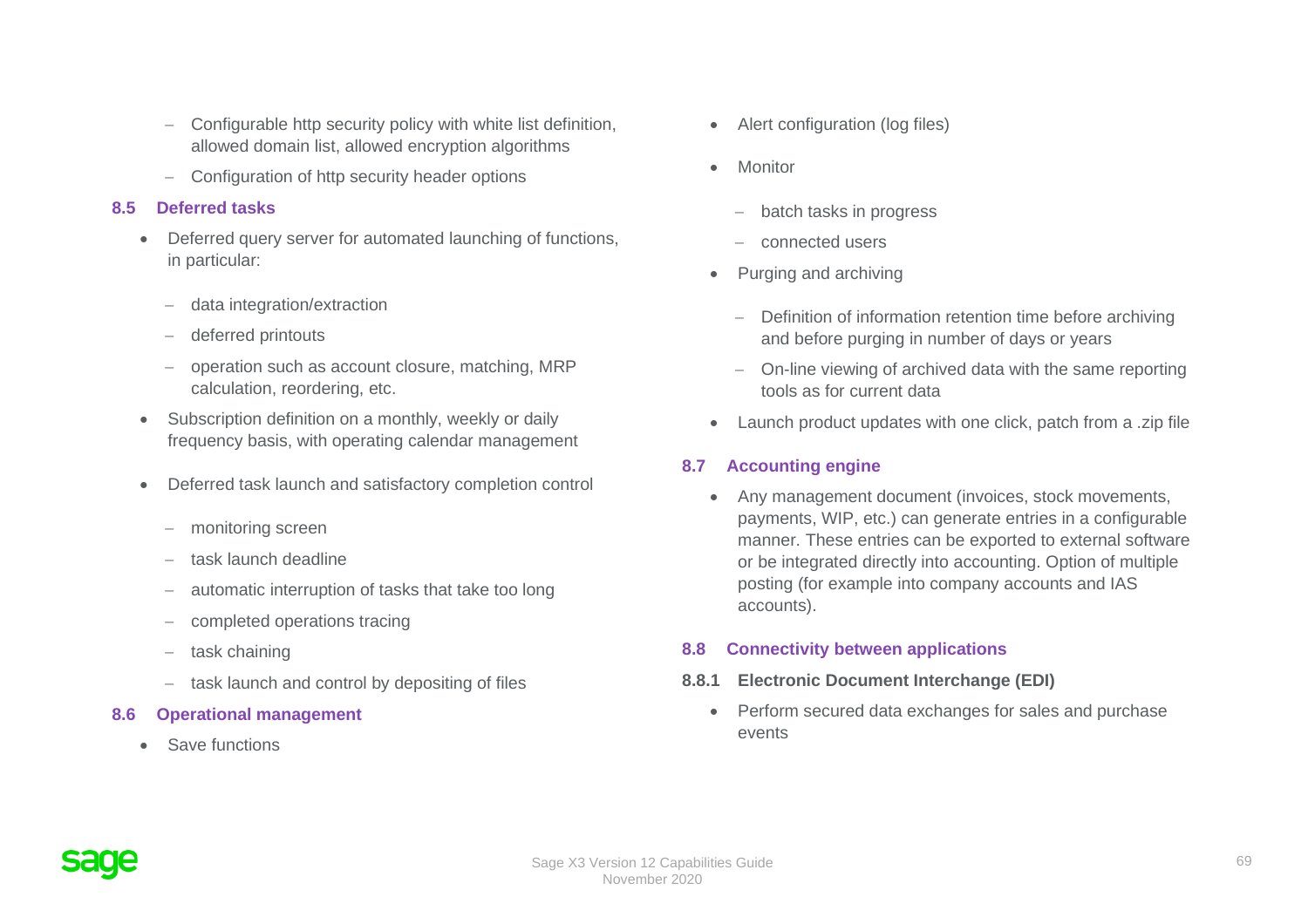- Handle universal EDI formats according to EDI partners, companies or business partners rules
- Generation of XML files including attachments and signatures

#### **8.8.2 Import/export templates**

- Import and export data in different formats:
	- − variable length with separators (spreadsheets, for example),
	- − fixed length
- XML
- Code conversion tables
- With over 100 standard templates provided:
	- − basic records (third parties, customers, suppliers, products, bills of materials, etc.)
	- − movements (orders, invoices, delivery notes, stock movements, budgets, entries, commitments, accounting data for consolidation, stock reports, stock movements, prices, etc.)
- Definition of sequenced imports/exports:
	- − interfaces with remote databases (multi-site architecture, systems integration)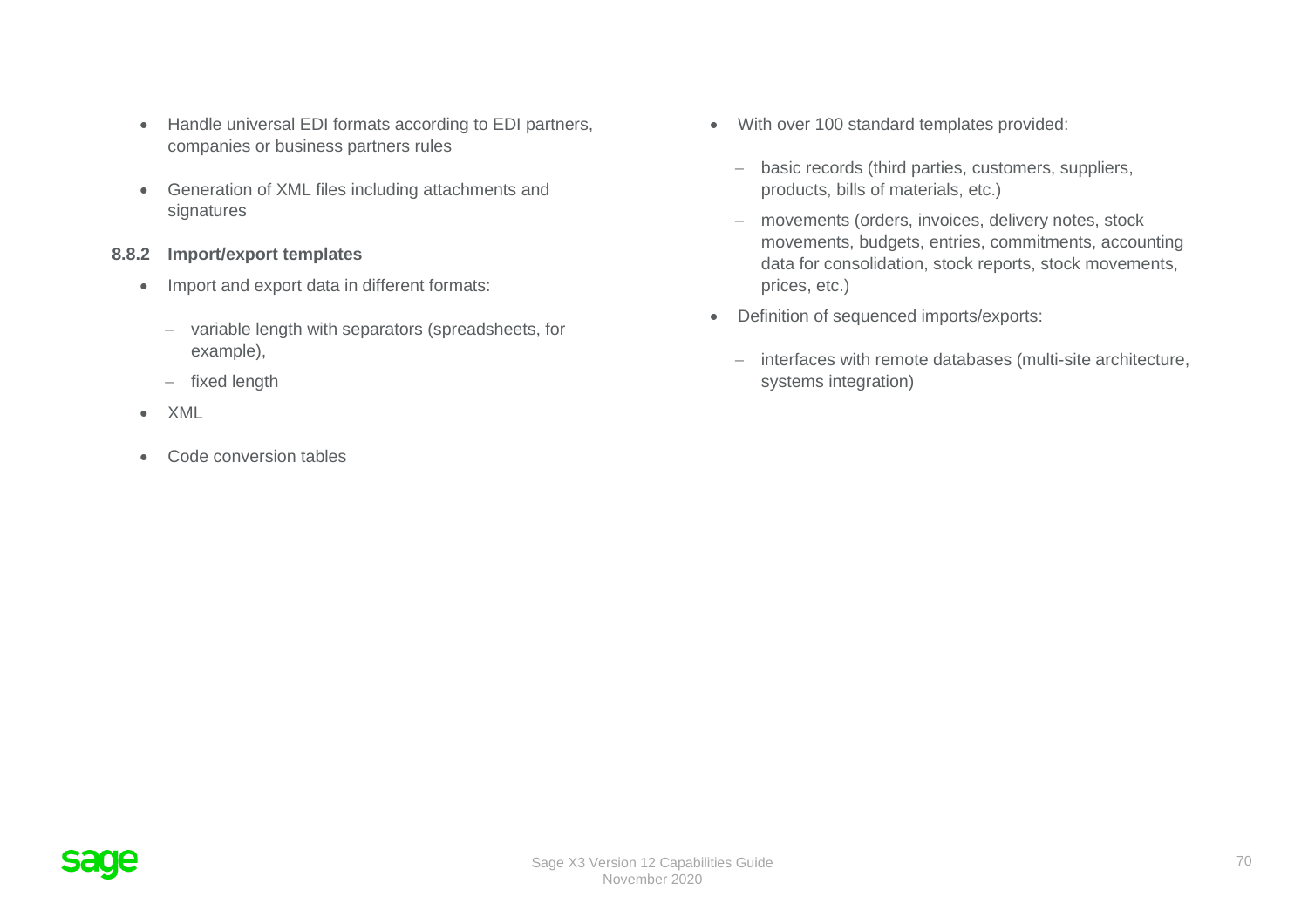# **Cloud Connectivity**

# **9.1 Cloud Capabilities**

*The following capabilities are available in the Sage single-tenant cloud platform.*

API definition in accordance with web services standards (WSDL/SOAP), invocation of external web services and external publication of web services.

- Performance optimized storage
- Amazon Elastic Block Store (Amazon EBS) allows dynamic compute capability, high performance, secure (encrypted), highly available and low latency storage for application and backups
- Secure access to the environment through the use of SSL/TLS certificates
- Disaster recovery offered through AWS, enabling rapid recovery of your IT infrastructure and data.
- Automates upgrades and updates of hardware and infrastructure
- AWS RDS offering elastic, highly scalable database management in the cloud
- AWS Auto Scaling that offers on-demand environment scalability to manage demand spikes
- Web Services testing to analyze bottlenecks and volume
- Secure node.js platform for SOAP web services to improve cloud compliance, deploy web services easier and keep compatibility with previous web services and subprograms
- Use APIs in interactive mode, to manage HTTP call to an external web server, Batch task creation, send rich mails and manage asynchronous calls
- Optimize exchanges based on data volume through load balancing sessions

# **8.1.1 Customization**

- Complete the business logic possible through the integrated object 4GL with new Sage X3 objects
- Complete the Dictionary with new tables, screens, objects, data types, with marking of objects or object elements with dedicated activity codes to ensure durability
- Update and upgrade management with protection and retention of specific features developed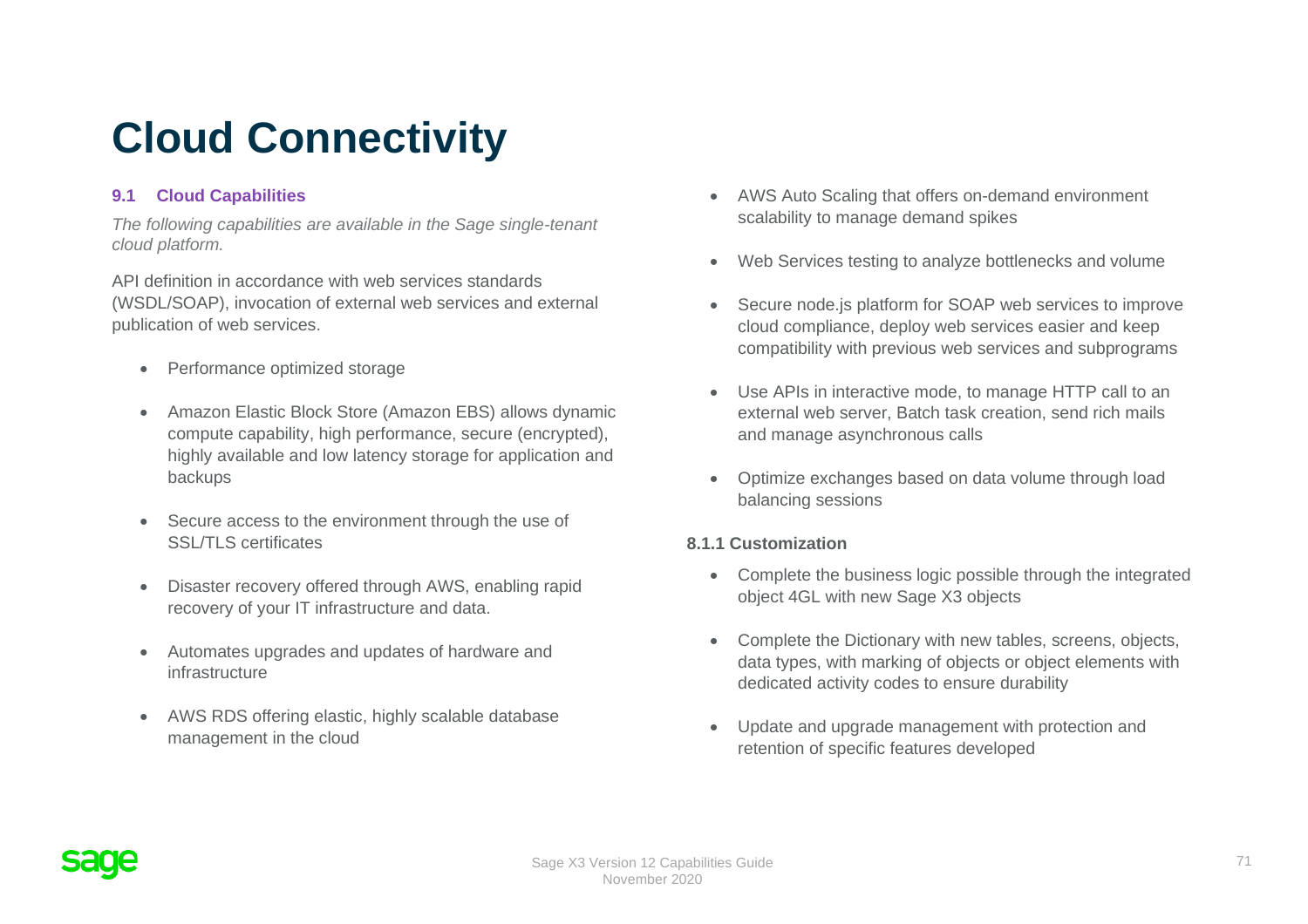- Entry point access to new objects
- Use of standard component libraries
- Check customizations made within folder and validate compliance with the update best practices tool
- All types of customization possible through the integrated object 4GL or via web services to Sage X3 objects or methods (in any language on the market)
- Dictionary customization (tables, screens, objects, data types) with marking of objects or object elements with dedicated activity codes to ensure durability
- Entry point access to all standard objects
- Eclipse development environment

## **9.2 Integration**

*The following APIs (Application Programming Interfaces) are available in Beta, for both Sage single-tenant and multi-tenant cloud platforms.*

#### **8.2.1 Data Integration API**

REST based API enables Developers to automate existing X3 File Import / Export infrastructure, by facilitating the secure transport of data files.

Providing a simple means of storing and sharing files to control the sequential exchange of data at defined intervals, the API is ideal for managing small batch import jobs and larger scale data ingestion operations.

- Importing Data to X3
	- o API uploads data files to a secure endpoint
	- o Files are validated, virus checked and automatically downloaded to the X3 import folder
- Exporting Data from X3
	- o Data is exported to files in the X3 export folder
	- o Sync process uploads exported files to a secure endpoint
	- o APIs list, download and delete exported files from the endpoint